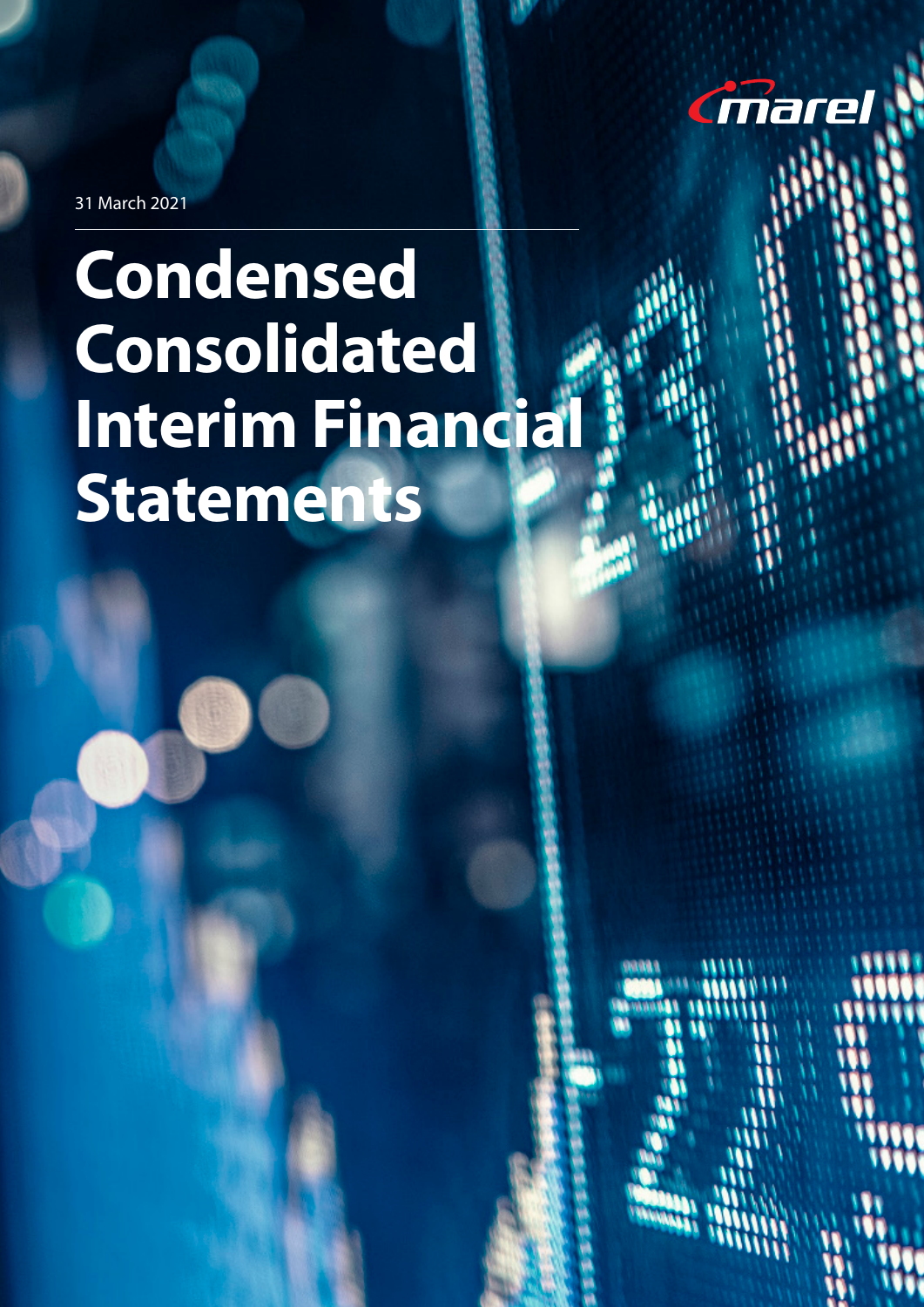# **Contents Condensed Consolidated Interim Financial Statements**

**[The Board of Directors' and CEO's Report](#page-2-0)** 3

**[Consolidated Statement of Income](#page-5-0)** 6

**[Consolidated Statement of Comprehensive](#page-6-0)  [Income](#page-6-0)** 7

**[Consolidated Statement of Financial Position](#page-7-0)** 8

**[Consolidated Statement of Changes in Equity](#page-8-0)** 9

**[Consolidated Statement of Cash Flows](#page-9-0)** 10

#### **[Notes to the Condensed Consolidated Interim](#page-10-0) [Financial Statements](#page-10-0)** 11

- **[General information](#page-10-0)** 11
- **[Basis of preparation and use of judgments and](#page-10-0)  [estimates](#page-10-0)** 11
- **[Accounting policies](#page-11-0)** 12
- **[Business combinations](#page-11-0)** 12
- **[Non-IFRS measurement](#page-13-0)** 14
- **[Segment information](#page-14-0)** 15
- **[Revenues](#page-15-0)** 16
- **[Expenses by nature](#page-16-0)** 17
- **[Net finance costs](#page-16-0)** 17
- **[Income tax](#page-16-0)** 17
- **[Earnings per share](#page-17-0)** 18
- **[Property, plant and equipment](#page-18-0)** 19
- **[Right of use assets](#page-20-0)** 21
- **[Goodwill](#page-21-0)** 22
- **[Intangible assets](#page-22-0)** 23
- **[Investments in associates](#page-23-0)** 24
- **[Trade receivables, other receivables and](#page-23-0) [prepayments](#page-23-0)** 24
- **[Deferred income tax](#page-24-0)** 25
- **[Inventories](#page-24-0)** 25
- **[Equity](#page-24-0)** 25
- **[Borrowings and lease liabilities](#page-26-0)** 27
- **[Provisions](#page-27-0)** 28
- **[Trade and other payables](#page-28-0)** 29
- **[Financial instruments and risks](#page-28-0)** 29
- **[Contingencies](#page-30-0)** 31
- **[Related party transactions](#page-30-0)** 31
- **[Subsequent events](#page-30-0)** 31

#### **[Appendices](#page-31-0)** 32

- **[Quarterly results](#page-31-0)** 32
- **[Definitions and abbreviations](#page-32-0)** 33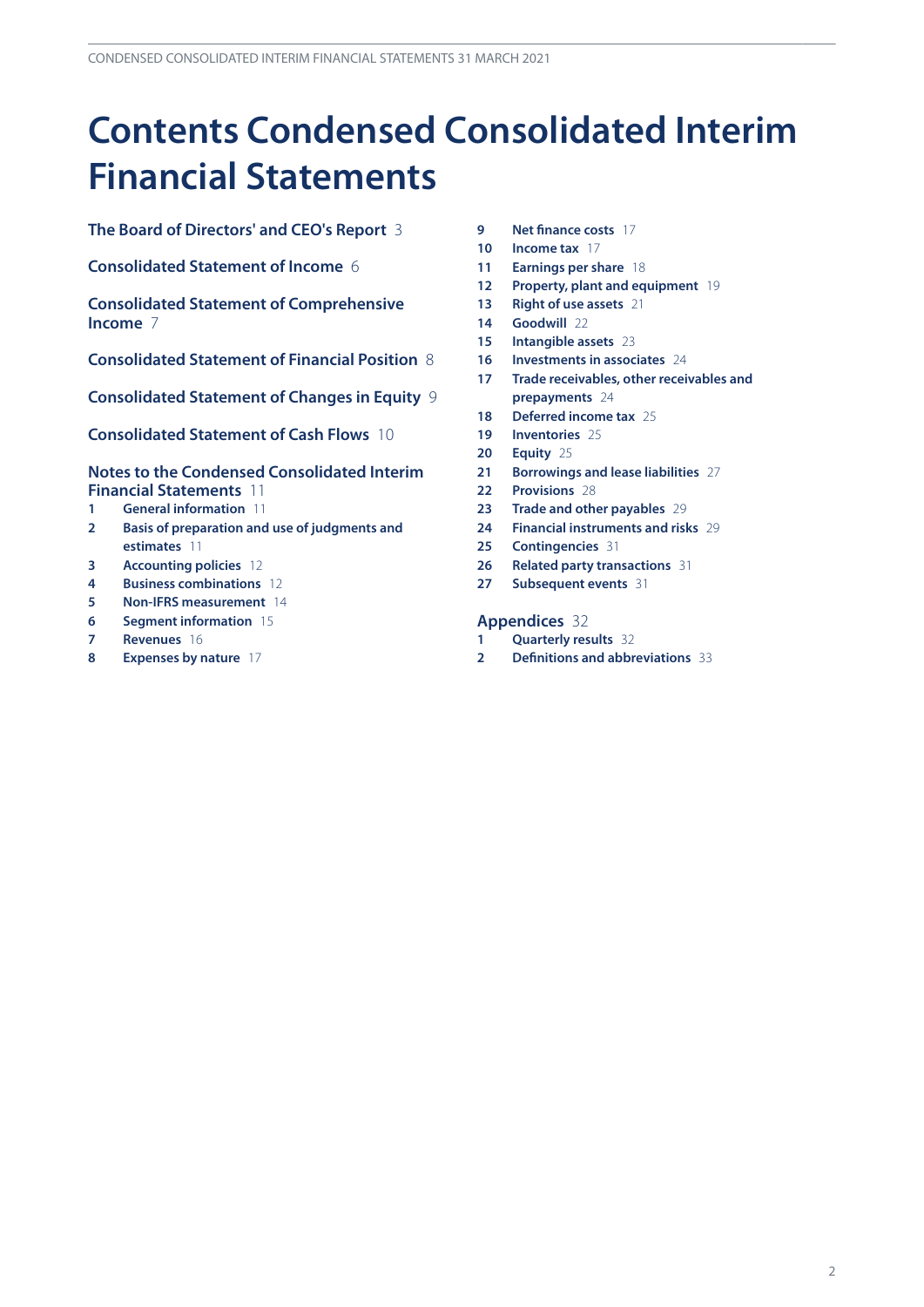# <span id="page-2-0"></span>**The Board of Directors' and CEO's Report**

Marel is a leading global provider of advanced processing equipment, systems, software and services to the poultry, meat and fish industries. Marel has a global reach with local presence in over 30 countries, with sales and service engineers servicing customers in over 140 countries.

The Condensed Consolidated Interim Financial Statements for the three-month period ended 31 March 2021 comprise the financial statements of Marel hf. ("the Company") and its subsidiaries (together "the Group" or"Marel"). TheCondensedConsolidated Interim Financial Statements are prepared in accordance with IAS 34 Interim Financial Reporting and should be read in conjunction with the Group's Annual Consolidated Financial Statements as at and for the year ended 31 December 2020.

The Condensed Consolidated Interim Financial Statements do not include all of the information required for a complete set of IFRS financial statements. However, selected explanatory notes are included to explain events and transactions that are significant to understand the changes in the Group's financial position and performance from year end 2020.

#### **COVID-19**

Marel is a critical infrastructure company for the poultry, meat and fish processing industry. Marel's focus during COVID-19 is on keeping its employees and customers safe, while maintaining productivity of all manufacturing sites. Marel reorganized its manufacturing sites ensuring all sites remained open, although operating at below historical and targeted utilization rates. By systematically building up safety stock of spare parts across locations and having local presence in more than 30 countries, Marel managed to maintain good levels of delivery performance despite a challenging environment.

COVID-19 had an impact on Q1 2021 results. In the period,therewas aglobalpeak inthepandemic resulting in significant lockdowns and logistical challenges, which ledtoinefficienciesinmanufacturingandhigher costsfor service operations and transportation.

COVID-19 is expected to continue to have an impact in 2021, although it is not known what the full economic impact of COVID-19 will be on Marel. Marel enjoys a balanced exposure to global economies and local markets through its global reach, innovative product portfolio and diversified business mix. Marel's balance sheet and cash flow remain strong, though the Company is impacted by the pandemic.

#### **Operations in the three-month period ended 31 March 2021**

The consolidated revenues for Marel for the three-month period ended 31 March 2021 are EUR 334.0 million (2020: EUR 301.6 million). The adjusted result from operations for the same period is EUR 38.0 million or 11.4% of revenues (2020: EUR 25.4 million or 8.4% of revenues).

The bridge between adjusted result from operations and result from operations as shown in the Consolidated Statement of Income is as follows:

|                                              | <b>YTD</b> | YTD   |
|----------------------------------------------|------------|-------|
|                                              | 2021       | 2020  |
| Adjusted result from operations <sup>1</sup> | 38.0       | 25.4  |
| Non-IFRS adjustments                         | (7.9)      | (2.6) |
| <b>Result from operations</b>                | 30.1       | 22.8  |

1 Result from operations is adjusted for PPA related costs, including depreciation and amortization, and as of Q4 2020, acquisition related expenses.

At 31 March 2021 the Company's order book amounted to EUR 455.3 million including EUR 4.2 million acquired order book from Curio and PMJ (31 December 2020: EUR 415.7 million). Orders received for the threemonth period ended 31 March 2021 amounted to EUR 369.4 million (2020: EUR 351.8 million).

Net cash from operating activities for the three-month period ended 31 March 2021 is EUR 54.9 million (2020: EUR44.0 million). The increase in net cash from operating activities is mainly due to a higher result from operations and less taxes paid, partly offset by less favorable movements in working capital.

At 31 March 2021, net cash and cash equivalents were EUR 101.6 million (31 December 2020: EUR 78.6 million). Net interest bearing debt decreased from EUR 205.2 million at the end of 2020 to EUR 185.0 million as per 31 March 2021.

Based on the Company's 2021 Annual General Meeting resolution, a dividend of EUR 41.0million (EUR 5.45 cents per share) was declared for the operational year 2020. This corresponds to approximately 40% of net result for the operational year 2020. The dividend will be fully paid in Q2 2021 (in 2020: a dividend of EUR 43.9 million, EUR 5.79 cents per share, corresponding to 40% of net result for the year 2019, was declared and paid out to shareholders for the operational year 2019).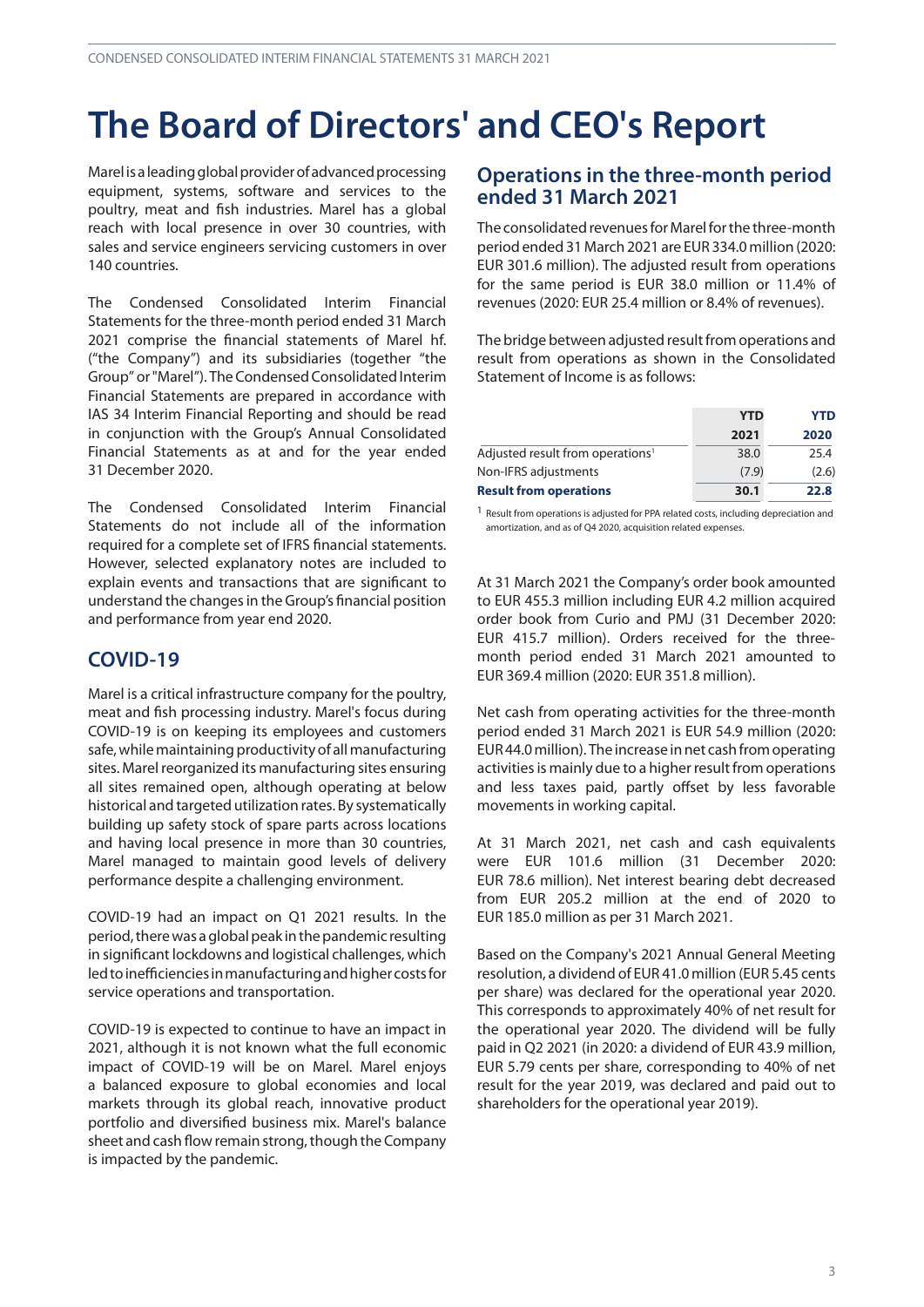#### **Investment in Curio**

On 4 January 2021, Marel invested EUR 2.6 million for an additional 10.7% of the share capital bringing Marel's total share in Curio ehf. ("Curio") to 50.0%. Following this additional investment, Marel has assessed that it has control of Curio as it holds 50.0% of the shares and is entitled to appoint a majority of Curio's Board of Directors, including the Chairman. Curio's results are consolidated into the Group's results as per 2021. Marel has an option to acquire the remaining 50.0% of shares within three years. Further information is provided in note 4 of the Condensed Consolidated Interim Financial Statements.

#### **Acquisition of PMJ**

On 21 January 2021, Marel concluded the acquisition of the entire share capital of Poultry Machinery Joosten B.V. ("PMJ"). PMJ is at the forefront of duck and goose processing solutions and services. The company was founded in 1998 as a family business and has evolved into a global leader for waterfowl processing solutions. PMJ's product range contains solutions for a wide variety of production sizes. PMJ's complementary product portfolio of primary processing, including waxing and automated evisceration, will make Marel the industry's only full-line provider of duck processing solutions. PMJ's annual revenues are around EUR 5 million. Further information is provided in note 4 of the Condensed Consolidated Interim Financial Statements.

#### **Investment in associate Stranda**

On 29 January 2021, Marel acquired a 40.0% interest in Stranda Prolog ("Stranda"), a Norwegian provider of salmon processing solutions. The transaction is in line with Marel's strategic objective to be a full-line supplier of advanced food processing solutions, software and services to the fish, meat and poultry industries. Stranda's complementary product portfolio for primary salmon processing and aquaculture solutions will bring Marel closer to becoming a full-line provider to the global salmon industry. Further information is provided in note 16 of the Condensed Consolidated Interim Financial Statements.

#### **Authorization to purchase treasury shares and changes in articles of association**

At the Company's 2021 Annual General Meeting on 17 March 2021, the authorization to the Board of Directors to purchase up to 10% of the Company's own shares was renewed. Requirements pursuant to Article 55 of the Icelandic Companies Act No. 2/1995 need to be takenintoconsiderationwhenownshares arepurchased

on the basis of this authorization. This authorization is effective for the next 18 months from approval.

At the same shareholder's meeting it was resolved to amend Article 15.2 of the Company's Articles of Association, concerning an authorization to the Board of Directors to increase share capital. The previous authorization stated that shareholders waive their preemptive rights provided that the new shares are used as payment for acquisitions, which excluded the possibility of raising capital through an offering. In order to increase Marel's financial flexibility and agility to execute the Company's clear growth strategy, it was agreed that the authorization is partly adjusted to European market practice adding the possibility to sell new shares through an offering managed by a financial institution while lowering the nominal value of the authorization from ISK 100.0 million to ISK 75.0 million. This authorization is effective for the next 18 months from approval, shortening the validity period from 5 years and providing for regular reassessment of the authorization.

#### **Statement by the Board of Directors and the CEO**

According to the Board of Directors' and CEO's best knowledge, the Condensed Consolidated Interim Financial Statements give a true and fair view of the consolidated financial performance of the Group for the three-month period ended 31 March 2021, its assets, liabilities and consolidated financial position as at 31 March 2021 and its consolidated cash flows for the three-month period ended 31 March 2021.

Furthermore, in our opinion the Condensed Consolidated Interim Financial Statements and the endorsement of the Board of Directors and the CEO give a fair view of the development and performance of the Group's operations and its position and describe the principal risks and uncertainties faced by the Group.

The Board of Directors and the CEO have today discussed the Condensed Consolidated Interim Financial Statements of Marel hf. for the three-month period ended 31 March 2021 and ratify them with their signatures.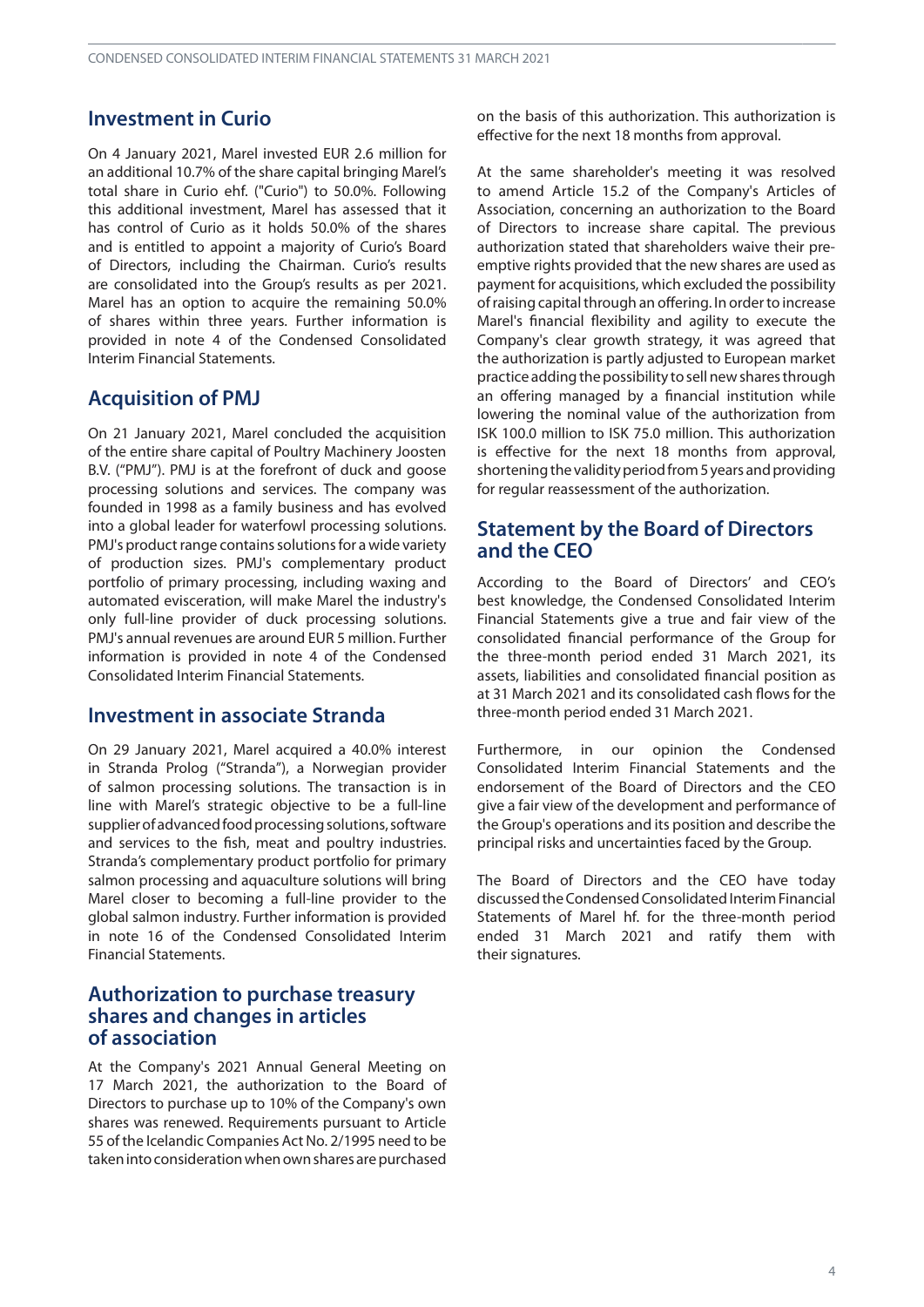Gardabaer, 28 April 2021

#### **Board of Directors**

Arnar Thor Masson Chairman of the Board

Ann Elizabeth Savage

Lillie Li Valeur

Astvaldur Johannsson

Olafur S. Gudmundsson

Svafa Gronfeldt

Ton van der Laan

**Chief Executive Officer**

Arni Oddur Thordarson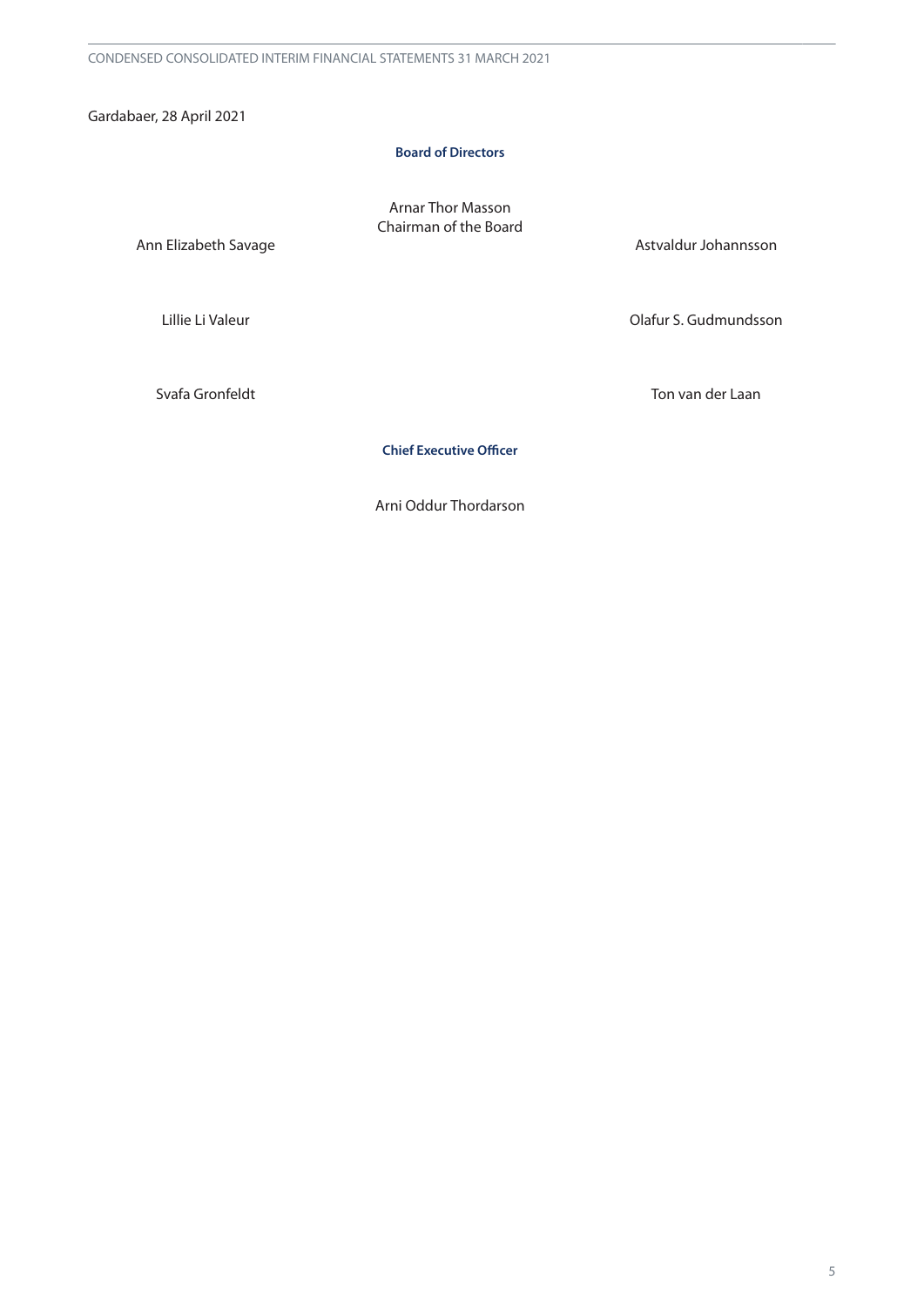### <span id="page-5-0"></span>**Consolidated Statement of Income**

|                                                                           |              | <b>YTD</b> | <b>YTD</b> |
|---------------------------------------------------------------------------|--------------|------------|------------|
| In EUR million unless stated otherwise                                    | <b>Notes</b> | 2021       | 2020       |
| Revenues                                                                  | 5&6&7        | 334.0      | 301.6      |
| Cost of sales                                                             | 5 & 8        | (212.2)    | (194.3)    |
| <b>Gross profit</b>                                                       | 5            | 121.8      | 107.3      |
| Selling and marketing expenses                                            | 5&8          | (42.6)     | (42.1)     |
| General and administrative expenses                                       | 5&8          | (26.9)     | (24.0)     |
| Research and development expenses                                         | 5&8          | (22.2)     | (18.4)     |
| <b>Result from operations</b>                                             | 5            | 30.1       | 22.8       |
| Finance costs                                                             | 9            | (4.4)      | (5.2)      |
| Finance income                                                            | 9            | 0.0        | 0.2        |
| <b>Net finance costs</b>                                                  | 9            | (4.4)      | (5.0)      |
| Share of result of associates                                             | 16           | (0.1)      | 0.0        |
| <b>Result before income tax</b>                                           |              | 25.6       | 17.8       |
| Income tax                                                                | 10           | (4.4)      | (4.4)      |
| <b>Net result</b>                                                         |              | 21.2       | 13.4       |
| Of which:                                                                 |              |            |            |
| - Net result attributable to Shareholders of the Company                  | 11           | 21.2       | 13.4       |
| - Net result attributable to non-controlling interests                    | 20           | 0.0        | 0.0        |
| Earnings per share for result attributable to Shareholders of the Company |              |            |            |
| during the period (expressed in EUR cent per share):                      |              |            |            |
| - Basic                                                                   | 11           | 2.82       | 1.76       |
| - Diluted                                                                 | 11           | 2.79       | 1.75       |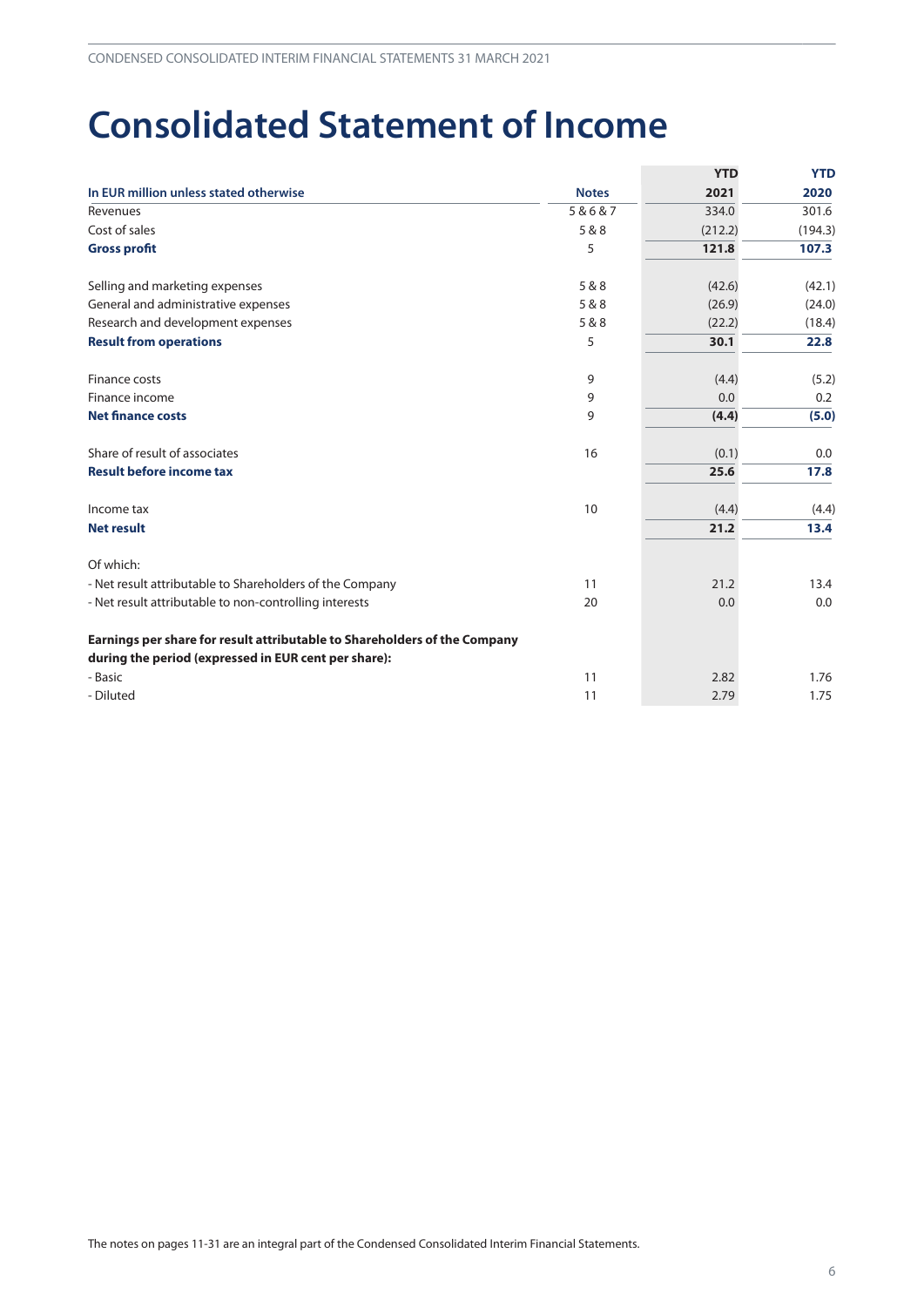### <span id="page-6-0"></span>**Consolidated Statement of Comprehensive Income**

|                                                                          |              | <b>YTD</b> | <b>YTD</b> |
|--------------------------------------------------------------------------|--------------|------------|------------|
| In EUR million                                                           | <b>Notes</b> | 2021       | 2020       |
| Net result                                                               |              | 21.2       | 13.4       |
| Items that are or may be reclassified to profit or loss:                 |              |            |            |
| <b>Currency translation differences</b>                                  | 20           | 5.3        | (8.7)      |
| Cash flow hedges                                                         | 20           | 1.4        | (0.1)      |
| Deferred income taxes                                                    | 18 & 20      | (0.3)      | (0.0)      |
| Other comprehensive income / (loss) for the period, net of tax           |              | 6.4        | (8.8)      |
| Total comprehensive income for the period                                |              | 27.6       | 4.6        |
| Of which:                                                                |              |            |            |
| - Total comprehensive income attributable to Shareholders of the Company |              | 27.6       | 4.6        |
| - Total comprehensive income attributable to non-controlling interests   | 20           | 0.0        | 0.0        |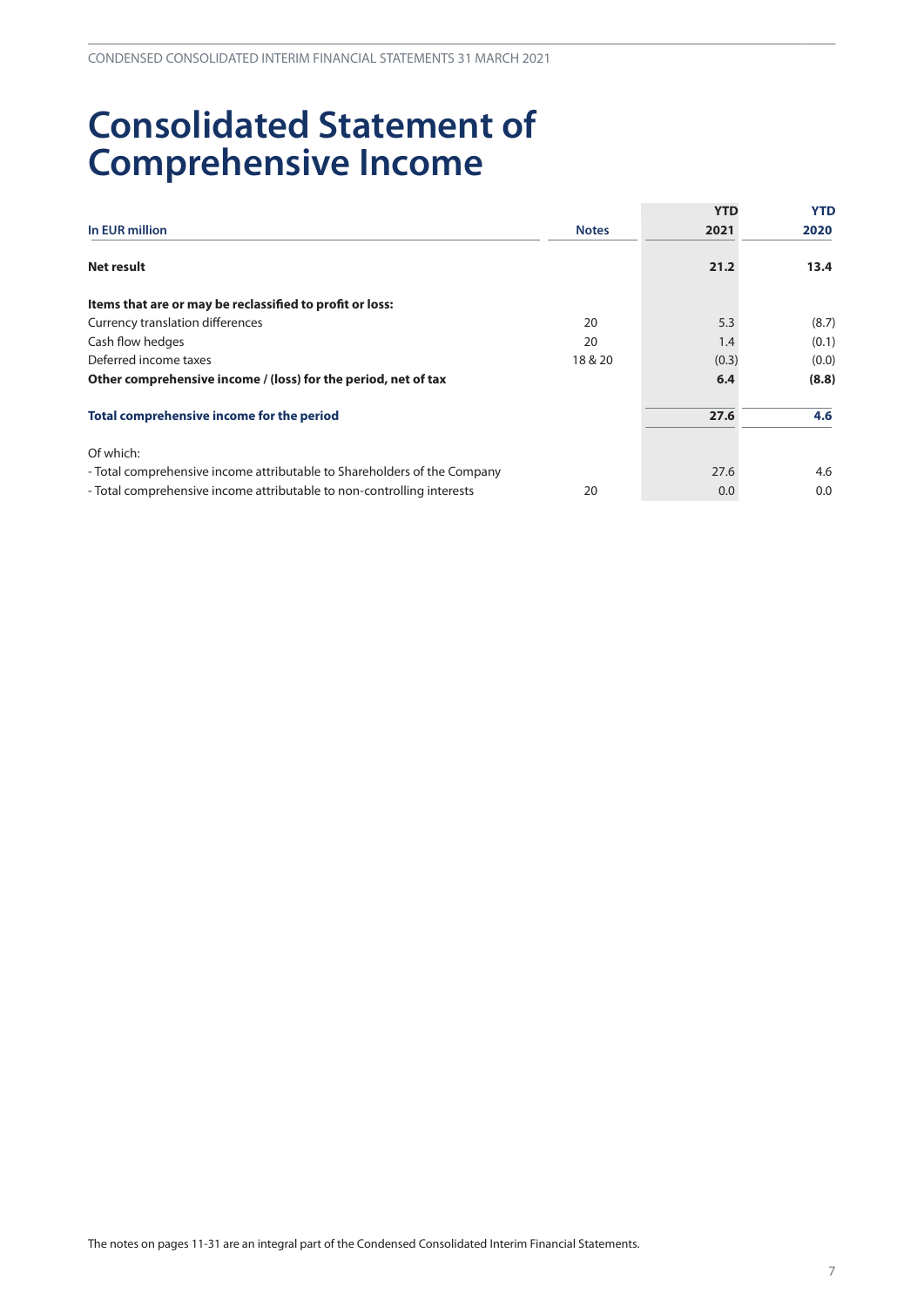### <span id="page-7-0"></span>**Consolidated Statement of Financial Position**

|                                     |                  | 31/03            | 31/12   |
|-------------------------------------|------------------|------------------|---------|
| <b>In EUR million</b>               | <b>Notes</b>     | 2021             | 2020    |
| <b>Assets</b>                       |                  |                  |         |
| Property, plant and equipment       | 12               | 200.2            | 196.7   |
| Right of use assets                 | 13               | 45.5             | 42.7    |
| Goodwill                            | 14               | 690.7            | 678.8   |
| Intangible assets                   | 15               | 345.9            | 331.0   |
| Investments in associates           | 16               | 11.7             | 17.6    |
| Other receivables                   | 17               | 0.9              | 2.1     |
| Deferred income tax assets          | 18               | 14.7             | 13.3    |
| <b>Non-current assets</b>           |                  | 1,309.6          | 1,282.2 |
| Inventories                         | 19               | 206.3            | 199.9   |
| Contract assets                     | $\overline{7}$   | 43.3             | 46.1    |
| Trade receivables                   | 7 & 17           | 148.8            | 151.3   |
| Assets held for sale                |                  | 0.8              | 1.8     |
| Derivative financial instruments    | 24               | 3.5              | 1.9     |
| Other receivables and prepayments   | 17               | 58.4             | 53.1    |
| Cash and cash equivalents           |                  | 101.6            | 78.6    |
| <b>Current assets</b>               |                  | 562.7            | 532.7   |
| <b>Total assets</b>                 |                  | 1,872.3          | 1,814.9 |
| <b>Equity and liabilities</b>       |                  |                  |         |
| Share capital                       | 20               | 6.7              | 6.7     |
| Share premium reserve               | 20               | 443.1            | 442.8   |
| Other reserves                      | 20               | (21.1)           | (27.5)  |
| Other equity                        | 20               | (13.4)           |         |
| Retained earnings                   | 20               | 516.6            | 536.4   |
| <b>Shareholders' equity</b>         |                  | 931.9            | 958.4   |
| Non-controlling interests           | 20               | 8.8              | 0.3     |
| <b>Total equity</b>                 |                  | 940.7            | 958.7   |
| <b>Liabilities</b>                  |                  |                  |         |
| Borrowings                          | 21               | 240.3            | 240.2   |
| Lease liabilities                   | 21               | 36.6             | 33.6    |
| Deferred income tax liabilities     | 18               | 87.0             | 84.9    |
| Provisions                          | 22               | 4.2              | 4.1     |
| Other payables                      | 23               | 14.4             | 1.1     |
| Derivative financial instruments    | 24               | 3.3              | 3.7     |
| <b>Non-current liabilities</b>      |                  | 385.8            | 367.6   |
| Contract liabilities                | $\boldsymbol{7}$ | 224.4            | 236.6   |
| Trade and other payables            | 23               | 285.0            | 222.7   |
| Current income tax liabilities      |                  | 12.8             | 8.8     |
| Borrowings                          | 21               | 0.0              | 0.0     |
| Lease liabilities                   | 21               | 9.7              | 10.0    |
| Provisions                          | 22               | 13.9             | 10.5    |
| <b>Current liabilities</b>          |                  |                  | 488.6   |
| <b>Total liabilities</b>            |                  | 931.6            | 856.2   |
|                                     |                  |                  | 1,814.9 |
| <b>Total equity and liabilities</b> |                  | 545.8<br>1,872.3 |         |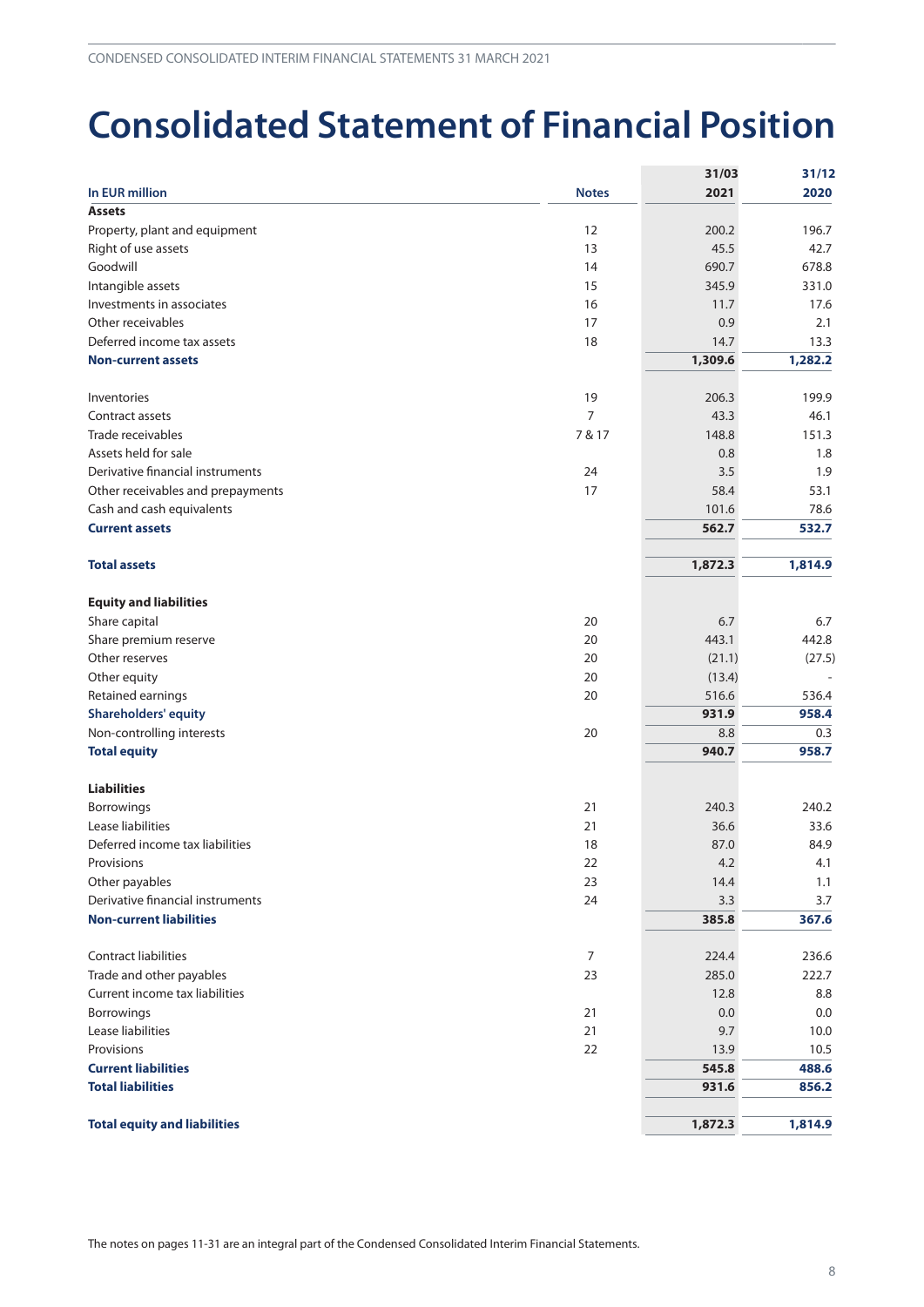### <span id="page-8-0"></span>**Consolidated Statement of Changes in Equity**

|                                  |              | <b>Share</b>         |                       |              |                       | Share- | Non-                 |              |
|----------------------------------|--------------|----------------------|-----------------------|--------------|-----------------------|--------|----------------------|--------------|
|                                  | <b>Share</b> | premium              | <b>Other</b>          | <b>Other</b> | <b>Retained</b>       |        | holders' controlling | <b>Total</b> |
| In EUR million                   | capital      | reserve <sup>1</sup> | reserves <sup>2</sup> | equity $3$   | earnings <sup>4</sup> | equity | <b>interests</b>     | equity       |
| <b>Balance at 1 January 2021</b> | 6.7          | 442.8                | (27.5)                |              | 536.4                 | 958.4  | 0.3                  | 958.7        |
| Net result for the period        |              |                      |                       |              | 21.2                  | 21.2   | 0.0                  | 21.2         |
| Total other comprehensive income |              |                      | 6.4                   |              |                       | 6.4    |                      | 6.4          |
| Transactions with owners of      |              |                      |                       |              |                       |        |                      |              |
| the Company                      |              |                      |                       |              |                       |        |                      |              |
| Treasury shares sold             | 0.0          | (0.5)                |                       |              |                       | (0.5)  |                      | (0.5)        |
| Options granted /                |              |                      |                       |              |                       |        |                      |              |
| exercised / canceled             |              | 0.8                  |                       |              |                       | 0.8    |                      | 0.8          |
| Non-controlling interests on     |              |                      |                       |              |                       |        |                      |              |
| acquisition of subsidiary        |              |                      |                       |              |                       |        | 8.5                  | 8.5          |
| Transactions with non-           |              |                      |                       |              |                       |        |                      |              |
| controlling interests            |              |                      |                       | (13.4)       |                       | (13.4) |                      | (13.4)       |
| Dividend                         |              |                      |                       |              | (41.0)                | (41.0) | 0.0                  | (41.0)       |
|                                  | 0.0          | 0.3                  | 6.4                   | (13.4)       | (19.8)                | (26.5) | 8.5                  | (18.0)       |
| <b>Balance at 31 March 2021</b>  | 6.7          | 443.1                | (21.1)                | (13.4)       | 516.6                 | 931.9  | 8.8                  | 940.7        |

|                                    |              | <b>Share</b>         |                       |              |                       | Share- | Non-                 |              |
|------------------------------------|--------------|----------------------|-----------------------|--------------|-----------------------|--------|----------------------|--------------|
|                                    | <b>Share</b> | premium              | <b>Other</b>          | <b>Other</b> | <b>Retained</b>       |        | holders' controlling | <b>Total</b> |
| In EUR million                     | capital      | reserve <sup>1</sup> | reserves <sup>2</sup> | equity $3$   | earnings <sup>4</sup> | equity | interests            | equity       |
| <b>Balance at 1 January 2020</b>   | 6.8          | 483.1                | (10.9)                |              | 476.5                 | 955.5  | 0.3                  | 955.8        |
| Net result for the period          |              |                      |                       |              | 13.4                  | 13.4   | 0.0                  | 13.4         |
| Total other comprehensive income   |              |                      | (8.8)                 |              |                       | (8.8)  |                      | (8.8)        |
| Transactions with owners of        |              |                      |                       |              |                       |        |                      |              |
| the Company                        |              |                      |                       |              |                       |        |                      |              |
| Treasury shares purchased          | (0.0)        | (14.5)               |                       |              |                       | (14.5) |                      | (14.5)       |
| Options granted /                  |              |                      |                       |              |                       |        |                      |              |
| excercised / canceled              |              | 0.4                  |                       |              |                       | 0.4    |                      | 0.4          |
| Dividend                           |              |                      |                       |              | (43.9)                | (43.9) | 0.0                  | (43.9)       |
|                                    | (0.0)        | (14.1)               | (8.8)                 | ٠            | (30.5)                | (53.4) | 0.0                  | (53.4)       |
| <b>Balance at 31 March 2020</b>    | 6.8          | 469.0                | (19.7)                | ٠            | 446.0                 | 902.1  | 0.3                  | 902.4        |
| Net result for the period          |              |                      |                       |              | 89.1                  | 89.1   | 0.1                  | 89.2         |
| Total other comprehensive income   |              |                      | (7.8)                 |              |                       | (7.8)  |                      | (7.8)        |
| Transactions with owners of        |              |                      |                       |              |                       |        |                      |              |
| the Company                        |              |                      |                       |              |                       |        |                      |              |
| Treasury shares purchased          | (0.1)        | (41.3)               |                       |              |                       | (41.4) |                      | (41.4)       |
| Treasury shares sold               | 0.0          | 15.0                 |                       |              |                       | 15.0   |                      | 15.0         |
| Options granted /                  |              |                      |                       |              |                       |        |                      |              |
| excercised / canceled              |              | 0.1                  |                       |              | 1.3                   | 1.4    |                      | 1.4          |
| Dividend                           |              |                      |                       |              |                       |        | (0.1)                | (0.1)        |
|                                    | (0.1)        | (26.2)               | (7.8)                 |              | 90.4                  | 56.3   | (0.0)                | 56.3         |
| <b>Balance at 31 December 2020</b> | 6.7          | 442.8                | (27.5)                |              | 536.4                 | 958.4  | 0.3                  | 958.7        |

1 Includes reserve for share-based payments as per 31 March 2021 of EUR 6.3 million (31 December 2020: EUR 5.5 million).

2 For details on other reserves refer to note 20.

3 Includes equity impact of the option to acquire the remaining shares of non-controlling interests. For further information refer to note 4.

4 Includes a legal reserve for capitalized intangible assets related to product development projects as per 31 March 2021 of EUR 78.0 million (31 December 2020: EUR 76.5 million).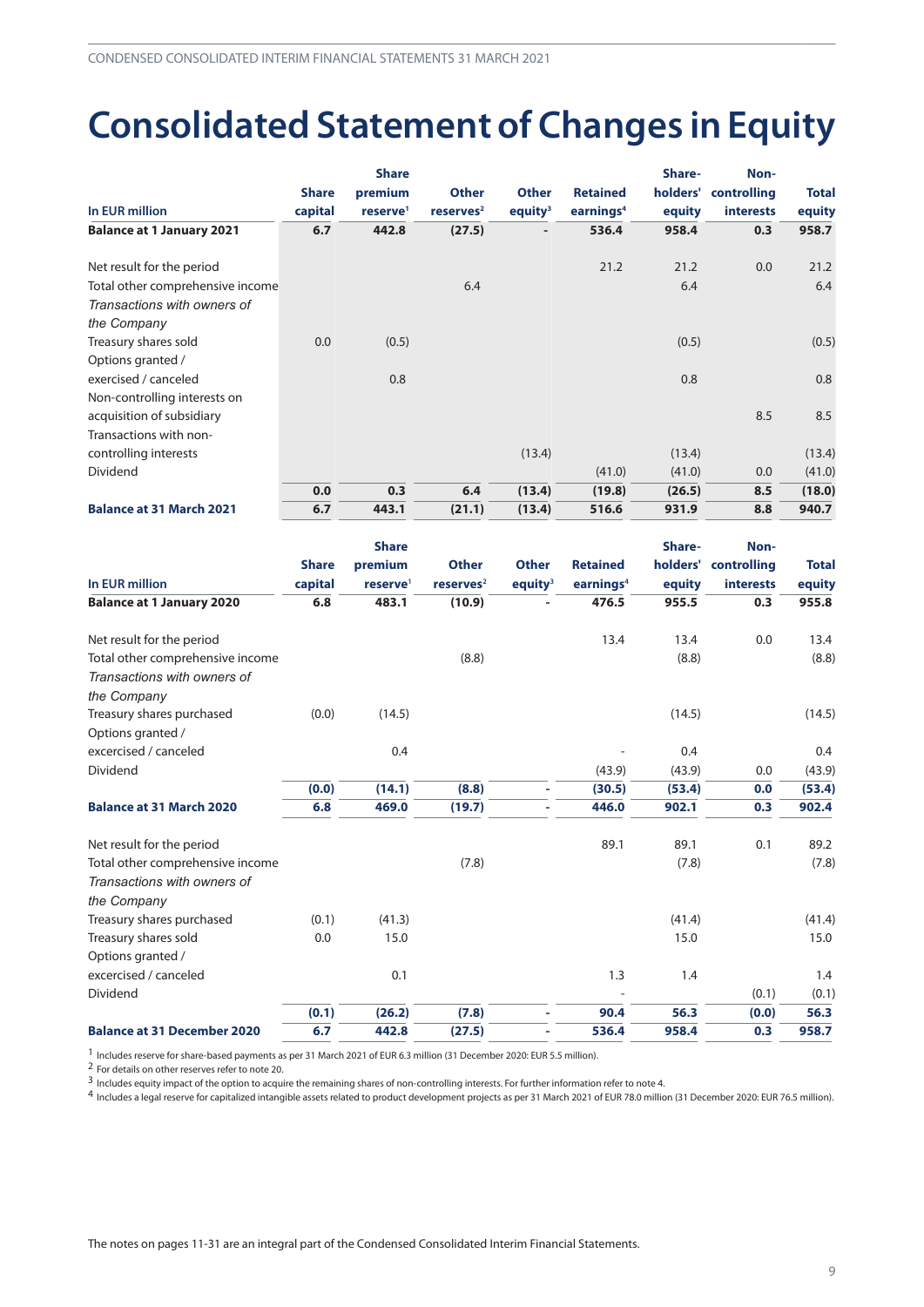## <span id="page-9-0"></span>**Consolidated Statement of Cash Flows**

|                                                                                 |              | <b>YTD</b> | <b>YTD</b> |
|---------------------------------------------------------------------------------|--------------|------------|------------|
| In EUR million                                                                  | <b>Notes</b> | 2021       | 2020       |
| <b>Cash Flow from operating activities</b>                                      |              |            |            |
|                                                                                 |              |            |            |
| <b>Result from operations</b>                                                   |              | 30.1       | 22.8       |
|                                                                                 |              |            |            |
| Adjustments to reconcile result from operations to net cash provided by / (used |              |            |            |
| in) operating activities:                                                       |              |            |            |
| Depreciation and impairment of property, plant and equipment and right of       |              |            |            |
| use assets                                                                      | 12 & 13      | 7.1        | 7.1        |
| Amortization and impairment of intangible assets                                | 15           | 10.1       | 7.7        |
| Adjustments for other non-cash income and expenses                              |              | 0.9        | 0.5        |
| Changes in non-current receivables and payables                                 |              | 0.0        | 0.0        |
| Working capital provided by / (used in) operating activities                    |              | 48.2       | 38.1       |
| Changes in working capital:                                                     |              |            |            |
| Inventories and contract assets and liabilities                                 |              | (7.8)      | (0.4)      |
| Trade and other receivables                                                     |              | 1.2        | 18.6       |
| Trade and other payables                                                        |              | 15.4       | 2.6        |
| Provisions                                                                      |              | 3.2        | 2.6        |
| <b>Changes in operating assets and liabilities</b>                              |              | 12.0       | 23.4       |
|                                                                                 |              |            |            |
| <b>Cash generated from operating activities</b>                                 |              | 60.2       | 61.5       |
| Taxes paid                                                                      |              | (4.7)      | (13.4)     |
| Interest and finance income                                                     |              | 0.1        | 0.3        |
| Interest and finance costs                                                      |              | (0.7)      | (4.4)      |
| <b>Net cash from operating activities</b>                                       |              | 54.9       | 44.0       |
| <b>Cash Flow from investing activities</b>                                      |              |            |            |
|                                                                                 |              |            |            |
| Purchase of property, plant and equipment                                       | 12           | (5.3)      | (4.1)      |
| Investments in intangibles                                                      | 15           | (6.1)      | (6.2)      |
| Proceeds from sale of non-current assets and assets held for sale               | 12           | 1.4        | 0.8        |
| Loans in associates                                                             | 17           |            | (1.0)      |
| Investments in associates                                                       | 16           | (8.6)      |            |
| Acquisition of subsidiary, net of cash acquired                                 | 4            | (13.1)     |            |
| Net cash provided by / (used in) investing activities                           |              | (31.7)     | (10.5)     |
| <b>Cash Flow from financing activities</b>                                      |              |            |            |
|                                                                                 |              |            |            |
| Purchase of treasury shares                                                     | 20           |            | (14.5)     |
| Proceeds from borrowings                                                        | 21           | 12.5       | 600.0      |
| Repayments of borrowings                                                        | 21           | (13.2)     | (220.8)    |
| Payments of lease liabilities                                                   | 21           | (2.7)      | (2.9)      |
| Net cash provided by / (used in) financing activities                           |              | (3.4)      | 361.8      |
| Net increase / (decrease) in net cash                                           |              | 19.8       | 395.3      |
| Exchange gain / (loss) on net cash                                              |              | 3.2        | (3.9)      |
| Net cash at beginning of the period                                             |              | 78.6       | 303.7      |
| Net cash at end of the period                                                   |              | 101.6      | 695.1      |
|                                                                                 |              |            |            |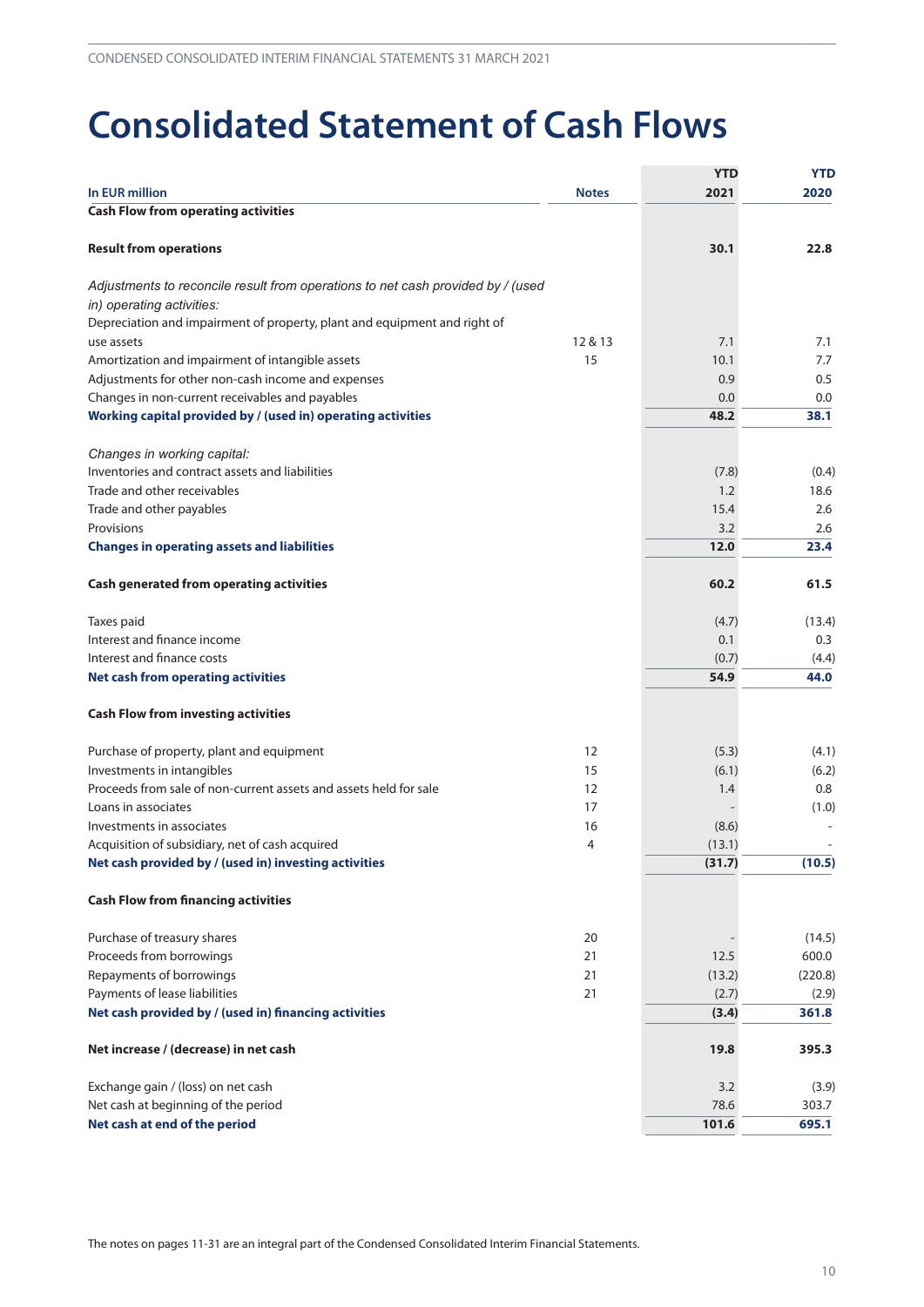### <span id="page-10-0"></span>**Notes totheCondensedConsolidatedInterim Financial Statements**

### **1 General information**

### **Reporting entity**

Marel hf. ("the Company") is a limited liability company incorporated and domiciled in Iceland. The address of its registered office is Austurhraun 9, Gardabaer.

The Condensed Consolidated Interim Financial Statements of the Company as at and for the threemonth period ended 31 March 2021 comprise the Company and its subsidiaries (together referred to as "the Group" or "Marel").

The Group is a leading global provider of advanced processing equipment, systems, software and services to the poultry, meat and fish industries and is involved in the manufacturing, development, distribution and sales of solutions for these industries.

These Condensed Consolidated Interim Financial Statements for the three-month period period ended 31 March 2021 have not been audited nor reviewed by an external auditor.

All amounts are in millions of EUR unless otherwise indicated.

These Condensed Consolidated Interim Financial Statements have been approved for issue by the Board of Directors and CEO on 28 April 2021.

The Company is listed on the Nasdaq Iceland ("Nasdaq") and on Euronext Amsterdam (''Euronext'') exchanges.

### **2 Basis of preparation and use of judgments and estimates**

#### **Base of preparation**

These Condensed Consolidated Interim Financial Statements of the Company and its subsidiaries are for the three-month period ended 31 March and have been

prepared in accordance with IAS 34 as adopted by the European Union.

The Condensed Consolidated Interim Financial Statements should be read in conjunction with the Group's Annual Consolidated Financial Statements for the year ended 31 December 2020. The Consolidated Financial Statements for the Group for the period ended 31 December 2020 are available upon request from the Company'sregistered office at Austurhraun 9,Garðabær, Iceland or at [www.marel.com.](https://www.marel.com)

These Condensed Consolidated Interim Financial Statements do not include all of the information required for a complete set of IFRS financial statements. However, selected explanatory notes are included to explain events and transactions that are significant to an understanding of the changes in the Group's financial position and performance since the last annual financial statements.

These Condensed Consolidated Interim Financial Statements have been prepared under the historical cost convention, except for the valuation of financial assets and liabilities (including derivative instruments) which are valued at fair value through the Consolidated Statement of Comprehensive Income.

Items of each entity in the Group, as included in the Condensed Consolidated Interim Financial Statements, are measured using the currency that best reflects the economic substance of the underlying events and circumstances relevant to that entity ("the functional currency"). The Condensed Consolidated Interim Financial Statements are presented in Euro (EUR), which is the Group's reporting currency.

#### **Use of judgments and estimates**

In preparing these Condensed Consolidated Interim Financial Statements, management has made judgments and estimates that affect the application of accounting policies and the reported amounts of assets and liabilities, income and expenses. Actual results may differ from these estimates.

The significant judgments made by management in applying the Group's accounting policies and the key sources of estimation uncertainty were the same as those described in the Group's Annual Consolidated Financial Statements for the year ended 31 December 2020.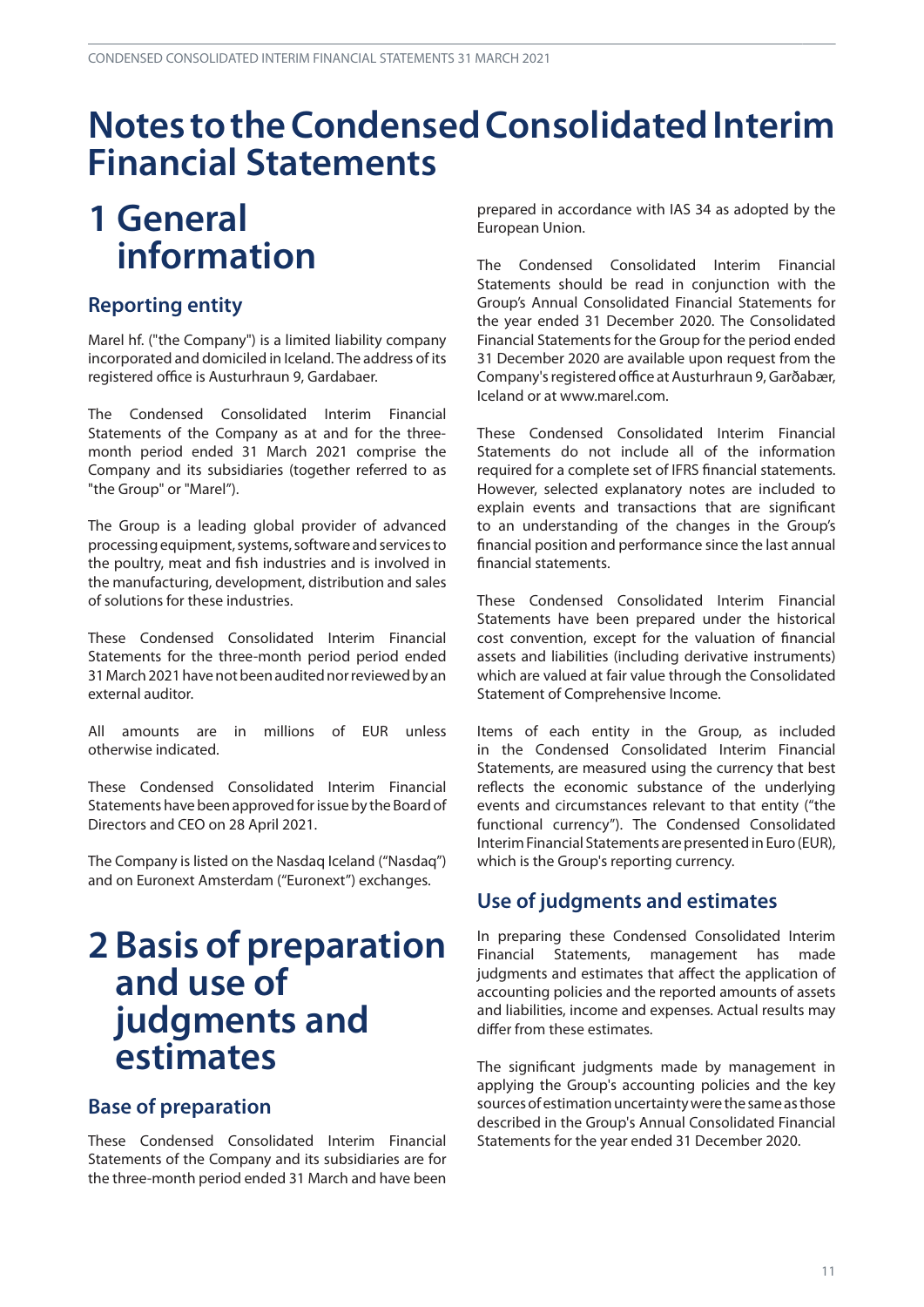<span id="page-11-0"></span>COVID-19 could have a significant impact on the estimates and assumptions made in the preparation of these Condensed Consolidated Interim Financial Statements. COVID-19 is expected to continue to have an impact in 2021, although it is not known what the full economic impact of COVID-19 on Marel will be. Marel enjoys a balanced exposure to global economies and local markets through its global reach, innovative product portfolio and diversified business mix. Marel is committed to achieve its mid- and long term growth targets.

The estimates and assumptions that are most likely affected by COVID-19 are:

- Estimated impairment;
- Expected Credit Losses; and
- Deferred income taxes.

For each of these estimates and assumptions, additional analyses and/or tests were done in 2020 to confirm if they were materially impacted by COVID-19. The results of these tests were that no material impact was found. The impact ofCOVID-19 on these estimates and assumptions did not materially change in Q1 2021 and as such there is no reason to deviate from the conclusions taken at year end 2020. For further information refer to notes 14, 15, 17 and 18.

Estimates and underlying assumptions are reviewed on an ongoing basis. Revisions to estimates are recognized prospectively.

#### **Estimated impairment**

The Group annually tests whether the financial and non-financial assets, including goodwill and capitalized development costs, were impaired in accordance with the Group's accounting policies. At the end of each reporting period, the Group assesses whether there is any indication that an asset may be impaired. The impact of COVID-19 on the estimates and underlying assumptions used in the annual impairment test did not materially change in Q1 2021 and as such, there is no reason to deviate from the conclusions taken at year end 2020.

#### **Expected Credit Losses**

Loss allowances are measured based on the Expected Credit Losses ("ECL") that result from all possible default events over the expected life of a financial instrument. The estimated ECL were calculated based on actual credit loss experience over the past five years. As a result of COVID-19, Marel reassessed the ECL used in calculating its loss allowances. Based on the industry which Marel operates in and current market insights, it is expected that impairment losses will remain at similar limited levels as they are currently going forward. The Group

takes a holistic view of its financial assets and appliesthe same expected credit loss rate over all trade receivables.

#### **Income taxes and deferred income taxes**

As of each period-end, the Group evaluates the recoverability of deferred tax assets, based on projected future taxable profits. Based on the level of historical taxable income and projections for future taxable income over the periods in which the deferred tax assets are deductible, Marel believes it is probable the Group will realize the benefits of these deductible differences. Asfuture developments are uncertain and partly beyond Marel's control, assumptions are necessary to estimate future taxable profits as well as the period in which deferred tax assets will recover. Estimates are revised in the period in which there is sufficient evidence to revise the assumption.

### **3 Accounting policies**

The accounting policies applied in these Condensed Consolidated Interim Financial Statements are consistent with those applied and described in the Annual Consolidated Financial Statements for the year ended 31 December 2020.

The accounting policies have been applied consistently for all periods presented in these Condensed Consolidated Interim Financial Statements.

### **4 Business combinations**

Under IFRS 3, up to one year from the acquisition date, the initial accounting for business combinations is to be adjusted to reflect new information that has been received about facts and circumstances that existed at the acquisition date and would have affected the measurement of amounts recognized as of that date. As a result of such adjustments the values of assets and liabilities recognized may change in the one-year period from the acquisition date.

#### **Curio**

On 4 January 2021, Marel purchased an additional 10.7% stake in Curio for a cash consideration of ISK 408.0 million (EUR 2.6million),bringing Marel'stotalshare to 50.0%.As of 4 January 2021, Marel has assessed that it has control of Curio as it is entitled to appoint a majority of Curio's BoardofDirectors,includingtheChairman.Curio'sresults are consolidated into the Group's results as per 2021. The remaining 50.0% of the shares in Curio continues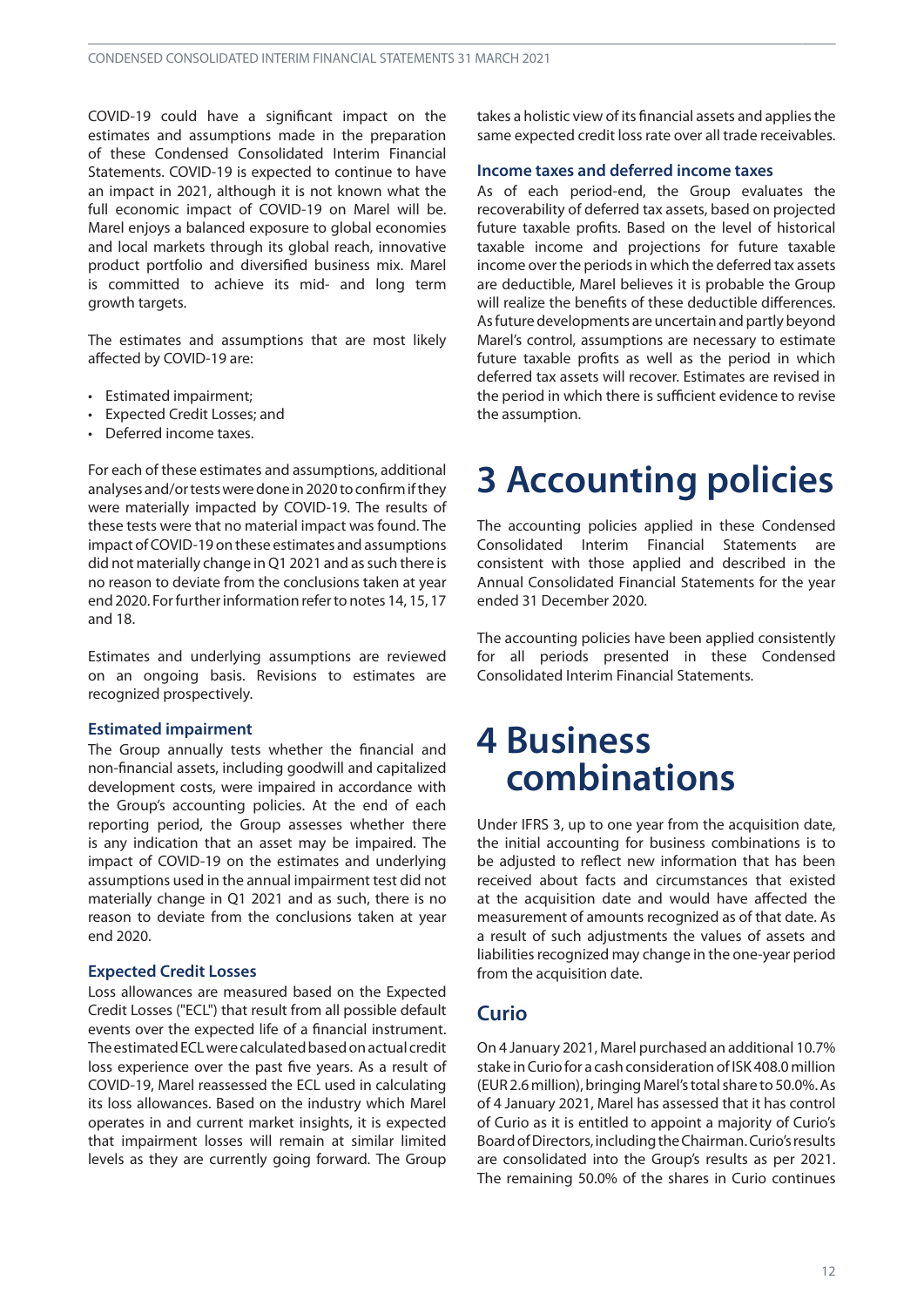to be held by Gullmolar ehf., Marel has an option to acquire the remaining 50.0% of shares within three years; a liability for the option has been recorded in non-current other payables.

Provisional goodwill amounted to EUR 3.7 million and is allocated to the fish segment. The resulting goodwill from this acquisition is primarily related to the strategic (and cultural) fit of Curio and Marel with a highly complementary product portfolio to Marel's existing portfolio of fish processing solutions. Marel elected to measure the non-controlling interest in Curio at the proportionate share of Curio's identifiable net assets.

#### **PMJ**

On 21 January 2021, Marel concluded the acquisition of the entire share capital of PMJ, including all relevant business activities of the group. PMJ's complementary product portfolio of primary processing, including waxing and automated evisceration, will make Marel the industry's only full-line provider of duck processing solutions. PMJ has 40 employees and is located in Opmeer in the Netherlands. PMJ's annual revenues are around EUR 5.0 million. Closing was subject to standard closing conditions. The purchase consideration was paid with EUR 12.4 million in cash. The acquisition was financed through Marel's strong cash position and existing credit facilities.

Provisional goodwill amounted to EUR 6.7 million and is allocated to the poultry segment. The resulting goodwill from this acquisition is primarily related to the strategic (and cultural) fit of PMJ and Marel with a highly complementary product portfolio in the duck processing industry.

Curio and PMJ contributed around EUR 3 million to revenues since their acquisition dates and affected adjusted result from operations positively.

The goodwill for these acquisitions is not deductible for corporate income tax.

The following table summarizes the consideration paid for Curio and PMJ and the recognized amounts of assets acquired and liabilities assumed at the acquisition dates. The amounts recorded for the acquisitions as disclosed below are provisional. We may further revise our preliminary purchase price allocation during the one year period from the acquisition date if we obtain additional information, which might impact the purchase consideration and the fair value of assets and liabilities.

| <b>At acquisition date</b>                      | <b>Curio</b> | <b>PMJ</b> | <b>Total</b> |
|-------------------------------------------------|--------------|------------|--------------|
| Property, plant and equipment                   | 1.8          | 0.6        | 2.4          |
| Right of use assets                             | 2.0          | 0.3        | 2.3          |
| Intangible assets                               | 12.4         | 5.6        | 18.0         |
| Inventories                                     | 6.2          | 0.5        | 6.7          |
| Trade receivables                               | 2.7          | 0.2        | 2.9          |
| Other receivables and prepayments               | 0.5          |            | 0.5          |
| Cash and cash equivalents                       | 0.2          | 1.7        | 1.9          |
| <b>Assets acquired</b>                          | 25.8         | 8.9        | 34.7         |
| Non-controlling interests                       | 8.5          |            | 8.5          |
| Borrowings, current and non-current             | 1.5          |            | 1.5          |
| Lease liabilities, current and non-current      | 2.0          | 0.3        | 2.3          |
| Provisions, current and non-current             | 0.5          |            | 0.5          |
| Deferred and other tax liabilities              | 3.0          | 1.5        | 4.5          |
| Trade and other payables                        | 1.8          | 1.4        | 3.2          |
| <b>Liabilities assumed</b>                      | 17.3         | 3.2        | 20.5         |
| <b>Total net identified assets</b>              | 8.5          | 5.7        | 14.2         |
| <b>Purchase consideration</b>                   | 12.2         | 12.4       | 24.6         |
| of which paid in cash                           |              | 12.4       | 12.4         |
| of which fair value of previously held interest | 12.2         |            | 12.2         |
| <b>Goodwill on acquisition</b>                  | 3.7          | 6.7        | 10.4         |
|                                                 |              |            |              |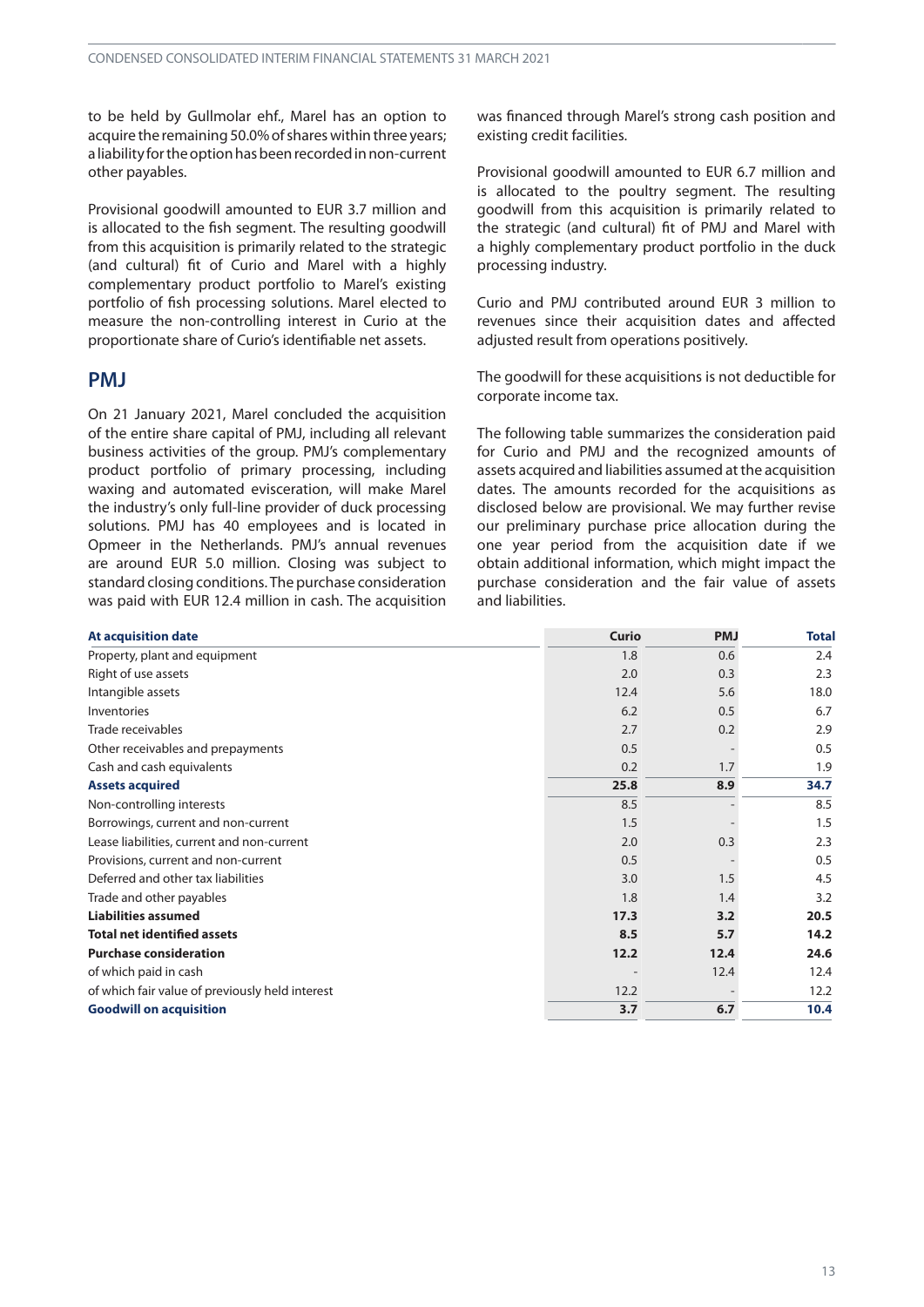### <span id="page-13-0"></span>**5 Non-IFRS measurement**

In this note to the Condensed Consolidated Interim Financial Statements Marel presents certain financial measures when discussing Marel's performance that are not measures of financial performance or liquidity under IFRS ("non-IFRS"). Non-IFRS measures do not have standardized meanings under IFRS and not all companies calculate non-IFRS measures in the same manner or on a consistent basis. As a result, these measures may not be comparable to measures used by other companies that have the same or similar names. The non-IFRS measures are not meant to be considered in isolation or as a substitute for comparable IFRS measures and should be read only in conjunction with our Condensed Consolidated Interim Financial Statements prepared in accordance with IFRS.

Management has presented adjusted result from operations as a performance measure because it monitors this performance measure at a consolidated

level and believes that this measure is relevant to an understanding of the Group's financial performance. Adjusted result from operations is calculated by adjusting result from operations to exclude the impact of PPA related costs (consisting of depreciation and amortization of acquisition related (in)tangible assets) and acquisition related expenses. No other adjustments are included in adjusted result from operations.

In Q4 2020, Marel updated it's calculation method for the non-IFRS measurement. Previously, Marel adjusted result from operations to exclude the impact of PPA related costs. As of Q4 2020, Marel adjusted result from operations to exclude the impact of PPA related costs and acquisition related expenses. Acquisition related expenses include fees incurred as part of an acquisition process. This change is meant to increase transparency of one-off cost items related to acquisitions which do not impact the underlying performance of Marel's segments.

The reconciliation of adjusted result from operations to the most directly comparable IFRS measure, result from operations, is included in the following table.

| In EUR million                         | As reported<br><b>YTD</b><br>2021 | <b>Non-IFRS</b><br>adjustments<br><b>YTD</b><br>2021 | <b>Non-IFRS</b><br>measures<br><b>YTD</b><br>2021 | As reported<br><b>YTD</b><br>2020 | <b>Non-IFRS</b><br>adjustments<br><b>YTD</b><br>2020 | <b>Non-IFRS</b><br>measures<br><b>YTD</b><br>2020 |
|----------------------------------------|-----------------------------------|------------------------------------------------------|---------------------------------------------------|-----------------------------------|------------------------------------------------------|---------------------------------------------------|
| Revenues                               | 334.0                             |                                                      | 334.0                                             | 301.6                             |                                                      | 301.6                                             |
| Cost of sales                          | (212.2)                           | 2.6                                                  | (209.6)                                           | (194.3)                           | -                                                    | (194.3)                                           |
| <b>Gross profit</b>                    | 121.8                             | 2.6                                                  | 124.4                                             | 107.3                             |                                                      | 107.3                                             |
| Selling and marketing expenses         | (42.6)                            | 2.6                                                  | (40.0)                                            | (42.1)                            | 1.6                                                  | (40.5)                                            |
| General and administrative expenses    | (26.9)                            | 1.2                                                  | (25.7)                                            | (24.0)                            | 0.1                                                  | (23.9)                                            |
| Research and development expenses      | (22.2)                            | 1.5                                                  | (20.7)                                            | (18.4)                            | 0.9                                                  | (17.5)                                            |
| <b>Adjusted result from operations</b> |                                   | 7.9                                                  | 38.0                                              |                                   | 2.6                                                  | 25.4                                              |
| Non-IFRS adjustments                   |                                   | (7.9)                                                | (7.9)                                             |                                   | (2.6)                                                | (2.6)                                             |
| <b>Result from operations</b>          | 30.1                              |                                                      | 30.1                                              | 22.8                              |                                                      | 22.8                                              |

The non-IFRS adjustments to the result from operations includes the following:

|                                   | <b>YTD</b> | YTD  |
|-----------------------------------|------------|------|
|                                   | 2021       | 2020 |
| PPA related charges               | 6.8        | 2.6  |
| Acquisition related expenses      | 1.1        |      |
| <b>Total non-IFRS adjustments</b> | 7.9        | 2.6  |

indicated is included in the table below.

The reconciliation of earnings before interest (net finance costs), tax (income tax), depreciation and amortization ("EBITDA") to the most directly comparable IFRS measurement, result from operations, for the period

|                                         | <b>YTD</b> | YTD  |
|-----------------------------------------|------------|------|
|                                         | 2021       | 2020 |
| Result from operations (EBIT)           | 30.1       | 22.8 |
| Depreciation, amortization              |            |      |
| and impairment                          | 17.2       | 14.8 |
| <b>Result before depreciation &amp;</b> |            |      |
| amortization (EBITDA)                   | 47.3       | 37.6 |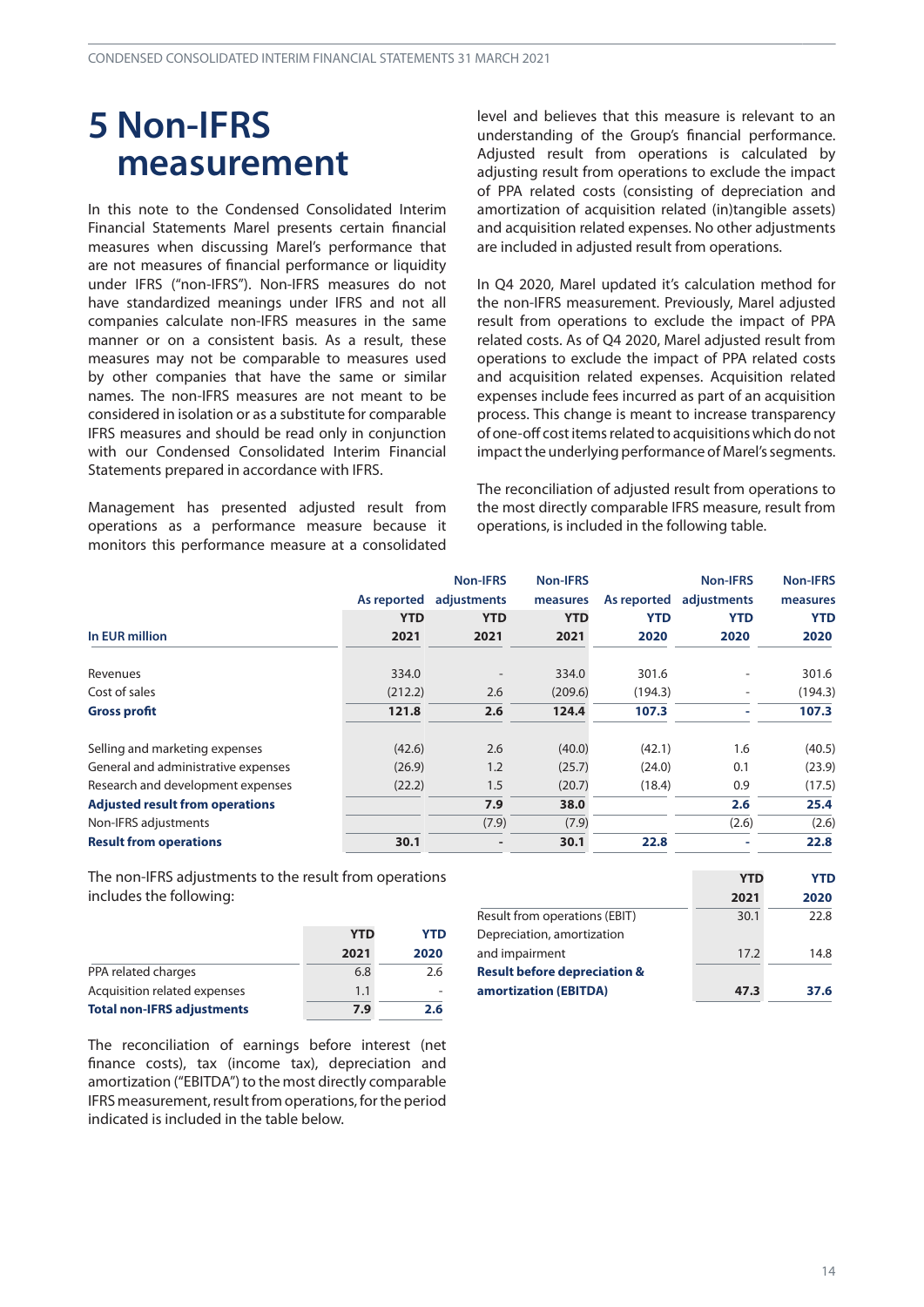### <span id="page-14-0"></span>**6 Segment information**

#### **Operating segments**

The identified operating segments comprise the three industries, which are the reporting segments. These operating segments form the basis for managerial decision taking. The following summary describes the operations in each of the Group's reportable segments:

- Poultry processing: Our poultry full-line product range offers integrated systems, software and services for processing broilers, turkeys and ducks;
- Meat processing: Our meat industry is a fullline supplier for primary, secondary and further processingequipment,systems,softwareandservices of pork, beef, veal and sheep;
- Fish processing: Marel provides advanced equipment, systems, software and services for processing salmon and whitefish, both farmed and wild, on-board and ashore; and
- The 'Other' segment includes any revenues, result from operations and assets which do not belong to the three core industries.

The reporting entities are reporting their revenues per operating segment based on the industry for which the customer is using Marel's product range. Therefore

inter-segment revenues do not exist, only intercompany revenues within the same segment.

Results are monitored and managed at the operating segment level, up to the adjusted result from operations. Adjusted result from operations is used to measure performance as management believes that this information is the most relevant in evaluating the results of the respective Marel segments relative to other entities that operate in the same industries.

The Group's CEO reviews the internal management reports of each segment on a monthly basis.

Fluctuations between quarters are mainly due to general economic developments, timing of receiving and delivery of orders, margin on projects and business mix. Decisions on tax and financing structures including cash and cash equivalents are taken at a corporate level, therefore no financial income and expenses nor tax are allocated to the operating segments. The profit or loss per operating segment is the adjusted result from operations; finance costs and taxes are reported in the column total.

Intercompany transactions are entered at arm's length terms and conditions comparable to those available to unrelated parties. Information on assets per operating segment is reported; however, decisions on liabilities are taken at a corporate level and as such are not included in this disclosure.

| <b>31 March 2021</b>                        | <b>Poultry</b>           | <b>Meat</b>              | <b>Fish</b>       | <b>Other</b> | <b>Total</b> |
|---------------------------------------------|--------------------------|--------------------------|-------------------|--------------|--------------|
| <b>Revenues</b>                             | 159.1                    | 125.8                    | 39.8              | 9.3          | 334.0        |
| <b>Adjusted result from operations</b>      | 25.8                     | 9.8                      | 2.1               | 0.3          | 38.0         |
| PPA related charges                         | (0.1)                    | (5.5)                    | (0.5)             | (0.7)        | (6.8)        |
| Acquisition related expenses <sup>1</sup>   | $\overline{\phantom{a}}$ | $\overline{\phantom{a}}$ | $\qquad \qquad =$ | (1.1)        | (1.1)        |
| <b>Result from operations</b>               | 25.7                     | 4.3                      | 1.6               | (1.5)        | 30.1         |
| Net finance costs                           |                          |                          |                   |              | (4.4)        |
| Share of result of associates               |                          |                          |                   |              | (0.1)        |
| <b>Result before income tax</b>             |                          |                          |                   |              | 25.6         |
| Income tax                                  |                          |                          |                   |              | (4.4)        |
| Net result for the period                   |                          |                          |                   |              | 21.2         |
| <b>Assets</b>                               | 799.7                    | 765.7                    | 186.0             | 120.9        | 1,872.3      |
| Investments (including right of use assets) | 6.9                      | 5.5                      | 1.7               | 0.4          | 14.5         |
| Depreciation and amortization               | (6.4)                    | (8.3)                    | (1.9)             | (0.6)        | (17.2)       |

1 Acquisition related expenses are adjusted for as of Q4 2020.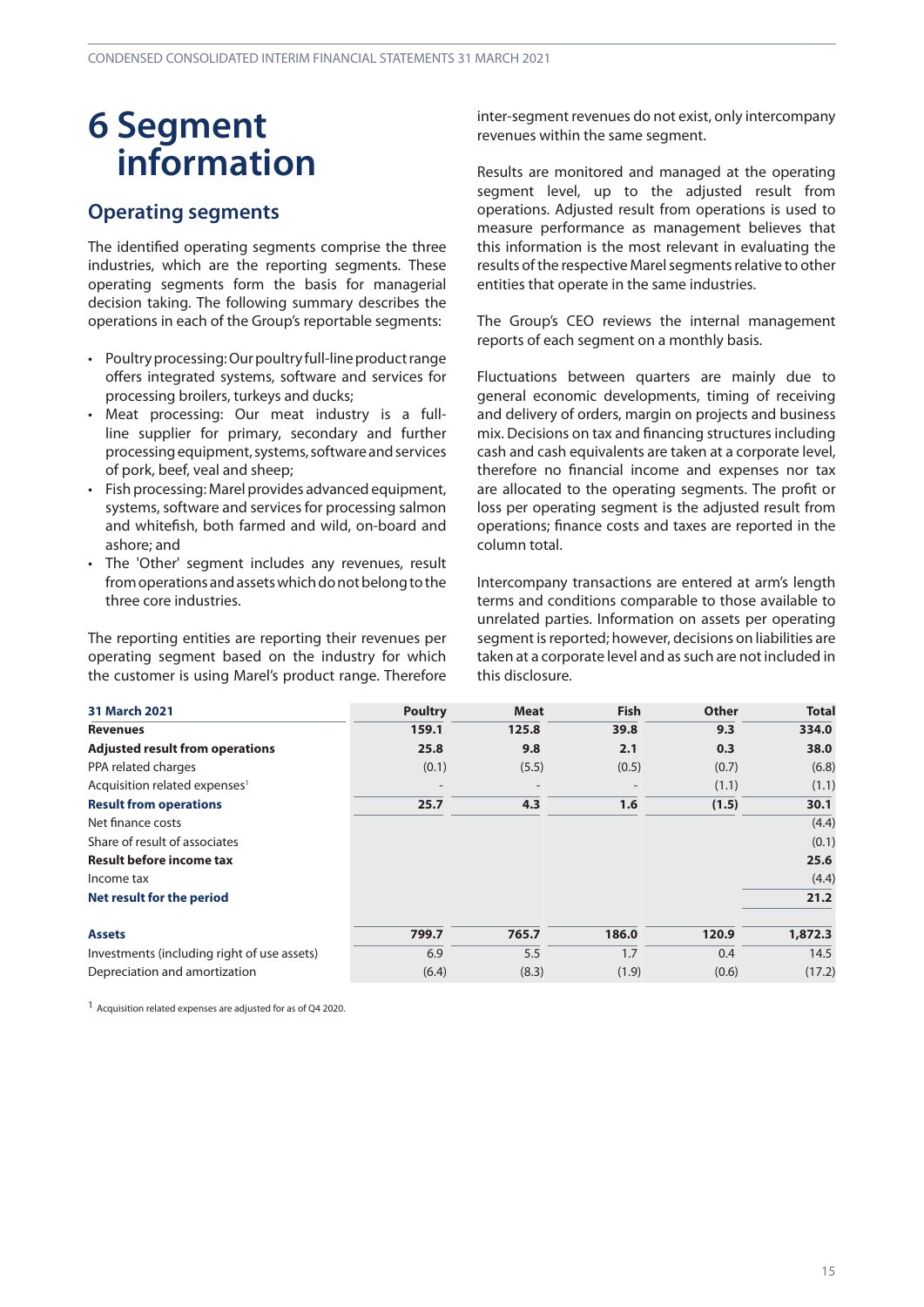<span id="page-15-0"></span>

| <b>31 March 2020</b>                        | <b>Poultry</b> | <b>Meat</b> | <b>Fish</b> | <b>Other</b>             | <b>Total</b> |
|---------------------------------------------|----------------|-------------|-------------|--------------------------|--------------|
| <b>Revenues</b>                             | 151.1          | 103.6       | 39.4        | 7.5                      | 301.6        |
| <b>Adjusted result from operations</b>      | 18.2           | 4.6         | 1,7         | 0.9                      | 25.4         |
| PPA related charges                         |                | (2.6)       |             | $\overline{\phantom{a}}$ | (2.6)        |
| <b>Result from operations</b>               | 18.2           | 2.0         | 1.7         | 0.9                      | 22.8         |
| Net finance costs                           |                |             |             |                          | (5.0)        |
| Share of result of associates               |                |             |             |                          | 0.0          |
| <b>Result before income tax</b>             |                |             |             |                          | 17.8         |
| Income tax                                  |                |             |             |                          | (4.4)        |
| Net result for the period                   |                |             |             |                          | 13.4         |
| <b>Assets</b>                               | 680.2          | 685.5       | 161.4       | 718.5                    | 2,245.6      |
| Investments (including right of use assets) | 7.5            | 5.2         | 2.0         |                          | 14.7         |
| Depreciation and amortization               | (6.4)          | (6.5)       | (1.7)       | (0.2)                    | (14.8)       |

#### **Geographical information**

The Group's operating segments operate in three main geographical areas, although they are managed on a global basis. The Group is domiciled in Iceland.

| <b>Assets excluding cash and</b>            | 31/03   | 31/12   |
|---------------------------------------------|---------|---------|
| cash equivalents                            | 2021    | 2020    |
| Europe, Middle East and Africa <sup>1</sup> | 1,535.4 | 1,501.4 |
| Americas                                    | 213.7   | 213.3   |
| Asia and Oceania                            | 21.6    | 21.6    |
| <b>Total</b>                                | 1,770.7 | 1,736.3 |

1 Iceland accounts for EUR 181.4 million (31 December 2020: EUR 149.0 million).

Total assets exclude the Group's cash pool which the Group manages at a corporate level. Capital expenditures include investments in property, plant and equipment, right of use assets and intangible assets (including capitalized technology and development costs, refer to note [15\)](#page-22-0).

|                                             | <b>YTD</b> | YTD  |
|---------------------------------------------|------------|------|
| <b>Capital expenditure</b>                  | 2021       | 2020 |
| Europe, Middle East and Africa <sup>1</sup> | 11.6       | 12.2 |
| Americas                                    | 1.3        | 2.4  |
| Asia and Oceania                            | 1.6        | 0.1  |
| <b>Total</b>                                | 14.5       | 14.7 |

1 Iceland accounts for EUR 3.1 million (2020: EUR 3.2 million).

## **7 Revenues**

#### **Revenues**

The Group's revenue is derived from contracts with customers. Within the segments and within the operating companies, Marel is not relying on any individual major customers.

#### **Disaggregation of revenue**

In the following table, revenue is disaggregated by primary geographical markets (revenue is allocated based on the country were the customer is located):

| Revenue by geographical                     | <b>YTD</b> | YTD   |
|---------------------------------------------|------------|-------|
| markets                                     | 2021       | 2020  |
| Europe, Middle East and Africa <sup>1</sup> | 169.8      | 168.5 |
| Americas                                    | 115.2      | 97.4  |
| Asia and Oceania                            | 49.0       | 35.7  |
| <b>Total</b>                                | 334.0      | 301.6 |

1 Iceland accounts for EUR 2.7 million (2020: EUR 6.4 million).

In the following table revenue is disaggregated by equipment revenue (comprised of revenue from greenfield and large projects, standard equipment and modernization equipment) and aftermarket revenue (comprised of maintenance, service and spare parts).

|                                | <b>YTD</b> | YTD   |
|--------------------------------|------------|-------|
| <b>Revenue by business mix</b> | 2021       | 2020  |
| Equipment revenue              | 202.6      | 176.8 |
| Aftermarket revenue            | 131.4      | 124.8 |
| <b>Total</b>                   | 334.0      | 301.6 |

#### **Trade receivables and contract balances**

The following table provides information about receivables, contract assets and contract liabilities from contracts with customers.

| <b>Trade receivables and contract</b> | 31/03   | 31/12   |
|---------------------------------------|---------|---------|
| <b>balances</b>                       | 2021    | 2020    |
| Trade receivables                     | 148.8   | 151.3   |
| Contract assets                       | 43.3    | 46.1    |
| <b>Contract liabilities</b>           | (224.4) | (236.6) |

The contract assets (cost exceed billing) primarily relate to the Group's rights to consideration for work completed but not billed at the reporting date. The contract assets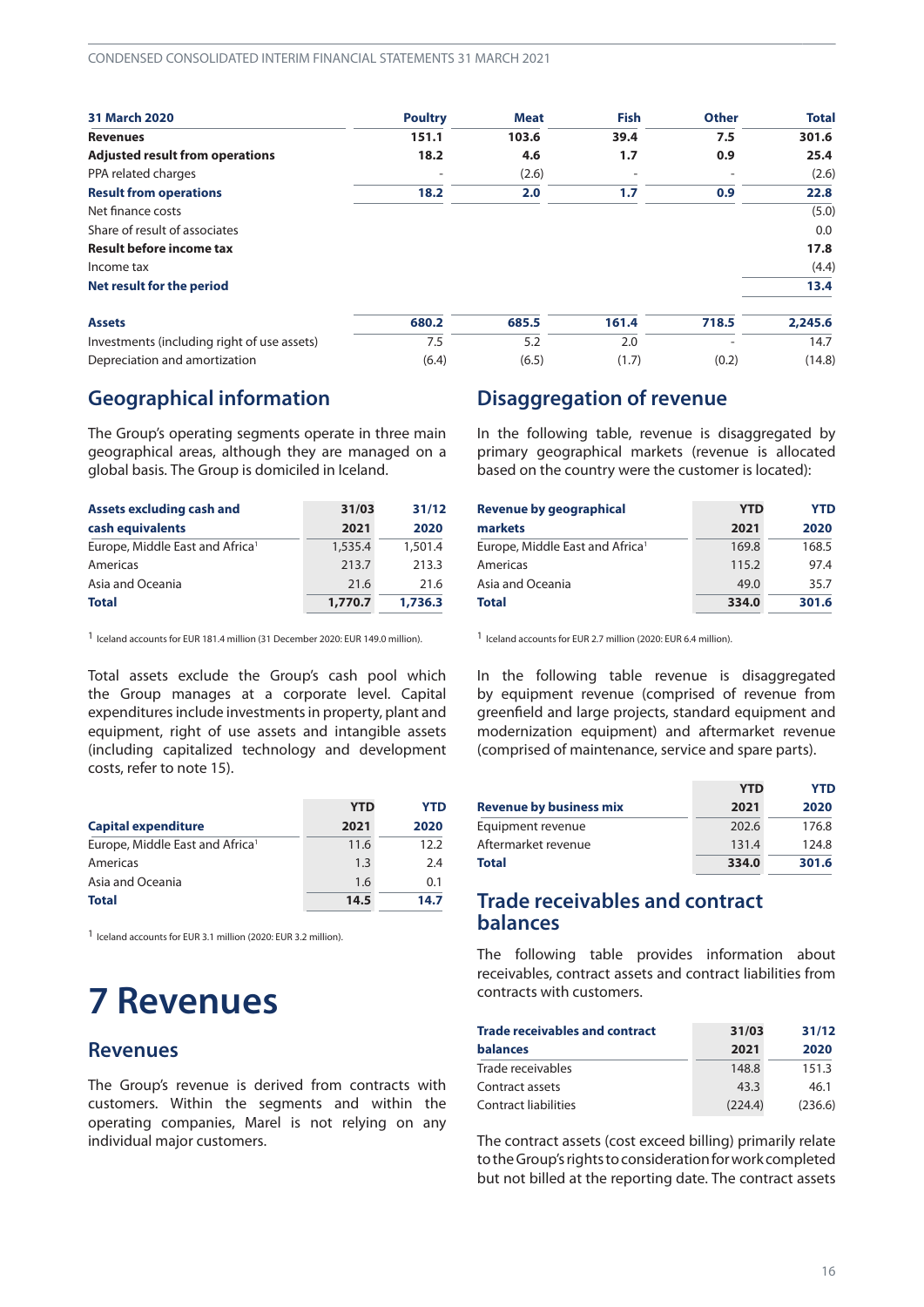<span id="page-16-0"></span>are transferred to receivables when the rights become unconditional. This usually occurs when the Group issues an invoice to the customer.

The contract liabilities (billing exceed cost) primarily relate to the advance consideration received from customers for standard equipment for which revenue is recognized at a point in time and for the sale of complete solutions or systems for which revenue is recognized over time.

No information is provided about remaining performance obligations at 31 March 2021 that have an original expected duration of one year or less, as allowed by IFRS 15.

### **8 Expenses by nature**

The table below shows the expenses by nature:

|                                   | <b>YTD</b> | <b>YTD</b> |
|-----------------------------------|------------|------------|
| <b>Expenses by nature</b>         | 2021       | 2020       |
| Cost of goods sold                | 121.0      | 106.4      |
| <b>Employee benefits</b>          | 128.9      | 122.4      |
| Depreciation, amortization        |            |            |
| and impairment                    | 17.2       | 14.8       |
| Maintenance and rent of buildings |            |            |
| and equipment                     | 3.9        | 3.8        |
| Other                             | 32.9       | 31.4       |
| <b>Total</b>                      | 303.9      | 278.8      |

# **9 Net finance costs**

|                                         | <b>YTD</b> | <b>YTD</b> |
|-----------------------------------------|------------|------------|
| <b>Net finance costs</b>                | 2021       | 2020       |
| Finance costs:                          |            |            |
| Interest on borrowings                  | (1.4)      | (1.5)      |
| Interest on leases                      | (0.2)      | (0.2)      |
| Other finance expenses                  | (0.4)      | (2.1)      |
| Net foreign exchange transaction losses | (2.4)      | (1.4)      |
| <b>Subtotal finance costs</b>           | (4.4)      | (5.2)      |
| Finance income:                         |            |            |
| Interest income                         | 0.0        | 0.2        |
| <b>Subtotal finance income</b>          | 0.0        | 0.2        |
| Total                                   | (4.4)      | (5.0)      |

### **10 Income tax**

| Income tax recognized in the            | <b>YTD</b> | YTD   |
|-----------------------------------------|------------|-------|
| <b>Consolidated Statement of Income</b> | 2021       | 2020  |
| Current tax                             | (8.8)      | (4.9) |
| Deferred tax                            | 4.4        | 0.5   |
| <b>Total</b>                            | (4.4)      | (4.4) |

Income tax expense is recognized at an amount determined by multiplying the profit (loss) before tax for the interim reporting period by management's best estimate of the weighted average annual income tax rate expected for the full financial year, adjusted for the tax effect of certain items recognized in the interim period. As such, the effective tax rate in the Condensed Consolidated Interim Financial Statements may differ from the effective tax rate for the Annual Consolidated Financial Statements.

The Group believes that its accruals for tax liabilities are adequate for all open tax years based on its assessment ofmany factors, including interpretations oftax laws and prior experience.

In December 2020, a new corporate tax law was enacted in the Netherlands. Consequently, the reduction in the corporate tax rate from 25.0% to 21.7% as approved by the Dutch Government in 2019 is reversed and the Dutch income tax rate remains at 25.0%.

The tax on the Group's profit before tax differs from the theoretical amount that would arise using the weighted average tax rate applicable to profits of the consolidated companies as shown in the next table.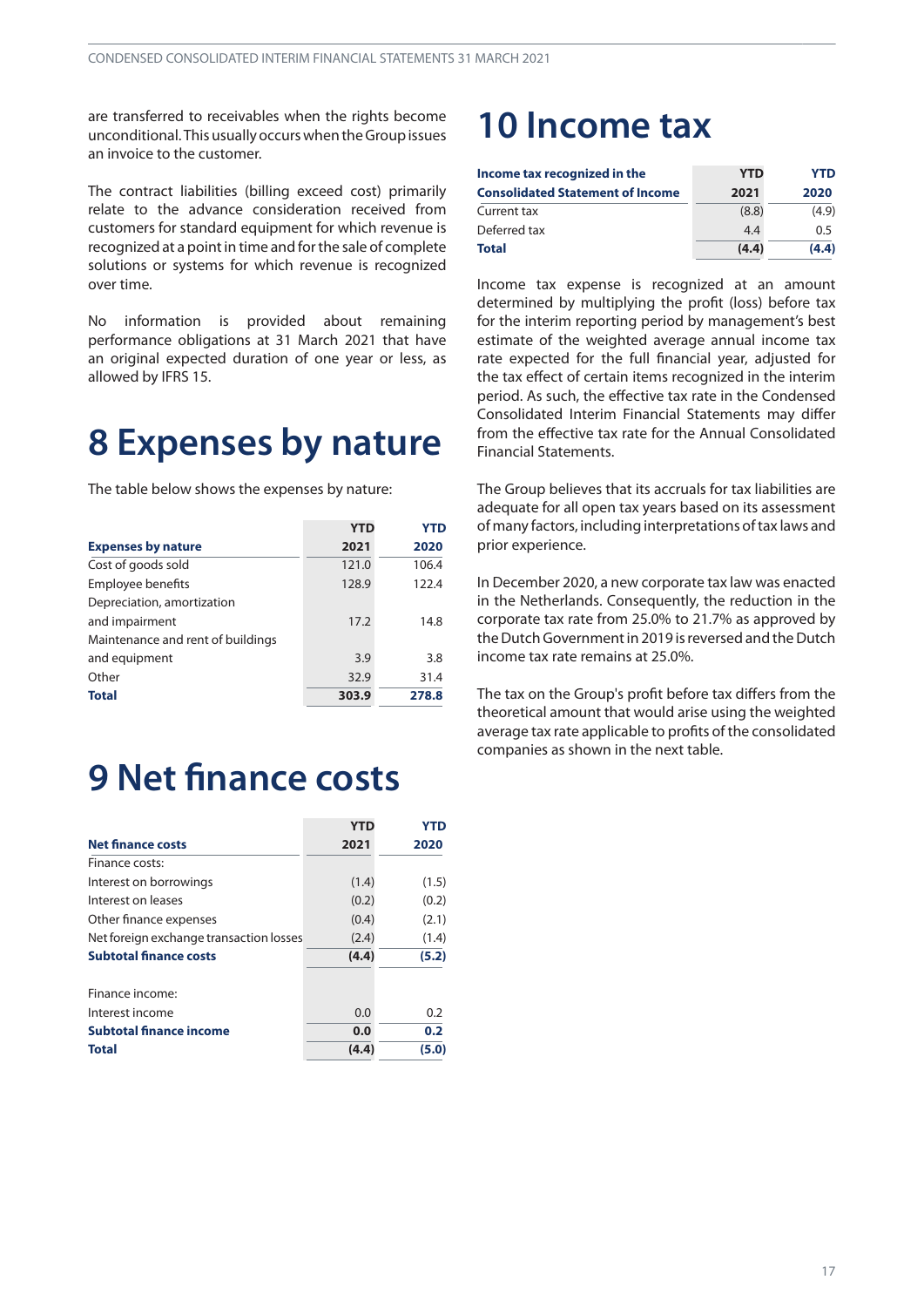<span id="page-17-0"></span>

|                                                             | <b>YTD</b> |               | <b>YTD</b> |               |
|-------------------------------------------------------------|------------|---------------|------------|---------------|
| <b>Reconciliation of effective income tax</b>               | 2021       | $\frac{0}{0}$ | 2020       | $\frac{0}{0}$ |
| Result before income tax                                    | 25.6       |               | 17.8       |               |
| Income tax using Icelandic rate                             | (5.1)      | 20.0          | (3.5)      | 20.0          |
| Effect of tax rates in other jurisdictions                  | (1.1)      | 4.3           | (0.5)      | 2.5           |
| Weighted average applicable tax                             | (6.2)      | 24.3          | (4.0)      | 22.5          |
| Foreign exchange effect Iceland                             | 0.5        | (2.0)         | (1.4)      | 7.9           |
| Research and development tax incentives                     | 1.3        | (5.1)         | 1.4        | (7.9)         |
| Permanent differences                                       | (0.5)      | 2.0           | (0.4)      | 2.2           |
| Tax losses (un)recognized                                   | (0.0)      | 0.0           | 0.0        | (0.0)         |
| (Impairment)/reversal of tax losses                         | (0.0)      | 0.0           | 0.0        | (0.0)         |
| Effect of changes in tax rates                              | (0.0)      | 0.0           | 0.2        | (1.1)         |
| <b>Others</b>                                               | 0.5        | (2.0)         | (0.2)      | 1.1           |
| Tax charge included in the Consolidated Statement of Income | (4.4)      | 17.2          | (4.4)      | 24.7          |

### **11 Earnings per share**

Basic earnings per share is calculated by dividing the net profit attributable to Shareholders by the weighted average number of ordinary shares in issue during the period, excluding ordinary shares purchased by the Company and held as treasury shares.

| <b>Basic earnings per share</b>           | <b>YTD</b> | YTD   |
|-------------------------------------------|------------|-------|
| (EUR cent per share)                      | 2021       | 2020  |
| Net result attributable to Shareholders   |            |       |
| (EUR millions)                            | 21.2       | 13.4  |
| Weighted average number of                |            |       |
| outstanding shares issued (millions)      | 752.3      | 759.7 |
| <b>Basic earnings per share (EUR cent</b> |            |       |
| per share)                                | 2.82       | 1.76  |

The diluted earnings per share is calculated by adjusting the weighted average number of ordinary shares outstanding to assume conversion of all dilutive potential ordinary shares.

The Company has one category of dilutive potential ordinary shares: stock options. For the stock options a calculation is done to determine the number of shares that could have been acquired at fair value (determined as the average annual market share price of the Company's shares) based on the monetary value of the subscription rights attached to outstanding stock options. The number of shares calculated as above is compared with the number of shares that would have been issued assuming the exercise of the stock options.

| <b>Diluted earnings per share</b>            | <b>YTD</b> | <b>YTD</b> |
|----------------------------------------------|------------|------------|
| (EUR cent per share)                         | 2021       | 2020       |
| Net result attributable to Shareholders      |            |            |
| (EUR millions)                               | 21.2       | 13.4       |
| Weighted average number of                   |            |            |
| outstanding shares issued (millions)         | 752.3      | 759.7      |
| Adjustments for stock options (millions)     | 8.2        | 5.0        |
| Weighted average number of                   |            |            |
| outstanding shares for diluted               |            |            |
| earnings per share (millions)                | 760.5      | 764.7      |
| <b>Diluted earnings per share (EUR cent)</b> |            |            |
| per share)                                   | 2.79       | 1.75       |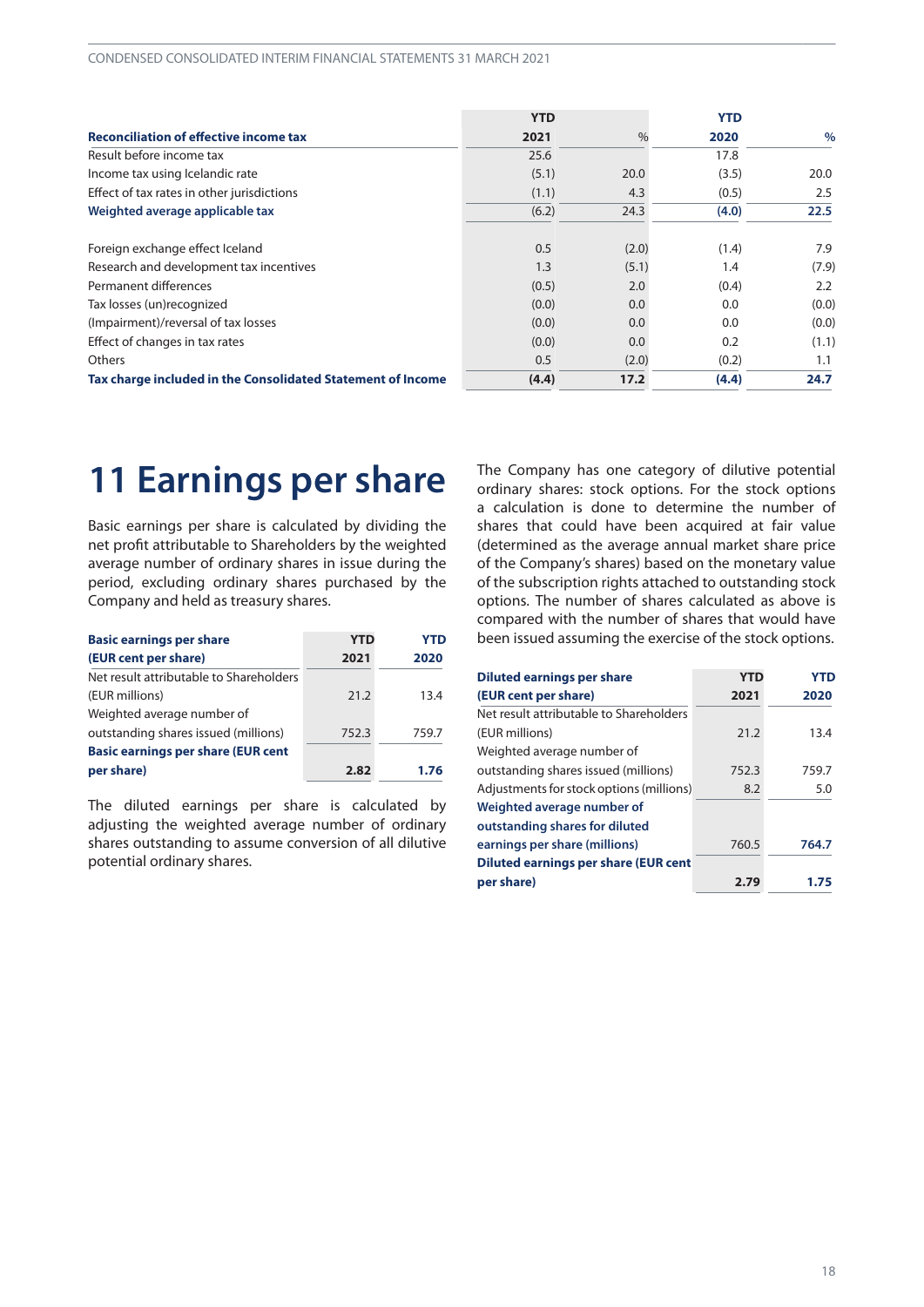### <span id="page-18-0"></span>**12 Property, plant and equipment**

|                                       | Land &           | Plant &   | <b>Vehicles &amp;</b> | <b>Under con-</b> |              |
|---------------------------------------|------------------|-----------|-----------------------|-------------------|--------------|
|                                       | <b>buildings</b> | machinery | equipment             | struction         | <b>Total</b> |
| 1 January 2021                        |                  |           |                       |                   |              |
| Cost                                  | 204.4            | 91.6      | 56.9                  | 4.5               | 357.4        |
| Accumulated depreciation              | (58.1)           | (58.3)    | (44.3)                |                   | (160.7)      |
| <b>Net book value</b>                 | 146.3            | 33.3      | 12.6                  | 4.5               | 196.7        |
| Three months ended 31 March 2021      |                  |           |                       |                   |              |
| Opening net book value                | 146.3            | 33.3      | 12.6                  | 4.5               | 196.7        |
| <b>Divestments</b>                    | (0.1)            |           | (0.1)                 | (0.2)             | (0.4)        |
| Effect of movements in exchange rates | 0.4              | 0.2       |                       | 0.0               | 0.6          |
| <b>Additions</b>                      | 1.0              | 0.3       | 0.3                   | 3.7               | 5.3          |
| Business combinations, note 4         | 0.1              | 2.0       | 0.3                   |                   | 2.4          |
| Transfer between categories           |                  | 0.9       | 0.6                   | (1.5)             |              |
| Depreciation charge                   | (1.5)            | (1.8)     | (1.1)                 |                   | (4.4)        |
| <b>Closing net book value</b>         | 146.2            | 34.9      | 12.6                  | 6.5               | 200.2        |
| At 31 March 2021                      |                  |           |                       |                   |              |
| Cost                                  | 214.1            | 96.4      | 58.5                  | 6.5               | 375.5        |
| Accumulated depreciation              | (67.9)           | (61.5)    | (45.9)                |                   | (175.3)      |
| <b>Net book value</b>                 | 146.2            | 34.9      | 12.6                  | 6.5               | 200.2        |

|                                       | Land &           | Plant &   | <b>Vehicles &amp;</b> | <b>Under con-</b> |              |
|---------------------------------------|------------------|-----------|-----------------------|-------------------|--------------|
|                                       | <b>buildings</b> | machinery | equipment             | struction         | <b>Total</b> |
| At 1 January 2020                     |                  |           |                       |                   |              |
| Cost                                  | 190.9            | 83.3      | 62.3                  | 4.2               | 340.7        |
| Accumulated depreciation              | (54.8)           | (56.1)    | (48.4)                |                   | (159.3)      |
| <b>Net book value</b>                 | 136.1            | 27.2      | 13.9                  | 4.2               | 181.4        |
| Year ended 31 December 2020           |                  |           |                       |                   |              |
| Opening net book value                | 136.1            | 27.2      | 13.9                  | 4.2               | 181.4        |
| <b>Divestments</b>                    | (0.6)            | (0.5)     | (0.6)                 |                   | (1.7)        |
| Effect of movements in exchange rates | (3.1)            | (0.9)     | (0.7)                 | 0.0               | (4.7)        |
| <b>Additions</b>                      | 10.8             | 4.8       | 4.5                   | 7.4               | 27.5         |
| Held for sale                         | (1.8)            |           |                       |                   | (1.8)        |
| Business combinations, note 4         | 8.5              | 2.7       | 1.7                   |                   | 12.9         |
| Reclassifications between categories  | 0.1              | (0.1)     |                       |                   |              |
| Transfer between categories           | 2.7              | 7.0       | (2.6)                 | (7.1)             |              |
| Impairment charge                     | (0.6)            | (0.2)     |                       |                   | (0.8)        |
| Depreciation charge                   | (5.8)            | (6.7)     | (3.6)                 |                   | (16.1)       |
| <b>Closing net book value</b>         | 146.3            | 33.3      | 12.6                  | 4.5               | 196.7        |
| At 31 December 2020                   |                  |           |                       |                   |              |
| Cost                                  | 204.4            | 91.6      | 56.9                  | 4.5               | 357.4        |
| Accumulated depreciation              | (58.1)           | (58.3)    | (44.3)                |                   | (160.7)      |
| <b>Net book value</b>                 | 146.3            | 33.3      | 12.6                  | 4.5               | 196.7        |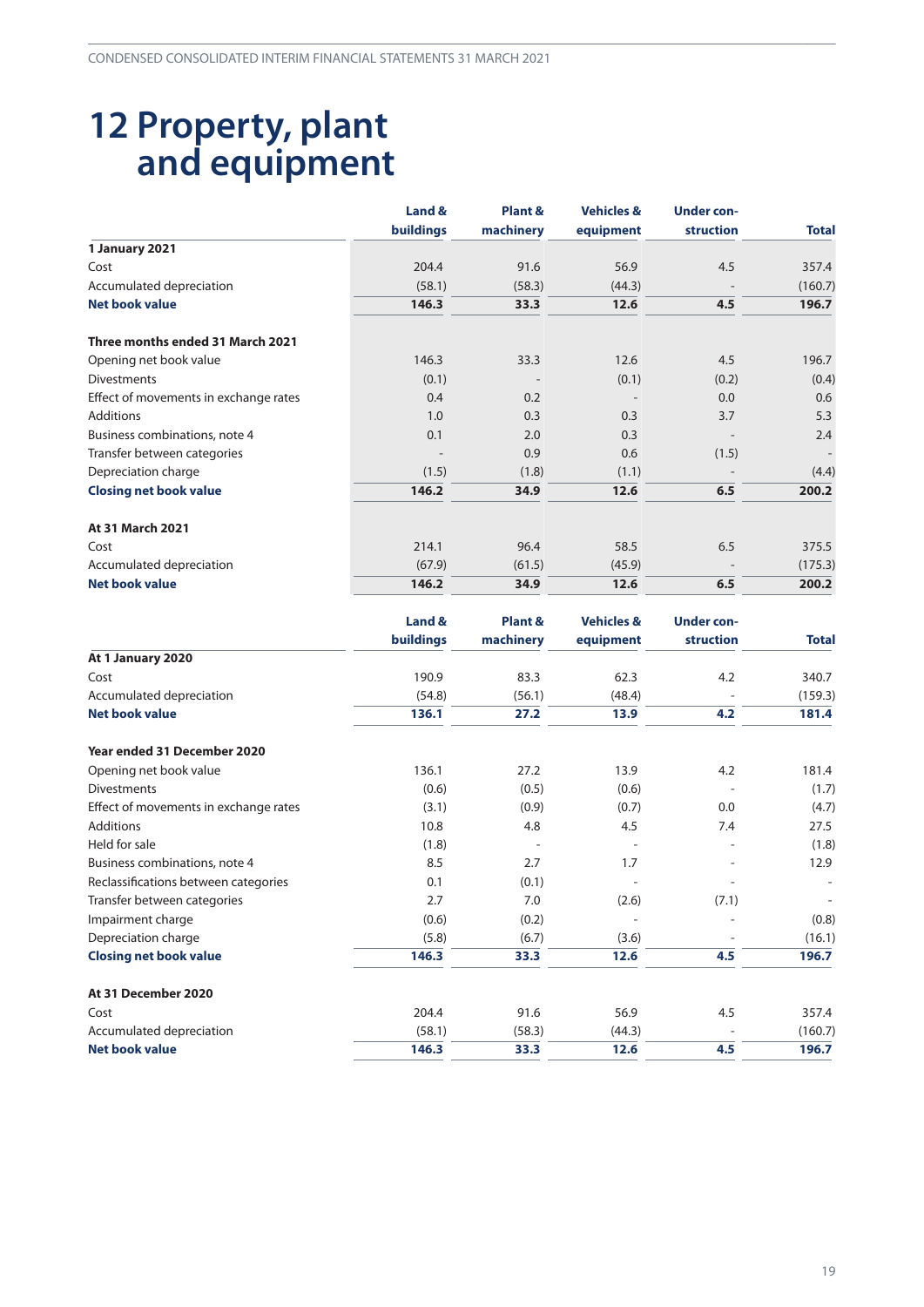Depreciation of property, plant and equipment and of acquisition related tangible assets analyzes as follows in the Consolidated Statement of Income:

| <b>Depreciation of property, plant</b> | <b>YTD</b> | <b>YTD</b> |
|----------------------------------------|------------|------------|
| and equipment                          | 2021       | 2020       |
| Cost of sales                          | 1.8        | 1.9        |
| Selling and marketing expenses         | 0.2        | 0.2        |
| General and administrative expenses    | 2.4        | 2.2        |
| Research and development expenses      | 0.0        | 0.1        |
| <b>Total</b>                           | 4.4        | 4.4        |
| Of which: depreciation of acquisition  |            |            |
| related property, plant and equipment  | 0.1        | 0.1        |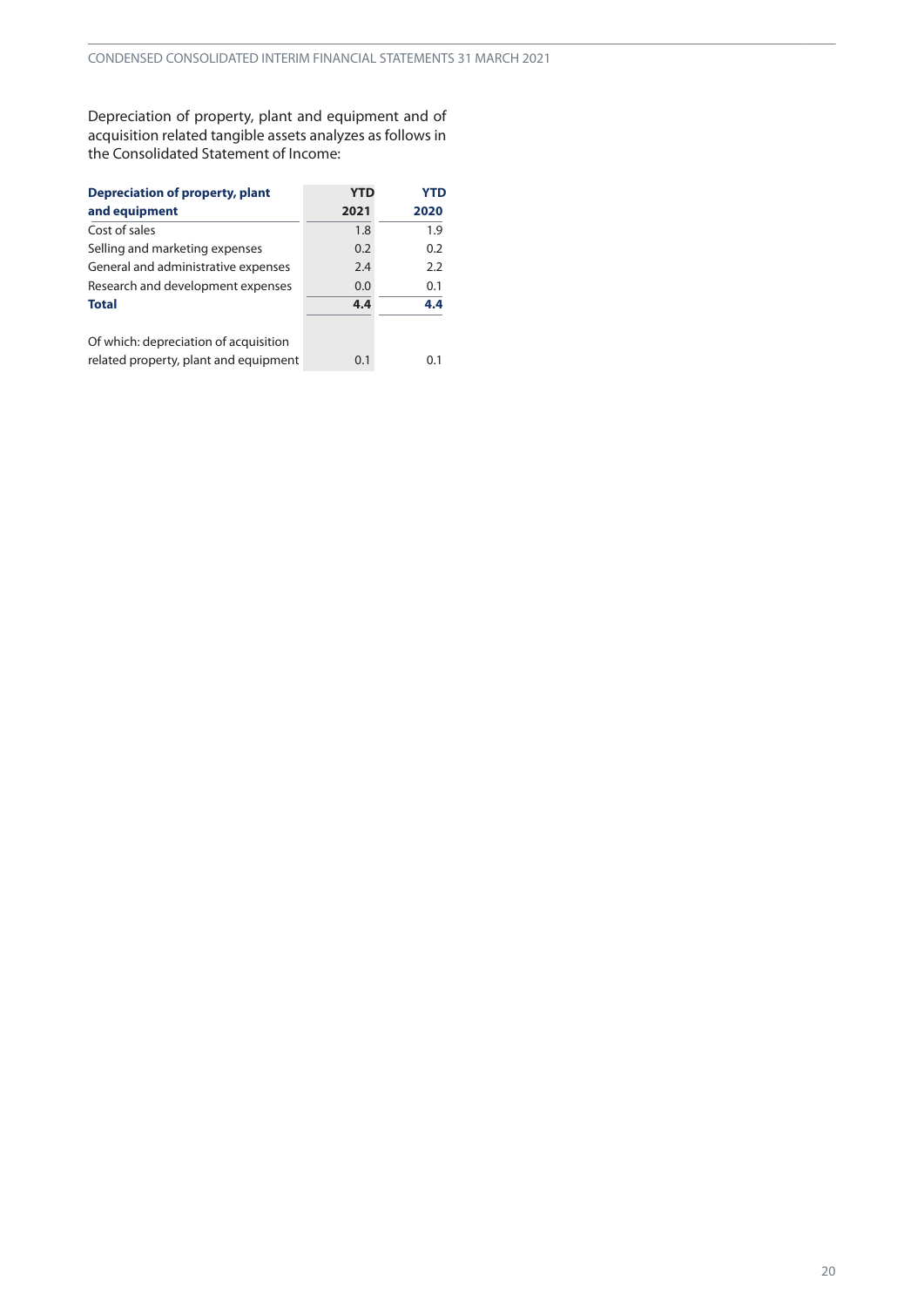# <span id="page-20-0"></span>**13 Right of use assets**

|                                       | Land &           | <b>Vehicles &amp;</b><br>Plant & |           |              |
|---------------------------------------|------------------|----------------------------------|-----------|--------------|
|                                       | <b>buildings</b> | machinery                        | equipment | <b>Total</b> |
| At 1 January 2021                     |                  |                                  |           |              |
| Cost                                  | 38.8             | 1.2                              | 24.4      | 64.4         |
| Accumulated depreciation              | (9.3)            | (0.7)                            | (11.7)    | (21.7)       |
| Net book value                        | 29.5             | 0.5                              | 12.7      | 42.7         |
| Three months ended 31 March 2021      |                  |                                  |           |              |
| Opening net book value                | 29.5             | 0.5                              | 12.7      | 42.7         |
| <b>Divestments</b>                    | (0.1)            | (0.1)                            | (0.2)     | (0.4)        |
| Effect of movements in exchange rates | 0.3              | 0.1                              | 0.1       | 0.5          |
| Business combinations, note 4         | 2.2              |                                  | 0.1       | 2.3          |
| <b>Additions</b>                      | 1.5              |                                  | 1.6       | 3.1          |
| Depreciation charge                   | (1.1)            | (0.1)                            | (1.5)     | (2.7)        |
| <b>Closing net book value</b>         | 32.3             | 0.4                              | 12.8      | 45.5         |
| At 31 March 2021                      |                  |                                  |           |              |
| Cost                                  | 44.2             | 1.1                              | 24.6      | 69.9         |
| Accumulated depreciation              | (11.9)           | (0.7)                            | (11.8)    | (24.4)       |
| <b>Net book value</b>                 | 32.3             | 0.4                              | 12.8      | 45.5         |

|                                       | Land &<br><b>buildings</b> | Plant &                  | <b>Vehicles &amp;</b><br>equipment | <b>Total</b> |
|---------------------------------------|----------------------------|--------------------------|------------------------------------|--------------|
|                                       |                            | machinery                |                                    |              |
| At 1 January 2020                     |                            |                          |                                    |              |
| Cost                                  | 32.0                       | 1.2                      | 19.3                               | 52.5         |
| Accumulated depreciation              | (7.4)                      | (0.5)                    | (8.2)                              | (16.1)       |
| <b>Net book value</b>                 | 24.6                       | 0.7                      | 11.1                               | 36.4         |
| Year ended 31 December 2020           |                            |                          |                                    |              |
| Opening net book value                | 24.6                       | 0.7                      | 11.1                               | 36.4         |
| <b>Divestments</b>                    | (3.9)                      | $\overline{\phantom{a}}$ |                                    | (3.9)        |
| Effect of movements in exchange rates | (0.6)                      |                          | 0.0                                | (0.6)        |
| Business combinations, note 4         | 2.9                        |                          | 2.0                                | 4.9          |
| Reclassifications between categories  |                            | 0.1                      | (0.1)                              | ٠            |
| <b>Additions</b>                      | 10.9                       |                          | 5.6                                | 16.5         |
| Depreciation charge                   | (4.4)                      | (0.3)                    | (5.9)                              | (10.6)       |
| <b>Closing net book value</b>         | 29.5                       | 0.5                      | 12.7                               | 42.7         |
| At 31 December 2020                   |                            |                          |                                    |              |
| Cost                                  | 38.8                       | 1.2                      | 24.4                               | 64.4         |
| Accumulated depreciation              | (9.3)                      | (0.7)                    | (11.7)                             | (21.7)       |
| <b>Net book value</b>                 | 29.5                       | 0.5                      | 12.7                               | 42.7         |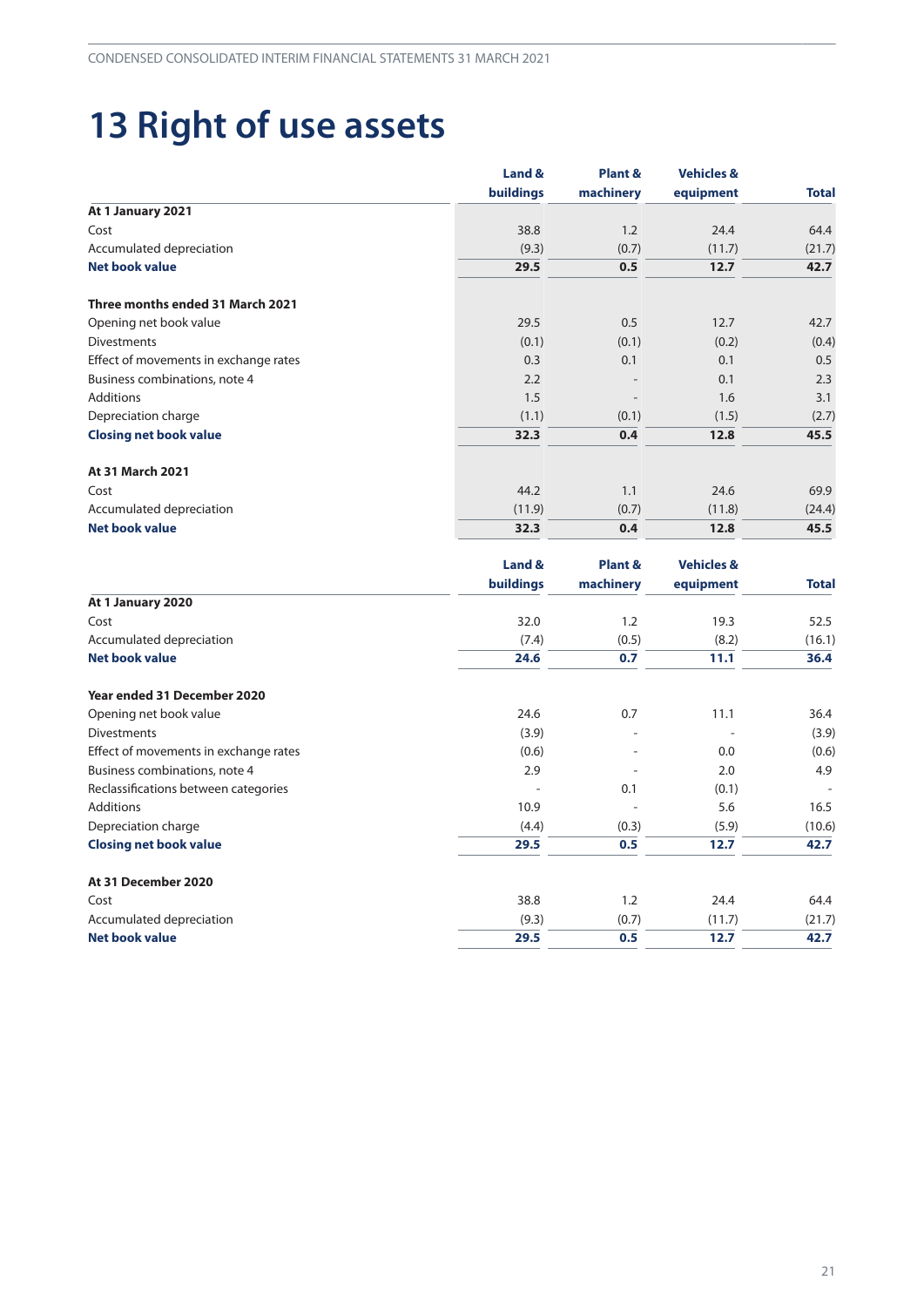<span id="page-21-0"></span>For the annual maturity of the lease liabilities, refer to note [21](#page-26-0).

Depreciation of right of use assets analyzes as follows in the Consolidated Statement of Income:

|                                            | <b>YTD</b> | YTD  |
|--------------------------------------------|------------|------|
| <b>Depreciation of right of use assets</b> | 2021       | 2020 |
| Cost of sales                              | 0.8        | 0.7  |
| Selling and marketing expenses             | 0.5        | 0.5  |
| General and administrative expenses        | 1.3        | 1.4  |
| Research and development expenses          | 0.1        | 0.1  |
| <b>Total</b>                               | 2.7        | 2.7  |

### **14 Goodwill**

|                                     | 31/03 | 31/12 |
|-------------------------------------|-------|-------|
|                                     | 2021  | 2020  |
| At 1 January                        |       |       |
| Cost                                | 678.8 | 645.8 |
| Net book value                      | 678.8 | 645.8 |
| Period ended 31 March / 31 December |       |       |
| Opening net book value              | 678.8 | 645.8 |
| Business combinations, note 4       | 10.4  | 36.9  |
| Exchange differences                | 1.5   | (3.9) |
| <b>Closing net book value</b>       | 690.7 | 678.8 |
| At 31 December                      |       |       |
| Cost                                | 690.7 | 678.8 |
| Net book value                      | 690.7 | 678.8 |

Business combinations for 2021 relate to the acquisition of PMJ (increase in provisional goodwill of EUR 6.7 million) and Curio (increase in provisional goodwill of EUR 3.7 million). For 2020 business combinations relate to the acquisition of TREIF (increase in provisional goodwill of EUR 36.7 million) and Cedar Creek (increase in goodwill of EUR 0.2 million due to the finalization of the PPA). Further information on the acquisitions is disclosed in note [4](#page-11-0) of the Condensed Consolidated Interim Financial Statements.

#### **Impairment testing**

The Group tested at the end of 2020 whether goodwill had suffered any impairment. The conclusion was there were no triggers indicating that impairment was necessary.

The impact of COVID-19 on the estimates and underlying assumptions used in the annual impairment test did not materially change in Q1 2021 and as such, there is no reason to deviate from the conclusions taken at year end 2020.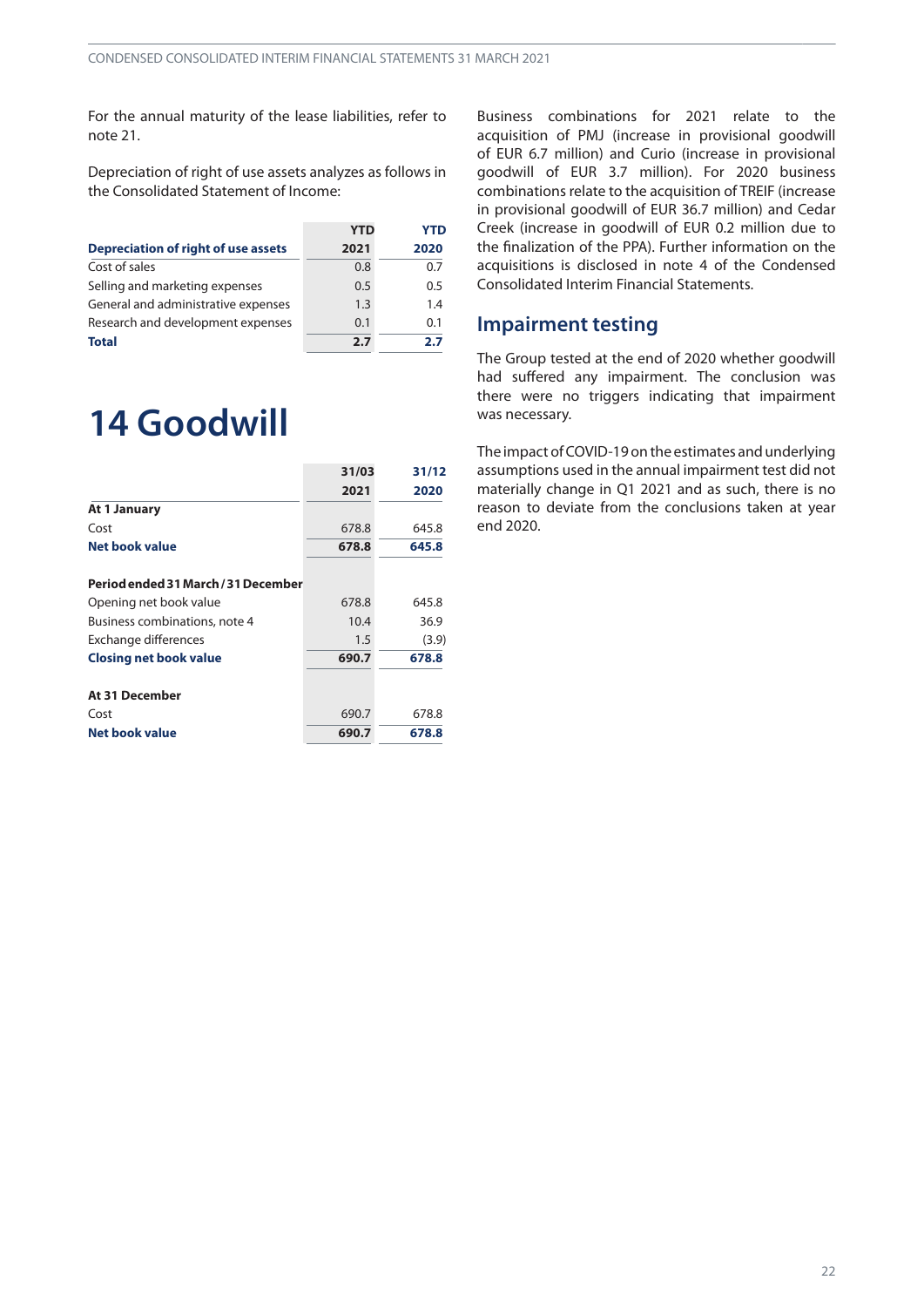# <span id="page-22-0"></span>**15 Intangible assets**

|                                  |                         | <b>Customer</b> |                    |              |
|----------------------------------|-------------------------|-----------------|--------------------|--------------|
|                                  | <b>Technology &amp;</b> | relations,      | <b>Other</b>       |              |
|                                  | development             | patents &       |                    |              |
|                                  | costs                   | trademarks      | <b>intangibles</b> | <b>Total</b> |
| At 1 January 2021                |                         |                 |                    |              |
| Cost                             | 313.3                   | 233.5           | 89.7               | 636.5        |
| Accumulated amortization         | (166.5)                 | (72.1)          | (66.9)             | (305.5)      |
| <b>Net book value</b>            | 146.8                   | 161.4           | 22.8               | 331.0        |
| Three months ended 31 March 2021 |                         |                 |                    |              |
| Opening net book value           | 146.8                   | 161.4           | 22.8               | 331.0        |
| Business combinations, note 4    | 7.4                     | 10.6            |                    | 18.0         |
| Exchange differences             | 0.5                     | 0.4             |                    | 0.9          |
| <b>Additions</b>                 | 4.6                     |                 | 1.5                | 6.1          |
| Amortization charge              | (4.8)                   | (3.2)           | (2.1)              | (10.1)       |
| <b>Closing net book value</b>    | 154.5                   | 169.2           | 22.2               | 345.9        |
| At 31 March 2021                 |                         |                 |                    |              |
| Cost                             | 326.7                   | 245.5           | 91.2               | 663.4        |
| Accumulated amortization         | (172.2)                 | (76.3)          | (69.0)             | (317.5)      |
| <b>Net book value</b>            | 154.5                   | 169.2           | 22.2               | 345.9        |

|                               |                         | <b>Customer</b> |              |              |
|-------------------------------|-------------------------|-----------------|--------------|--------------|
|                               | <b>Technology &amp;</b> | relations,      |              |              |
|                               | development             | patents &       | <b>Other</b> |              |
|                               | costs                   | trademarks      | intangibles  | <b>Total</b> |
| At 1 January 2020             |                         |                 |              |              |
| Cost                          | 267.5                   | 177.8           | 81.9         | 527.2        |
| Accumulated amortization      | (152.2)                 | (64.5)          | (58.1)       | (274.8)      |
| <b>Net book value</b>         | 115.3                   | 113.3           | 23.8         | 252.4        |
| Year ended 31 December 2020   |                         |                 |              |              |
| Opening net book value        | 115.3                   | 113.3           | 23.8         | 252.4        |
| <b>Divestments</b>            | (0.8)                   |                 | (0.1)        | (0.9)        |
| Business combinations, note 4 | 30.4                    | 58.6            | 0.4          | 89.4         |
| Exchange differences          | (0.5)                   | (1.1)           | (0.1)        | (1.7)        |
| <b>Additions</b>              | 19.2                    | 0.5             | 7.4          | 27.1         |
| Impairment charge             | (1.1)                   |                 | (0.9)        | (2.0)        |
| Amortization charge           | (15.7)                  | (9.9)           | (7.7)        | (33.3)       |
| <b>Closing net book value</b> | 146.8                   | 161.4           | 22.8         | 331.0        |
| At 31 December 2020           |                         |                 |              |              |
| Cost                          | 313.3                   | 233.5           | 89.7         | 636.5        |
| Accumulated amortization      | (166.5)                 | (72.1)          | (66.9)       | (305.5)      |
| <b>Net book value</b>         | 146.8                   | 161.4           | 22.8         | 331.0        |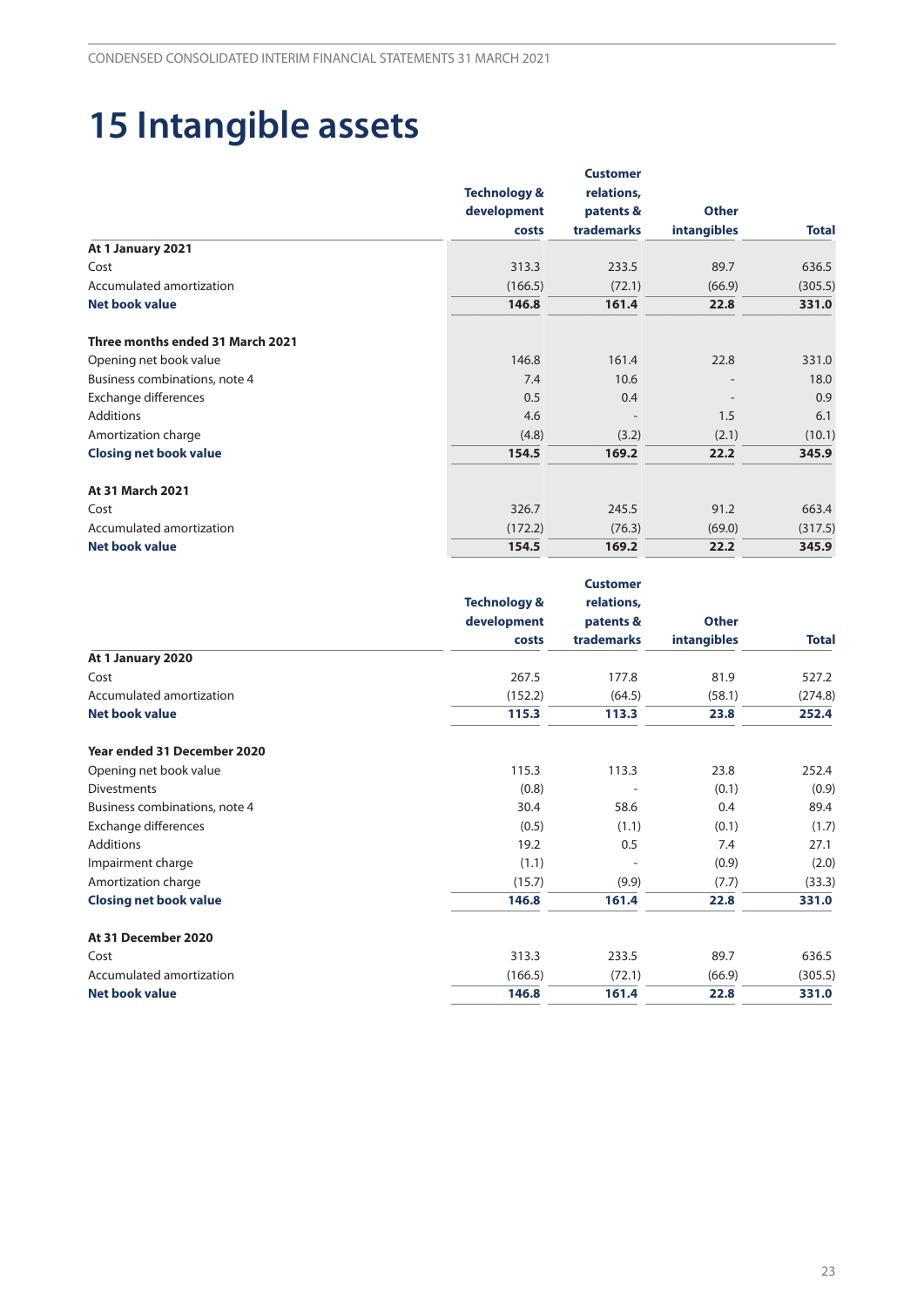<span id="page-23-0"></span>Business combinations for 2021 relate to the acquisition of PMJ and Curio. For 2020, business combinationsrelate to the acquisition of TREIF. Further information on the acquisitions is disclosed in note [4](#page-11-0) of the Consolidated Financial Statements.

The additions for 2021 predominantly comprise internally generated assets of EUR 6.1 million (31 December 2020: EUR 27.1 million) for product development and for development of software products.

Amortization of intangible assets and amortization of acquisition related intangible assets analyzes as follows in the Consolidated Statement of Income:

|                                          | <b>YTD</b> | <b>YTD</b> |
|------------------------------------------|------------|------------|
| <b>Amortization of intangible assets</b> | 2021       | 2020       |
| Selling and marketing expenses           | 2.9        | 1.9        |
| General and administrative expenses      | 2.5        | 2.2        |
| Research and development expenses        | 4.7        | 3.6        |
| <b>Total</b>                             | 10.1       | 7.7        |
| Of which: amortization of acquisition    |            |            |
| related intangible assets                | 4.1        | 2.5        |

### **Impairment testing**

The Group tested at the end of 2020 whether indefinite intangible assets had suffered any impairment. The conclusion was there were no triggers indicating that impairment was necessary.

The impact of COVID-19 on the estimates and underlying assumptions used in the annual impairment test did not materially change in Q1 2021 and as such, there is no reason to deviate from the conclusions taken at year end 2020.

### **16 Investments in associates**

The investments in associates relate to a 40.0% stake in Stranda, a Norwegian provider of salmon processing solutions and a 25.0% interest in the Canadian software company Worximity Technology ("Worximity").

On29 January 2021, Marel aquireda 40.0%interestfor an amount of EUR 8.6 million in Stranda.

On 19 June 2020, Marel invested an additional CAD 2.5 million (EUR1.7 million) in Worximity, bringing Marel's total ownership from 14.3% to 25.0%.

As of 4 January 2021, Marel has assessed that it has control of Curio as it holds 50.0% of the shares and

is entitled to appoint a majority of Curio's Board of Directors, including the Chairman. From that date, Curio's results are consolidated into the Group's results as per 2021 and no longer reported as an investment in associates. For further information refer to note 4.

### **17 Trade receivables, other receivables and prepayments**

| <b>Trade receivables, other</b>             | 31/03 | 31/12 |
|---------------------------------------------|-------|-------|
| receivables and prepayments                 | 2021  | 2020  |
| Trade receivables                           | 150.0 | 153.1 |
| Less: write-down to net-realizable value    | (1.2) | (1.8) |
| <b>Trade receivables - net</b>              | 148.8 | 151.3 |
|                                             |       |       |
| Prepayments                                 | 10.0  | 11.0  |
| Other receivables                           | 49.3  | 44.2  |
| <b>Other receivables and prepayments</b>    | 59.3  | 55.2  |
| Less non-current portion                    | (0.9) | (2.1) |
| <b>Current portion of other receivables</b> |       |       |
| and prepayments                             | 58.4  | 53.1  |

#### **Non-current receivables**

Non-current receivables are associated with an escrow account regarding the acquisition of Sulmaq Industrial e Comercial S.A. for EUR 0.9 million (31 December 2020: EUR 1.1 million). All non-current receivables are due within one and five years.

#### **Current receivables**

The carrying amounts of trade receivables and other receivables and prepayments approximate their fair value.

There were no material reversals of write-downs of trade receivables. Due to the insignificant amount of write-downs, these are not shown seperately in the Consolidated Statement of Income. The individually impaired receivables mainly relate to customers, which are in unexpectedly difficult economic situations. COVID-19 has not caused a material impact on collections of trade receivables.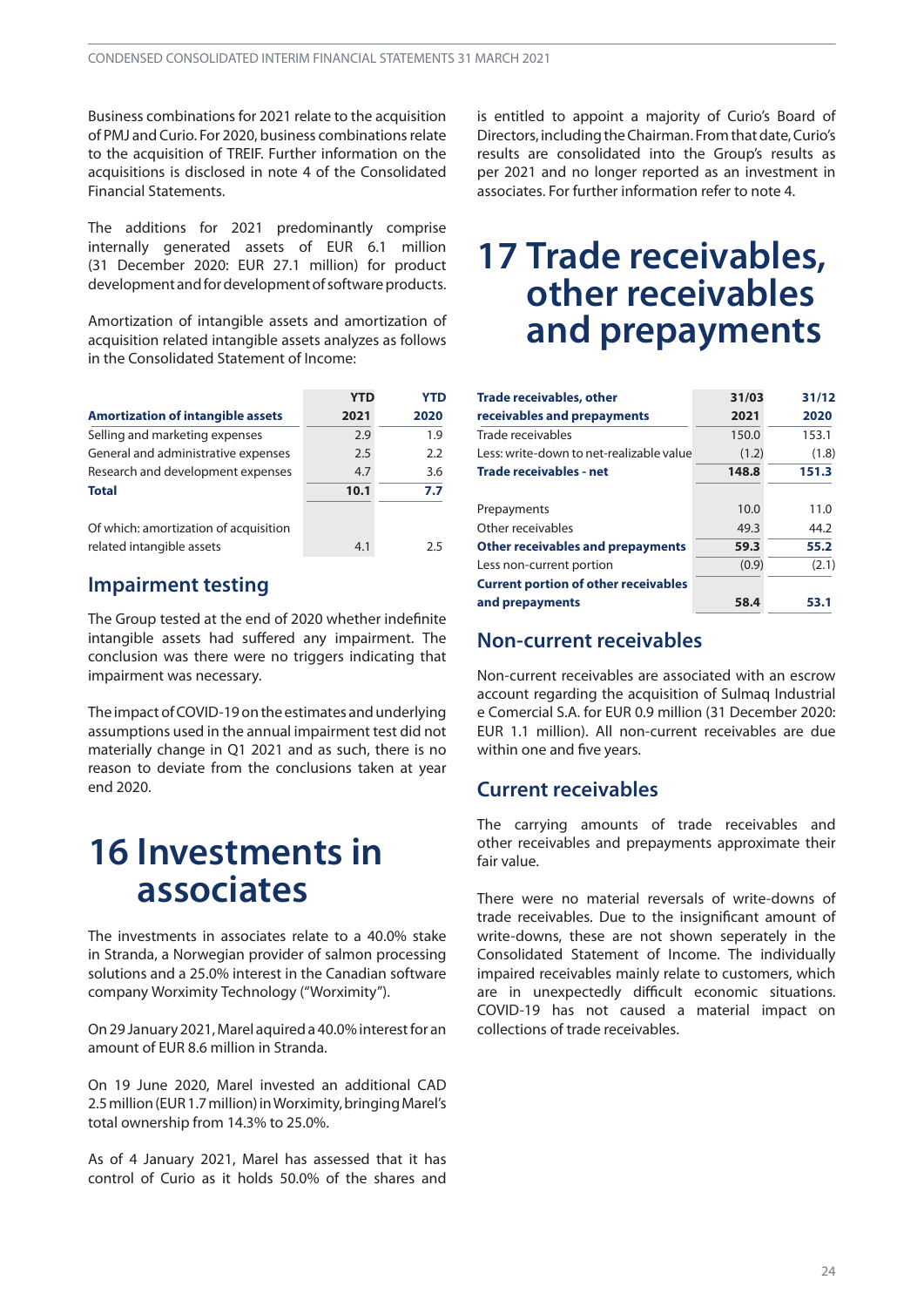### <span id="page-24-0"></span>**18 Deferred income tax**

Deferredincometaxes arecalculatedinfullontemporary differences under the liability method.

The gross movement on the deferred income tax account is as follows:

| <b>Deferred income taxes</b>            | 2021   | 2020   |
|-----------------------------------------|--------|--------|
| At 1 January                            | (71.6) | (43.6) |
| Exchange differences and changes        |        |        |
| within the Group                        | (0.3)  | 0.4    |
| <b>Consolidated Statement of Income</b> |        |        |
| charge (excluding tax rate change)      | 4.4    | 5.6    |
| Effect of changes in tax rates          | (0.0)  | (5.2)  |
| Business combinations, note 4           | (4.5)  | (28.5) |
| Recognized in other                     |        |        |
| comprehensive income                    | (0.3)  | (0.3)  |
| At 31 March / 31 December               | (72.3) | (71.6) |

Deferred income tax assets and liabilities are offset when there is a legally enforceable right to set off current tax assets against current tax liabilities and when the deferred income taxes relate to the same fiscal authority.

Deferred income taxes recognized in the Consolidated Statement of Financial Position are as follows:

|                                 | 31/03  | 31/12  |
|---------------------------------|--------|--------|
| <b>Deferred income taxes</b>    | 2021   | 2020   |
| Deferred income tax assets      | 14.7   | 13.3   |
| Deferred income tax liabilities | (87.0) | (84.9) |
| <b>Total</b>                    | (72.3) | (71.6) |

Deferred income tax assets are recognized for tax loss carry-forwards to the extent that the realization of the related tax benefit through future taxable profits is probable. The recoverability has been tested by the Group at the end of 2020. The impact of COVID-19 on the estimates and underlying assumptions used in these tests did not materially change in Q1 2021 and as such, there is no reason to deviate from the conclusions taken at year end 2020.

# **19 Inventories**

|                                   | 31/03  | 31/12  |
|-----------------------------------|--------|--------|
| <b>Inventories</b>                | 2021   | 2020   |
| Raw materials                     | 35.3   | 31.4   |
| Semi-finished goods               | 142.1  | 136.4  |
| Finished goods                    | 56.8   | 58.7   |
| <b>Gross inventories</b>          | 234.2  | 226.5  |
| Allowance for obsolescence and/or |        |        |
| lower market value                | (27.9) | (26.6) |
| <b>Net inventories</b>            | 206.3  | 199.9  |

There were no material reversals of write-downs to net realizable value. The write-downs recognized following a recoverability analysis are included in cost of sales.

# **20 Equity**

| <b>Ordinary</b><br>shares<br>(thousands) (thousands) (thousands)<br><b>Share capital</b><br>At 1 January 2021<br>771,008 | <b>Treasury</b><br>shares<br>(18, 768) | number of<br>shares |
|--------------------------------------------------------------------------------------------------------------------------|----------------------------------------|---------------------|
|                                                                                                                          |                                        |                     |
|                                                                                                                          |                                        |                     |
|                                                                                                                          |                                        |                     |
|                                                                                                                          |                                        | 752,240             |
| Treasury shares - sold                                                                                                   | 163                                    | 163                 |
| <b>At 31 March 2021</b><br>771,008                                                                                       | (18, 605)                              | 752,403             |
| 100.00%                                                                                                                  | 2.41%                                  | 97.59%              |
| At 1 January 2020<br>771,008                                                                                             | (10, 774)                              | 760,234             |
| Treasury shares                                                                                                          |                                        |                     |
| - purchased                                                                                                              | (14, 332)                              | (14, 332)           |
| Treasury shares - sold                                                                                                   | 6,338                                  | 6,338               |
| At 31 December 2020<br>771,008                                                                                           | (18, 768)                              | 752,240             |
| 100.00%                                                                                                                  | 2.43%                                  | 97.57%              |
|                                                                                                                          | 31/03                                  | 31/12               |
| <b>Class of share capital</b>                                                                                            | 2021                                   | 2020                |
| Nominal value                                                                                                            | 6.7                                    | 6.7                 |
| Share premium reserve                                                                                                    | 436.8                                  | 437.3               |
| Reserve for share based payments                                                                                         | 6.3                                    | 5.5                 |
| <b>Total share premium reserve</b>                                                                                       | 443.1                                  | 442.8               |

#### **Share capital**

The total authorized number of ordinary shares on the Nasdaq and Euronext exchanges is 771.0 million (31 December 2020: 771.0million) with a par value of ISK 1 per share. All issued shares are fully paid.

Holders of ordinary shares are entitled to dividends as declared from time to time and are entitled to one vote per share at shareholders meetings of the Company. Shareholders who hold shares in Marel on Nasdaq and Euronext have identical voting rights and the same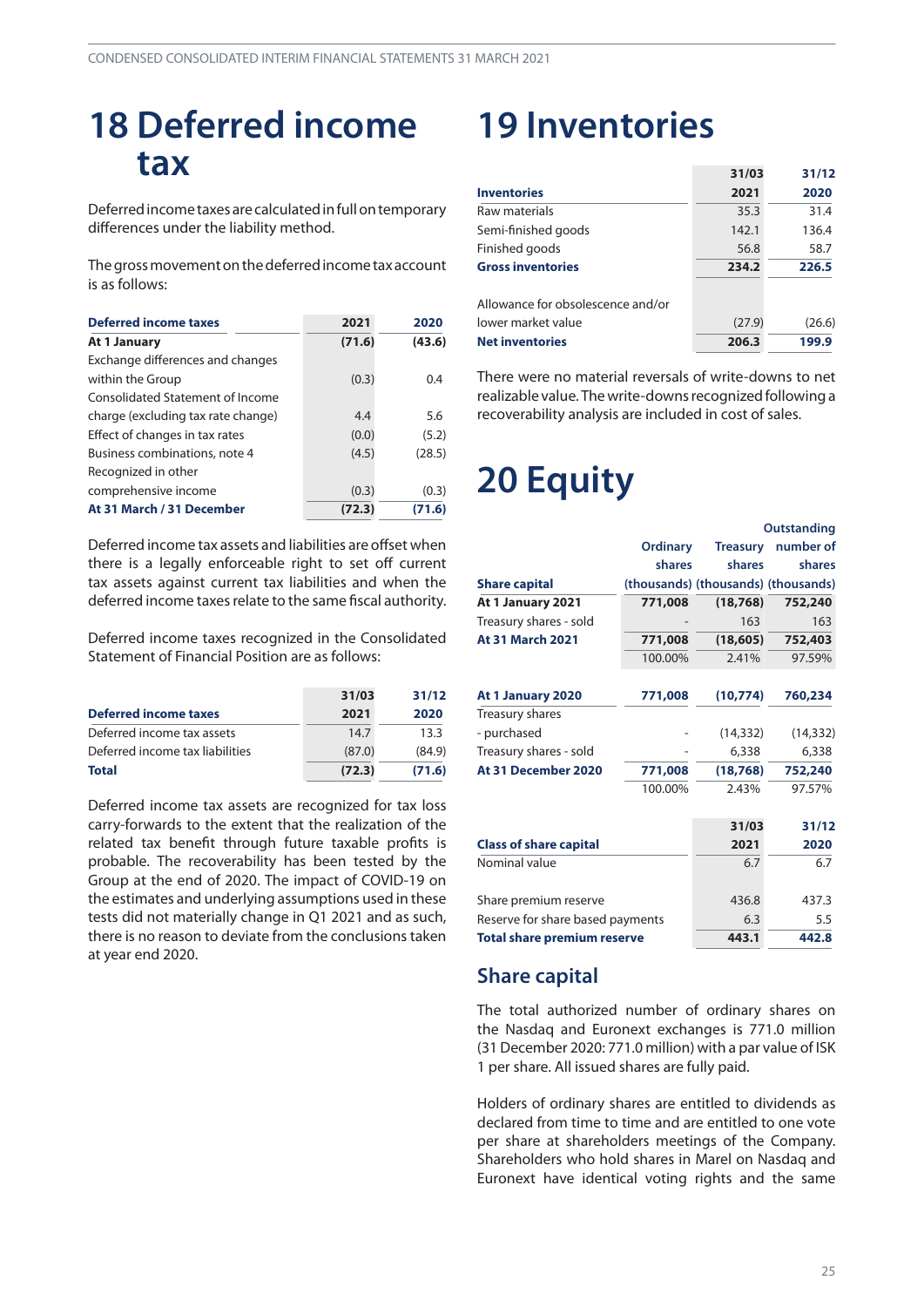rights to dividends. All rights attached to the Company's treasury shares are suspended until those shares are sold again.

#### **Dividends**

In March 2021 a dividend of EUR 41.0 million (EUR 5.45 cents per share) was declared for the operational year 2020. The dividend will be fully paid in Q2 2021 (in 2020, a dividend of EUR 43.9 million (EUR 5.79 cents per share) was declared and paid for the operational year 2019).

#### **Share premium reserve**

The share premium reserve is comprised of payments in excess of par value of ISK 1 per share that shareholders have paid for shares sold by the Company, less payments in excess of par value that the Company has paid for treasury shares. According to the Icelandic Companies Act, 25% of the nominal value share capital must be held in reserve which cannot be paid out as dividend to shareholders. Marel is compliant with this requirement.

#### **Other reserves**

Other reserves in shareholder's equity include the following reserves:

- hedge reserve: comprises revaluations on derivatives, on which hedge accounting is applied. The value relates to derivatives for the Group, the interest rate swap contracts and the foreign exchange contracts; and
- translation reserve: comprises the translation results of the consolidation of subsidiaries reporting in foreign currencies, as well as a currency revaluation related to financing of subsidiaries.

|                       |         | <b>Hedge Translation Total other</b> |          |
|-----------------------|---------|--------------------------------------|----------|
| <b>Other reserves</b> | reserve | reserve                              | reserves |
| <b>Balance at</b>     |         |                                      |          |
| 1 January 2021        | 0.9     | (28.4)                               | (27.5)   |
| <b>Total other</b>    |         |                                      |          |
| comprehensive income  | 1.1     | 5.3                                  | 6.4      |
| <b>Balance at</b>     |         |                                      |          |
| 31 March 2021         | 2.0     | (23.1)                               | (21.1)   |
|                       |         | <b>Hedge Translation Total other</b> |          |
| <b>Other reserves</b> | reserve | reserve                              | reserves |
| <b>Balance at</b>     |         |                                      |          |
| 1 January 2020        | (0.7)   | (10.2)                               | (10.9)   |
| <b>Total other</b>    |         |                                      |          |
| comprehensive income  | 1.6     | (18.2)                               | (16.6)   |
| <b>Balance at</b>     |         |                                      |          |
| 31 December 2020      | 0.9     | (28.4)                               | (27.5)   |

#### **Limitation in the distribution of Shareholders' equity**

As at 31 March 2021, pursuant to Icelandic law, certain limitations exist relating to the distribution of shareholders' equity. Such limitations relate to legal reserves required by Icelandic law included under retained earnings for capitalized intangible assets related to product development projects and for legal reserves relating to any legal or economic restrictions to the ability of affiliated companies to transfer funds to the parent company in the form of dividends.

The legal reserve included under retained earnings for capitalized intangible assets related to product development projects amounted to EUR78.0 million as at 31 March 2021 (31 December 2020: EUR 76.5 million).

Since the profits retained in Marel hf.'s subsidiaries can be distributed and received in Iceland, no legal reserve for any legal or economic restrictions to the ability of affiliated companies to transfer funds to the parent company in the form of dividends is required.

The amount of the legal reserve for the share of profit of affiliates is reduced by dividends received from those companies and those dividends from them which can be claimed. Therefore Marel could, based on its control as the parent company, decide to let its subsidiaries pay dividends. The dividends would lower the amount of legal reserves within equity and therefore leave more room for Marel to make dividend payments to its shareholders. The provision of the Icelandic Financial Statement Act No. 3/2006 does not prevent Marel from making dividend payments to its shareholders in 2021 as the Company has sufficient retained earnings from previous years.

The legal reserves as required by Icelandic law are required as of effective date 1 January 2016.

#### **Non-controlling Interests**

Non-controlling interests relate to minority shares held by third parties in consolidated Group companies. The net income attributable to NCI amounted to EUR 0.0 million for the three-month period in 2021 (31 March 2020: EUR 0.0 million).

The NCI relates to Curio ehf., Iceland, in which Gullmolar ehf. holds an ownership percentage of 50.0%and to MPS France S.A.R.L., France, inwhich themanaging director of MPS France holds an ownership percentage of 24.0%.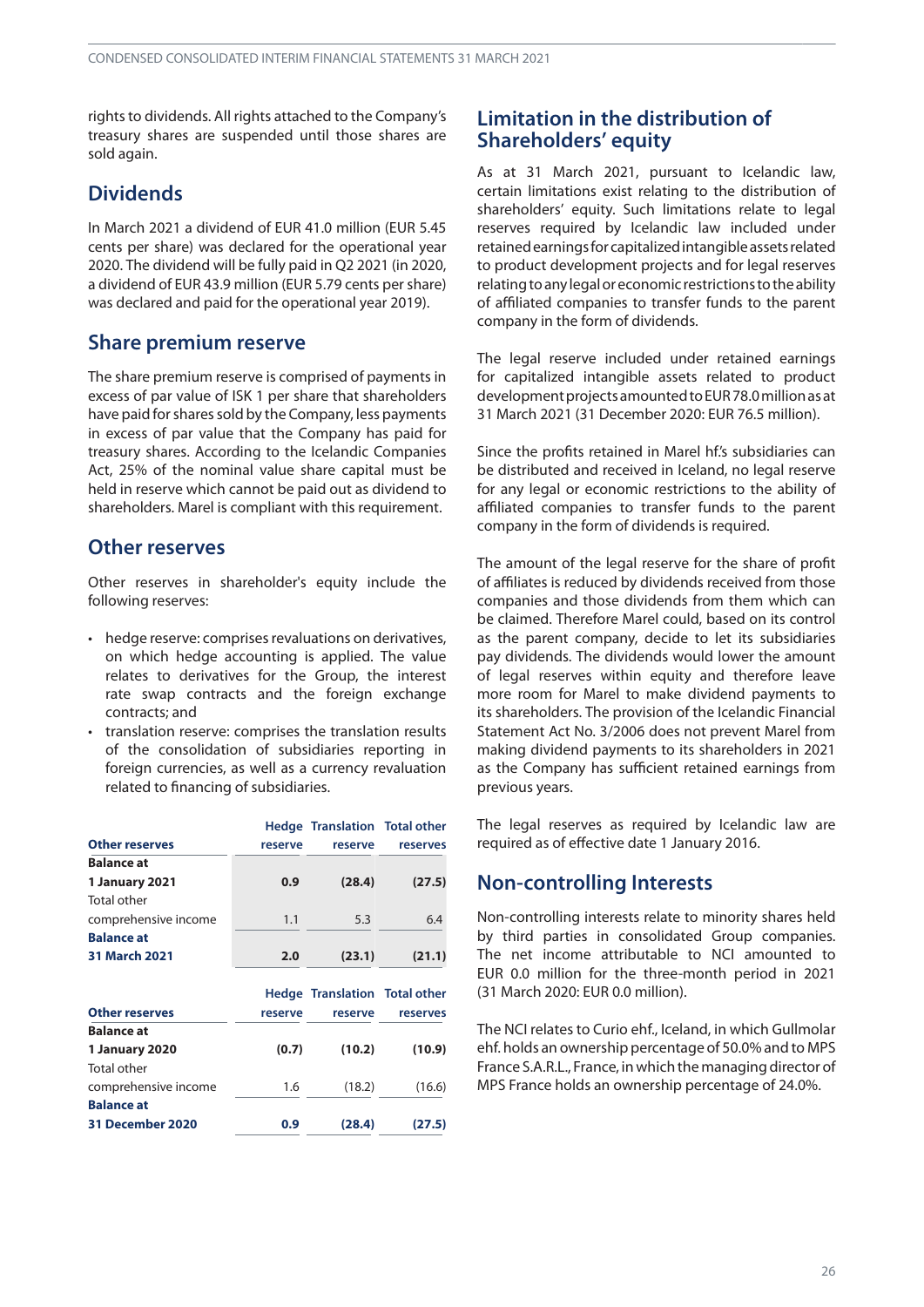### <span id="page-26-0"></span>**21 Borrowings and lease liabilities**

|                                         | 31/03 | 31/12 |
|-----------------------------------------|-------|-------|
| <b>Borrowings and lease liabilities</b> | 2021  | 2020  |
| <b>Borrowings</b>                       | 240.3 | 240.2 |
| Lease liabilities                       | 36.6  | 33.6  |
| <b>Non-current</b>                      | 276.9 | 273.8 |
| <b>Borrowings</b>                       | 0.0   | 0.0   |
| Lease liabilities                       | 9.7   | 10.0  |
| <b>Current</b>                          | 9.7   | 10.0  |
| <b>Total</b>                            | 286.6 | 283.8 |
| <b>Borrowings</b>                       | 240.3 | 240.2 |
| Lease liabilities                       | 46.3  | 43.6  |
| Total                                   | 286.6 | 283.8 |

As of 31 March 2021, interest bearing debt amounted to EUR288.7millionincludinglease liabilities(31December 2020: EUR 286.0million), of which for 31 March 2021 and 31 December 2020 nothing is secured against shares that Marel hf. holdsin certain subsidiaries. Lease liabilities are effectively secured as the rights to the leased asset revert to the lessor in the event of default.

The Group loan agreements contain restrictive covenants, relating to interest cover and leverage. At 31 March 2021 and 31 December 2020 the Group complies with all restrictive covenants. COVID-19 has not had a material impact on Marel's ability to comply with restrictive covenants in place.

The Group has the following headroom in committed facilities:

|                           | 31/03 | 31/12 |
|---------------------------|-------|-------|
| <b>Available headroom</b> | 2021  | 2020  |
| Expiring within one year  |       |       |
| Expiring beyond one year  | 566.8 | 567.8 |
| <b>Total</b>              | 566.8 | 567.8 |

| Liabilities in currency recorded in EUR at<br><b>Capitalized</b> |       |                                              |       |              |
|------------------------------------------------------------------|-------|----------------------------------------------|-------|--------------|
| 31 March 2021                                                    |       | Borrowings finance charges Lease liabilities |       | <b>Total</b> |
| Liabilities in EUR                                               | 242.1 | (1.7)                                        | 24.9  | 265.3        |
| Liabilities in USD                                               |       | (0.4)                                        | 8.5   | 8.1          |
| Liabilities in other currencies                                  | 0.3   | $\overline{\phantom{0}}$                     | 12.9  | 13.2         |
| <b>Total</b>                                                     | 242.4 | (2.1)                                        | 46.3  | 286.6        |
| Current maturities                                               | (0.7) | 0.7                                          | (9.7) | (9.7)        |
| <b>Non-current maturities</b>                                    | 241.7 | (1.4)                                        | 36.6  | 276.9        |

| Liabilities in currency recorded in EUR at |       |                                              |        |              |
|--------------------------------------------|-------|----------------------------------------------|--------|--------------|
| 31 December 2020                           |       | Borrowings finance charges Lease liabilities |        | <b>Total</b> |
| Liabilities in EUR                         | 241.8 | (1.8)                                        | 22.7   | 262.7        |
| Liabilities in USD                         |       | (0.4)                                        | 8.4    | 8.0          |
| Liabilities in other currencies            | 0.6   | ۰                                            | 12.5   | 13.1         |
| <b>Total</b>                               | 242.4 | (2.2)                                        | 43.6   | 283.8        |
| <b>Current maturities</b>                  | (0.7) | 0.7                                          | (10.0) | (10.0)       |
| <b>Non-current maturities</b>              | 241.7 | (1.5)                                        | 33.6   | 273.8        |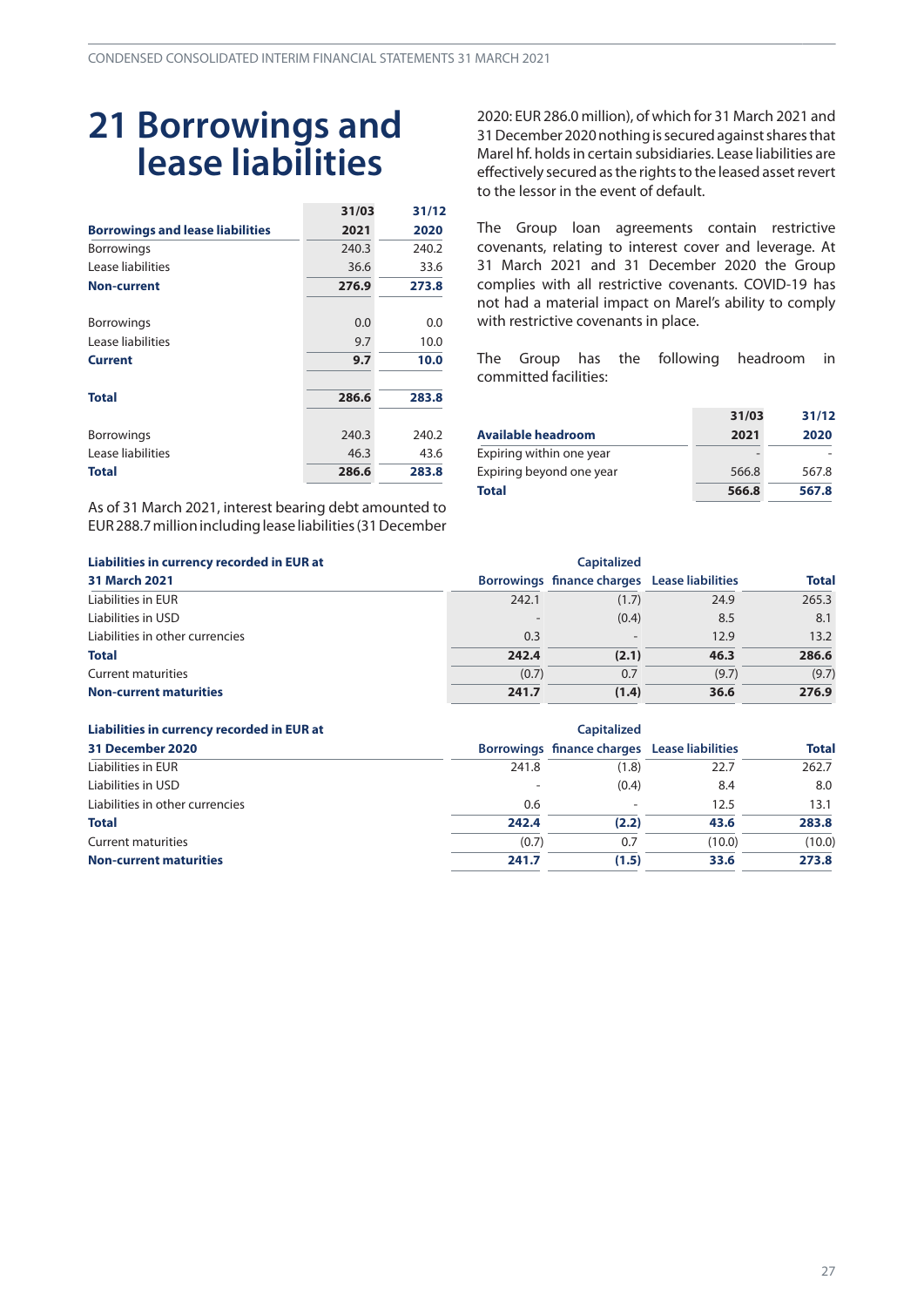<span id="page-27-0"></span>

| Annual maturity of non-current borrowings at |       | <b>Capitalized</b>                           |      |              |
|----------------------------------------------|-------|----------------------------------------------|------|--------------|
| 31 March 2021                                |       | Borrowings finance charges Lease liabilities |      | <b>Total</b> |
| Between 1 and 2 years                        |       | (0.7)                                        | 11.5 | 10.8         |
| Between 2 and 3 years                        | 121.3 | (0.7)                                        | 7.8  | 128.4        |
| Between 3 and 4 years                        | 100.1 |                                              | 6.1  | 106.2        |
| Between 4 and 5 years                        | 18.7  | $\overline{\phantom{a}}$                     | 5.9  | 24.6         |
| After 5 years                                | 1.6   | $\overline{\phantom{a}}$                     | 5.3  | 6.9          |
| <b>Total</b>                                 | 241.7 | (1.4)                                        | 36.6 | 276.9        |

| Annual maturity of non-current borrowings at |       | <b>Capitalized</b>                           |      |              |
|----------------------------------------------|-------|----------------------------------------------|------|--------------|
| 31 December 2020                             |       | Borrowings finance charges Lease liabilities |      | <b>Total</b> |
| Between 1 and 2 years                        |       | (0.7)                                        | 11.7 | 11.0         |
| Between 2 and 3 years                        | 120.7 | (0.7)                                        | 7.4  | 127.4        |
| Between 3 and 4 years                        |       | (0.1)                                        | 5.0  | 4.9          |
| Between 4 and 5 years                        | 118.7 | -                                            | 5.0  | 123.7        |
| After 5 years                                | 2.3   |                                              | 4.5  | 6.8          |
| <b>Total</b>                                 | 241.7 | (1.5)                                        | 33.6 | 273.8        |

# **22 Provisions**

|                                  | <b>Guarantee</b> | <b>Pension</b>           | <b>Other</b>             | <b>Total</b> |
|----------------------------------|------------------|--------------------------|--------------------------|--------------|
|                                  | commitments      | commitments              | provisions               |              |
| <b>Balance at 1 January 2021</b> | 6.1              | 3.9                      | 4.6                      | 14.6         |
| Additions                        | 0.7              | 0.1                      | 3.1                      | 3.9          |
| Business combinations, note 4    |                  | $\overline{\phantom{0}}$ | 0.5                      | 0.5          |
| Exchange differences             |                  | 0.1                      | 0.3                      | 0.4          |
| Used                             | (0.2)            | (0.2)                    | (0.5)                    | (0.9)        |
| Release                          | (0.2)            | (0.2)                    | $\overline{\phantom{0}}$ | (0.4)        |
| <b>Balance at 31 March 2021</b>  | 6.4              | 3.7                      | 8.0                      | 18.1         |

|                                    | <b>Guarantee</b><br>commitments commitments | <b>Pension</b> |                          | <b>Other</b> | <b>Total</b> |
|------------------------------------|---------------------------------------------|----------------|--------------------------|--------------|--------------|
|                                    |                                             |                | provisions               |              |              |
| <b>Balance at 1 January 2020</b>   | 7.2                                         | 11.0           | 0.6                      | 18.8         |              |
| <b>Additions</b>                   | 1.0                                         | 2.0            | 5.9                      | 8.9          |              |
| Business combinations, note 4      | 0.3                                         | 0.2            | $\overline{\phantom{a}}$ | 0.5          |              |
| Exchange differences               | (0.2)                                       | (0.3)          | (0.2)                    | (0.7)        |              |
| Used                               | (1.4)                                       | (6.0)          | (1.4)                    | (8.8)        |              |
| Release                            | (0.8)                                       | (3.0)          | (0.3)                    | (4.1)        |              |
| <b>Balance at 31 December 2020</b> | 6.1                                         | 3.9            | 4.6                      | 14.6         |              |

|                               | 31/03 | 31/12 |
|-------------------------------|-------|-------|
| <b>Analysis of provisions</b> | 2021  | 2020  |
| Non-current                   | 4.2   | 4.1   |
| Current                       | 13.9  | 10.5  |
| <b>Total</b>                  | 18.1  | 14.6  |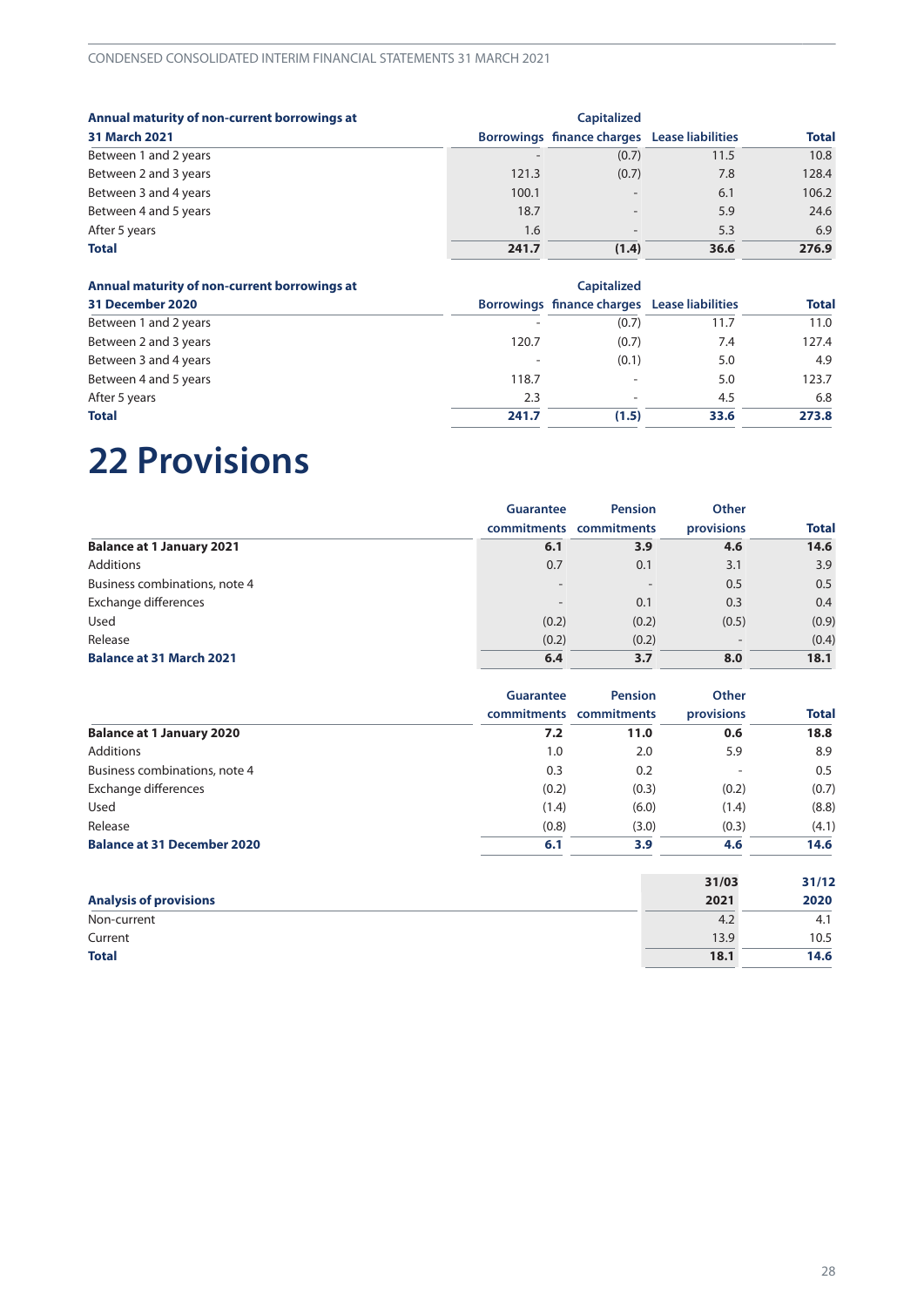### <span id="page-28-0"></span>**23 Trade and other payables**

|                                     | 31/03  | 31/12 |
|-------------------------------------|--------|-------|
| <b>Trade and other payables</b>     | 2021   | 2020  |
| Trade payables                      | 88.3   | 81.8  |
| Accruals                            | 10.1   | 5.4   |
| Personnel payables                  | 73.5   | 66.3  |
| Dividend payables                   | 41.0   |       |
| Other payables                      | 86.5   | 70.3  |
| <b>Total</b>                        | 299.4  | 223.8 |
| Less non-current portion            | (14.4) | (1.1) |
| <b>Current portion of trade and</b> |        |       |
| other payables                      | 285.0  | 222.7 |

### **24 Financial instruments and risks**

#### **Risk management framework**

The main financial risks faced by Marel relate to market risk and liquidity risk. Risk management is carried out by a central treasury department (Group Treasury) under policies and with instruments approved by the Board of Directors. Group Treasury identifies, evaluates and hedges financial risks in close cooperation with the Group's operating units. The Group's overall risk management program focuses on the unpredictability of financial markets and seeks to minimize potential adverse effects on the Group's financial performance. The Group uses derivative financial instruments to hedge certain risk exposures and does not enter into financial contracts for speculative purposes.

The Group Audit Committee oversees how management monitors compliance with the Group's risk management policies and procedures, and reviews the adequacy of the risk management framework in relation to the risks faced by the Group. The Group Audit Committee is assisted in its oversight role by Internal Audit. Internal Audit undertakes both regular and ad hoc reviews of riskmanagement controls and procedures, the results of which are reported to the Audit Committee.

#### **Market risk**

Market risk is the risk that changes in market prices will affect the Group's income or the value of its holdings of financial instruments. Market risk comprises (a) foreign exchange risk, (b) interest rate risk and (c) credit risk.

The objective of market risk management is to manage and control market risk exposures within acceptable parameters, while optimizing the return.

### **(a) Foreign exchange risk**

The Group operates internationally and is exposed to currency risk arising from mainly the USD, GBP, ISK and BRL, primarily with respect to the EUR, as the EUR is the Group's reporting currency. Financial exposure is hedged in accordance with the Group's general policy and within set limits. The Group monitors foreign exchange risk arising from commercial transactions, recognized assets and liabilities (transaction risk) that are determined in a currency other than the entity's functional currency. Derivative hedging is applied if the exposure is outside of the risk tolerance band on a consolidated basis. Generally Marel maintains a good natural hedge in its operations with a good match between revenues and costs in most currencies although less than 1% of revenues are denominated in ISK, while around 7% of costs are in ISK. In line with Marel's risk management policy, the Group hedges up to 80% of its estimated foreign currency exposure in ISK relating to forecasted transactions over the following 12 months. No other currency exposure is hedged.

#### **(b) Interest rate risk**

The Group is exposed to interest rate risk on borrowings. Borrowings issued at variable rates expose the Group to cash flow interest rate risk. Borrowings issued at fixed rates expose the Group to fair value interest rate risk. The risk is managed by maintaining a mix between fixed and floating interest rates on borrowings.

Generally the Group raises long term borrowings and pays a floating interest rate. To hedge the resulting cash flow interest rate risk the Group uses interest rate swaps, where it pays a fixed interest rate and receives a floating interest rate. The floating rates are fixed on a quarterly or semi-annual basis. The Group adopts a policy of ensuring that between 50 – 70% of its exposure to changes in interest rates on core debt is hedged with an interest rate swap with a maximum maturity of 5 years.

### **(c) Credit risk**

Credit risk is the risk of financial loss to the Group if a customer or counterparty fails to meet its contractual obligations. The credit quality of the customer is assessed, taking into account its financial position, past experience and other factors. Each customer has a set credit limit and the utilization of the credit limit is regularly monitored.

The Group has no significant concentrations of credit risk. The Group has policies in place to ensure that sales of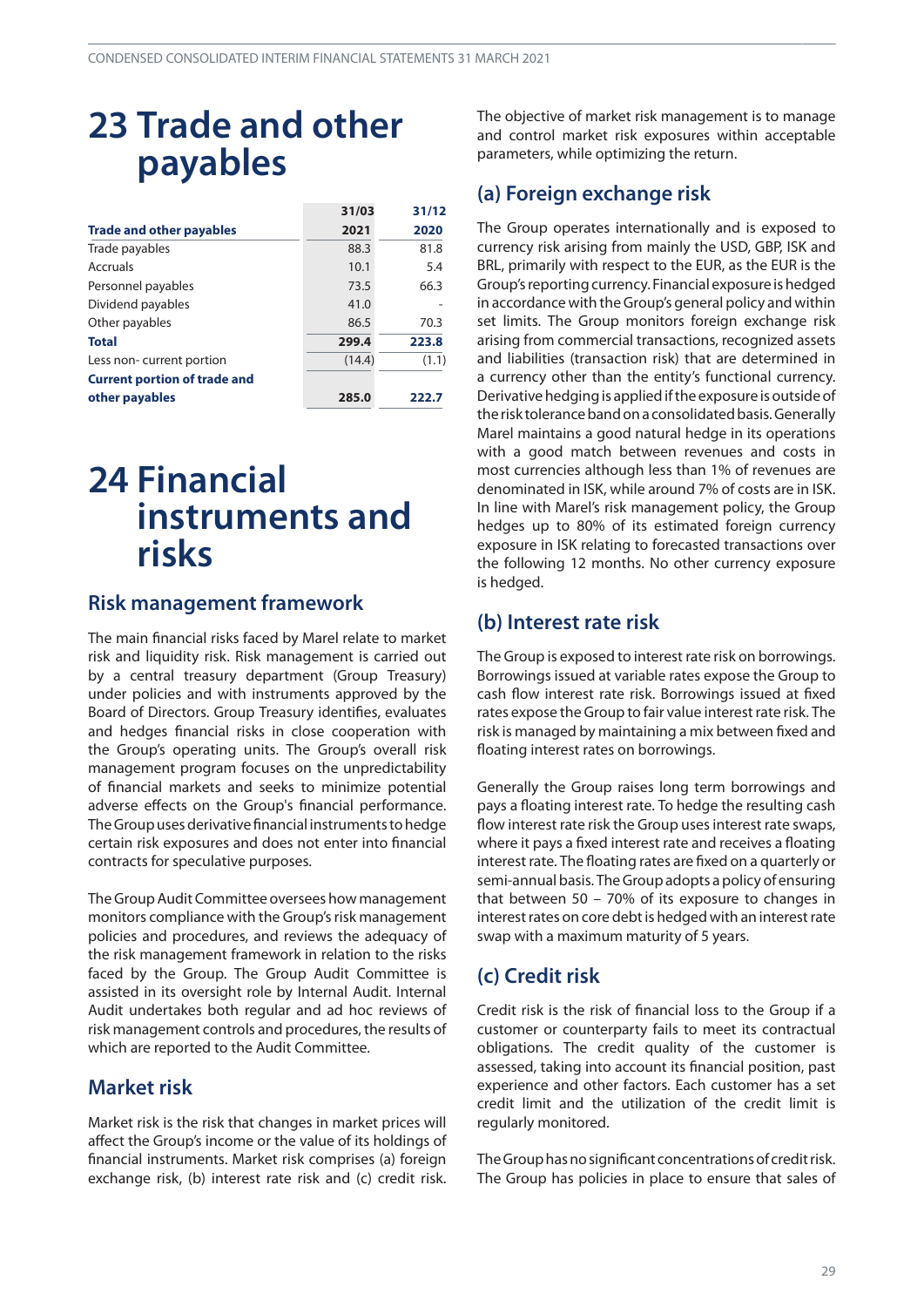products and services are made to customers with an appropriate credit history and products are not delivered until payments are secured. The Group establishes an allowance for impairment that represents its estimate of incurred losses in respect of trade and other receivables. No significant credit limits were exceeded during the reporting period, and management does not expect any lossesfromnon-performancebyits customers.COVID-19 has not caused a material impact on collections of trade receivables.

#### **Liquidity risk**

Liquidity risk is the risk that the Group will encounter difficulty in meeting the obligations associated with its financial liabilities that are settled by delivering cash or another financial asset. Prudent liquidity risk management implies maintaining sufficient cash and committed credit facilities to give reasonable operating headroom. Due to the dynamic nature of the underlying businesses, the Group aims to maintain flexibility in funding by maintaining availability under committed credit lines.

The Group has EUR 700.0 million of committed facilities, which can be used both as a revolver and to issue guarantees for down payments. As per 31 March 2021, the Group had drawn EUR 100.0 million on the syndicated revolving credit facility (31 December 2020: EUR 100.0 million), and issued guarantees for EUR 33.2 million (31 December 2020: EUR 32.2 million), therefore the total usage is EUR 133.2 million (31 December 2020: EUR 132.2 million), leaving a headroom of EUR 566.8 million (31 December 2020: EUR 567.8 million). All facilities are subject to operational and Consolidated Statement of Financial Position covenants (interest cover and leverage). At 31 March 2021 there is sufficient headroom.

At 31 March 2021, net cash and cash equivalents were EUR 101.6 million (31 December 2020: EUR 78.6 million).

Marel has a strong cash position and sufficient headroom in its committed facilities and therefore, does not foresee additional liquidity risks despite the challenging environment due to COVID-19.

#### **Foreign exchange contracts**

To protect Marel from foreign currency exposure on its operations in ISK, Marel entered into foreign exchange contracts to receive ISK and to sell EUR. This is in line with Marel's risk management policy to hedge up to 80% of its estimated foreign currency exposure in ISK relating to forecasted transactions over the following 12 months. As of 31 March 2021 Marel hedged ISK 7.0 billion of its projected net cash flow in ISK against the EUR by means of average exchange rate currency forward contracts at an average exchange rate of ISK 163.0 per EUR for the next 12 months. Each month the hedges for that month will be settled and recognized in the Consolidated Statement of Income. There was no material ineffectiveness in relation to these hedges.

#### **Interest rate swaps**

To protect Marel from fluctuations in EURIBOR-EUR-Reuters/LIBOR-BBA (''British Bankers Association'') and in accordance with the interest hedge policy, Marel has entered into interest rate swaps to receive floating interest and to pay fixed interest. This is in line with Marel's risk management policy to have 50 - 70% of core debt fixed for 3 – 5 years. The Group accounts for fixed rate financial assets and liabilities at fair value through profit or loss, and the Group designates interest rate swaps as hedging instruments and applies cash flow hedge accounting if a hedge relationship exists.

The notional principal amount of the outstanding active interest rate swap contracts at 31 March 2021 was EUR232.5million(31December 2020: EUR231.0million).

| <b>At 31 March 2021</b>                                 | <b>Currency</b> | <b>Principal</b> | <b>Maturity</b> | Interest% |
|---------------------------------------------------------|-----------------|------------------|-----------------|-----------|
| Interest rate SWAP                                      | <b>EUR</b>      | 35.0             | 2023            | 0.4       |
| Interest rate SWAP                                      | <b>EUR</b>      | 35.0             | 2023            | 0.4       |
| Interest rate SWAP                                      | <b>EUR</b>      | 80.0             | 2022            | 0.4       |
| Interest rate SWAP                                      | <b>EUR</b>      | 40.0             | 2022            | 0.4       |
| Interest rate SWAP                                      | <b>USD</b>      | 50.0             | 2022            | 2.3       |
| At 31 December 2020                                     | <b>Currency</b> | <b>Principal</b> | <b>Maturity</b> | Interest% |
| Interest rate SWAP                                      | <b>EUR</b>      | 35.0             | 2023            | 0.4       |
| Interest rate SWAP                                      | <b>EUR</b>      | 35.0             | 2023            | 0.4       |
| Interest rate SWAP                                      | <b>EUR</b>      | 80.0             | 2022            | 0.4       |
| Interest rate SWAP                                      | <b>EUR</b>      | 40.0             | 2022            | 0.4       |
| Interest rate SWAP                                      | <b>USD</b>      | 50.0             | 2022            | 2.3       |
| FX EUR DKK interest rate SWAP (EUR fixed, DKK floating) | <b>EUR</b>      | 0.8              | 2027            | 5.2       |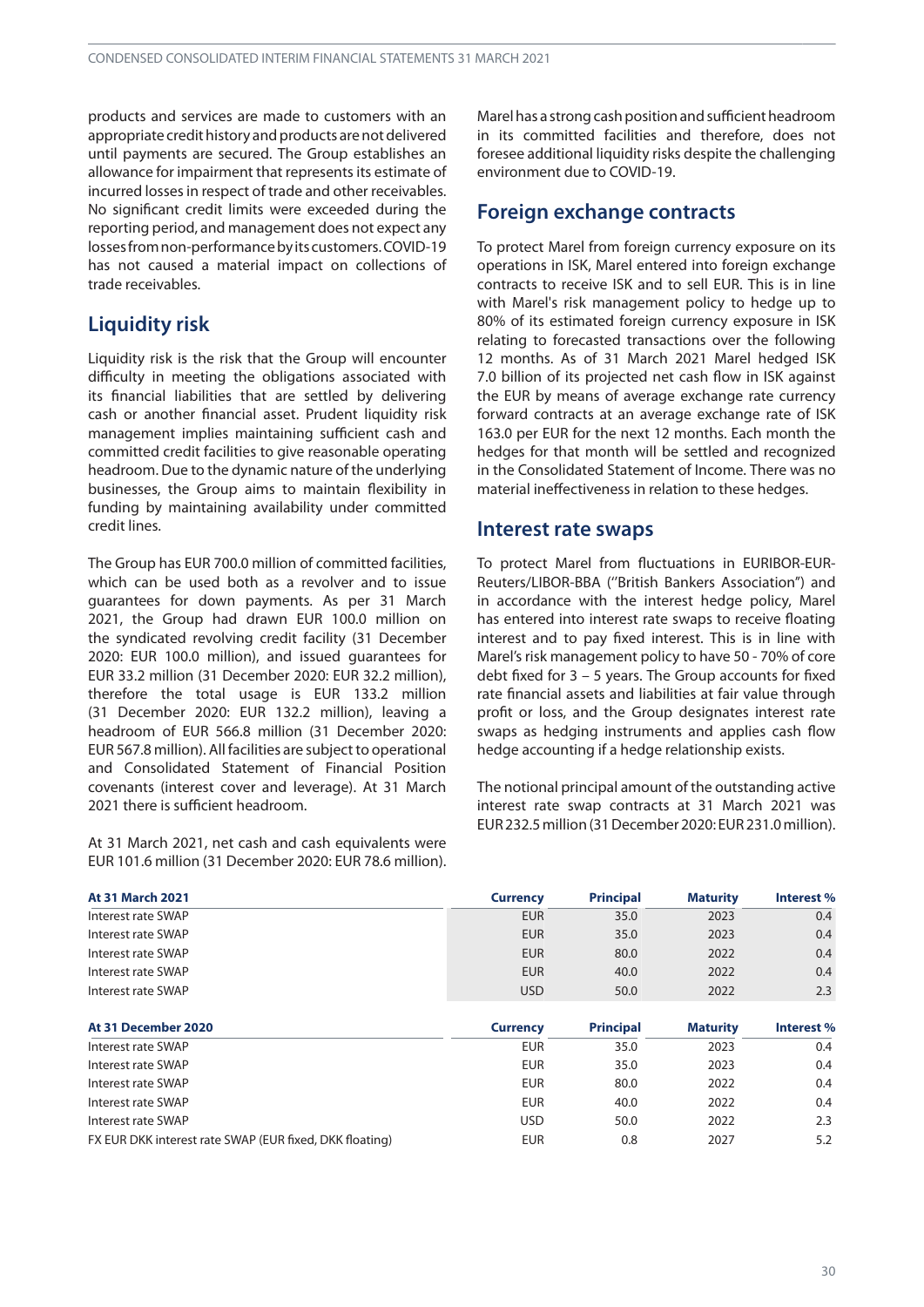# <span id="page-30-0"></span>**25 Contingencies**

### **Contingent liabilities**

At 31 March 2021 the Group had contingent liabilities in respect of bank and other guarantees and other matters arising in the ordinary course of business from which it is anticipated that no material liabilities will arise. In the ordinary course of business the Group has given guarantees amounting to EUR 44.2 million (31 December 2020: EUR 48.3 million) to third parties.

### **Legal proceedings**

As part of doing business and acquisitions the Group is involved in claims and litigations, under such indemnities and guarantees. These claims are pending and all are contested. Provisions are recognized when an outflow of economic benefits for settlement is probable and the amount can be estimated reliably. It should be understood that, in light of possible future developments, such as (a) potential additional lawsuits, (b) possible future settlements, and (c) rulings or judgments in pending lawsuits, certain cases may result in additional liabilities and related costs.

At this point in time, we cannot estimate any additional amount of loss or range of loss in excess of the recorded amounts with sufficient certainty to allow such amount orrangeofamountstobemeaningful.Moreover,ifandto the extent that the contingent liabilities materialize, they are often resolved over a number of years and the timing of such payments cannot be predicted with confidence. While the outcome of said cases, claims and disputes cannot be predicted with certainty, we believe, based

upon legal advice and information received, that the final outcome will not materially affect our consolidated financial position but could be material to our results of operations or cash flows in any one accounting period.

### **Environmental remediation**

The Company and its subsidiaries are subject to environmental laws and regulations. Under these laws, the Company and/or its subsidiaries may be required to remediate the effects of certain incidents on the environment.

### **26 Related party transactions**

At 31 March 2021 and 31 December 2020 there are no loans to the members of the Board of Directors and the CEO. In addition, there were no transactions carried out (purchases of goods and services) between the Group and members of the Board of Directors nor the CEO in the three-month period ended 31 March 2021 and the year 2020.

### **27 Subsequent events**

No significant events have taken place since the reporting date, 31 March 2021.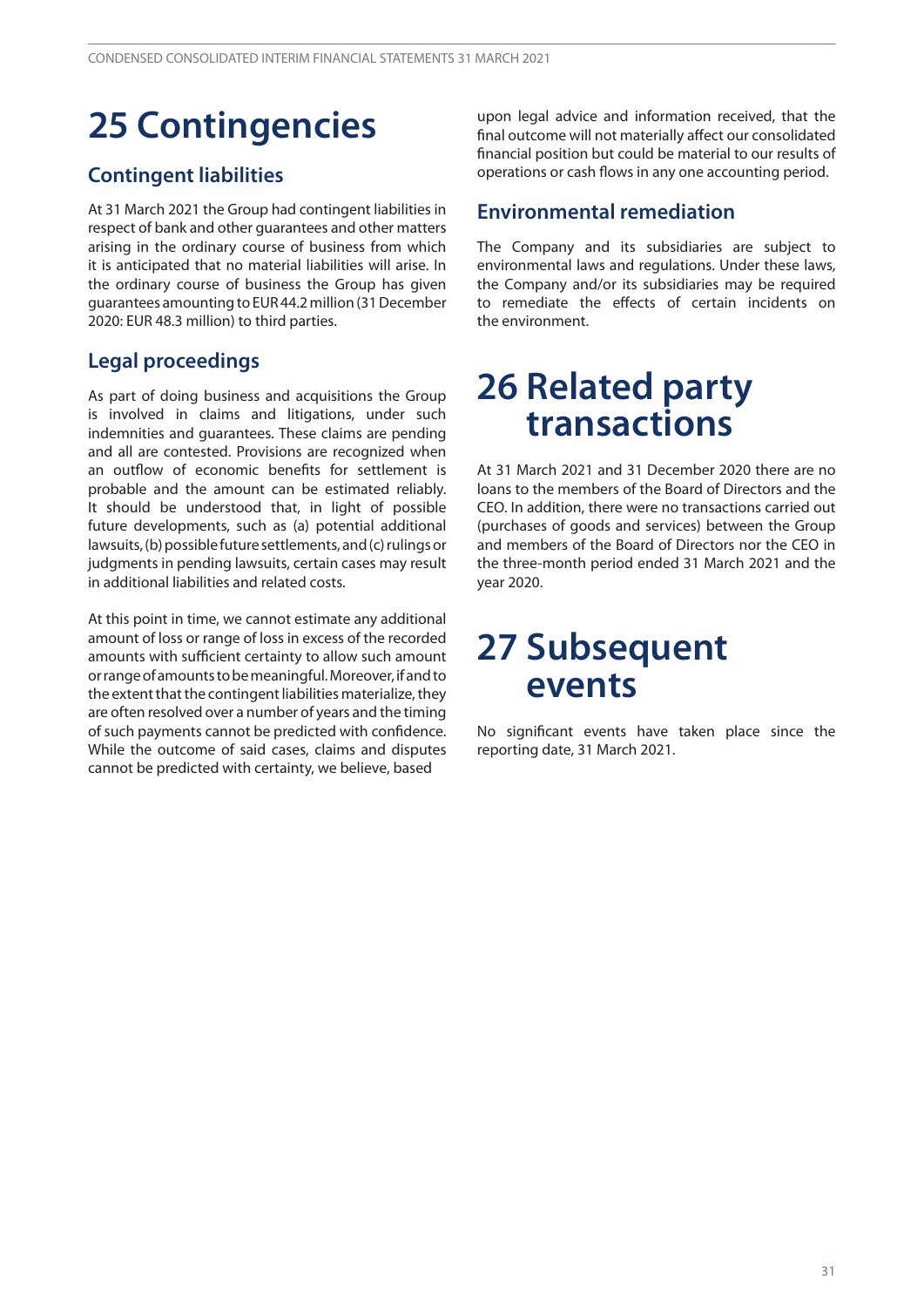# <span id="page-31-0"></span>**Appendices 1 Quarterly results**

|                                         | 2021    | 2020<br>Q <sub>1</sub><br>Q4 | 2020           | 2020<br>Q <sub>2</sub> | 2020<br>Q <sub>1</sub> |
|-----------------------------------------|---------|------------------------------|----------------|------------------------|------------------------|
|                                         |         |                              | Q <sub>3</sub> |                        |                        |
| Revenues                                | 334.0   | 343.3                        | 287.2          | 305.7                  | 301.6                  |
| Cost of sales                           | (212.2) | (217.9)                      | (174.7)        | (191.5)                | (194.3)                |
| <b>Gross profit</b>                     | 121.8   | 125.4                        | 112.5          | 114.2                  | 107.3                  |
| Selling and marketing expenses          | (42.6)  | (39.2)                       | (32.8)         | (34.5)                 | (42.1)                 |
| General and administrative expenses     | (26.9)  | (23.7)                       | (21.4)         | (18.7)                 | (24.0)                 |
| Research and development expenses       | (22.2)  | (19.4)                       | (16.9)         | (18.6)                 | (18.4)                 |
| <b>Result from operations (EBIT)</b>    | 30.1    | 43.1                         | 41.4           | 42.4                   | 22.8                   |
| Net finance costs                       | (4.4)   | (4.9)                        | (3.2)          | (5.3)                  | (5.0)                  |
| Share of result of associates           | (0.1)   | 0.3                          | (0.1)          | 0.1                    | 0.0                    |
| <b>Result before income tax</b>         | 25.6    | 38.5                         | 38.1           | 37.2                   | 17.8                   |
| Income tax                              | (4.4)   | (9.4)                        | (8.7)          | (6.5)                  | (4.4)                  |
| Net result for the period               | 21.2    | 29.1                         | 29.4           | 30.7                   | 13.4                   |
| <b>Result before depreciation &amp;</b> |         |                              |                |                        |                        |
| amortization (EBITDA)                   | 47.3    | 62.3                         | 55.7           | 56.9                   | 37.6                   |

The below tables provides an overview of the quarterly adjusted result from operations, which management believes to be a relevant Non-IFRS measurement, as mentioned in note [5.](#page-13-0)

|                                              | 2021<br>Q <sub>1</sub> | 2020    | 2020<br>Q <sub>3</sub> | 2020<br>Q <sub>2</sub> | 2020<br>Q <sub>1</sub> |
|----------------------------------------------|------------------------|---------|------------------------|------------------------|------------------------|
|                                              |                        | Q4      |                        |                        |                        |
| Revenues                                     | 334.0                  | 343.3   | 287.2                  | 305.7                  | 301.6                  |
| Cost of sales                                | (209.6)                | (214.8) | (174.7)                | (191.5)                | (194.3)                |
| <b>Gross profit</b>                          | 124.4                  | 128.5   | 112.5                  | 114.2                  | 107.3                  |
| Selling and marketing expenses               | (40.0)                 | (36.7)  | (31.1)                 | (32.8)                 | (40.5)                 |
| General and administrative expenses          | (25.7)                 | (21.7)  | (21.3)                 | (18.6)                 | (23.9)                 |
| Research and development expenses            | (20.7)                 | (17.8)  | (16.0)                 | (17.8)                 | (17.5)                 |
| Adjusted result from operations <sup>1</sup> | 38.0                   | 52.3    | 44.1                   | 45.0                   | 25.4                   |
| Non-IFRS adjustments                         | (7.9)                  | (9.2)   | (2.7)                  | (2.6)                  | (2.6)                  |
| <b>Result from operations (EBIT)</b>         | 30.1                   | 43.1    | 41.4                   | 42.4                   | 22.8                   |

 $1$  Result from operations is adjusted for PPA related costs, including depreciation and amortization, and as of Q4 2020, acquisition related expenses.